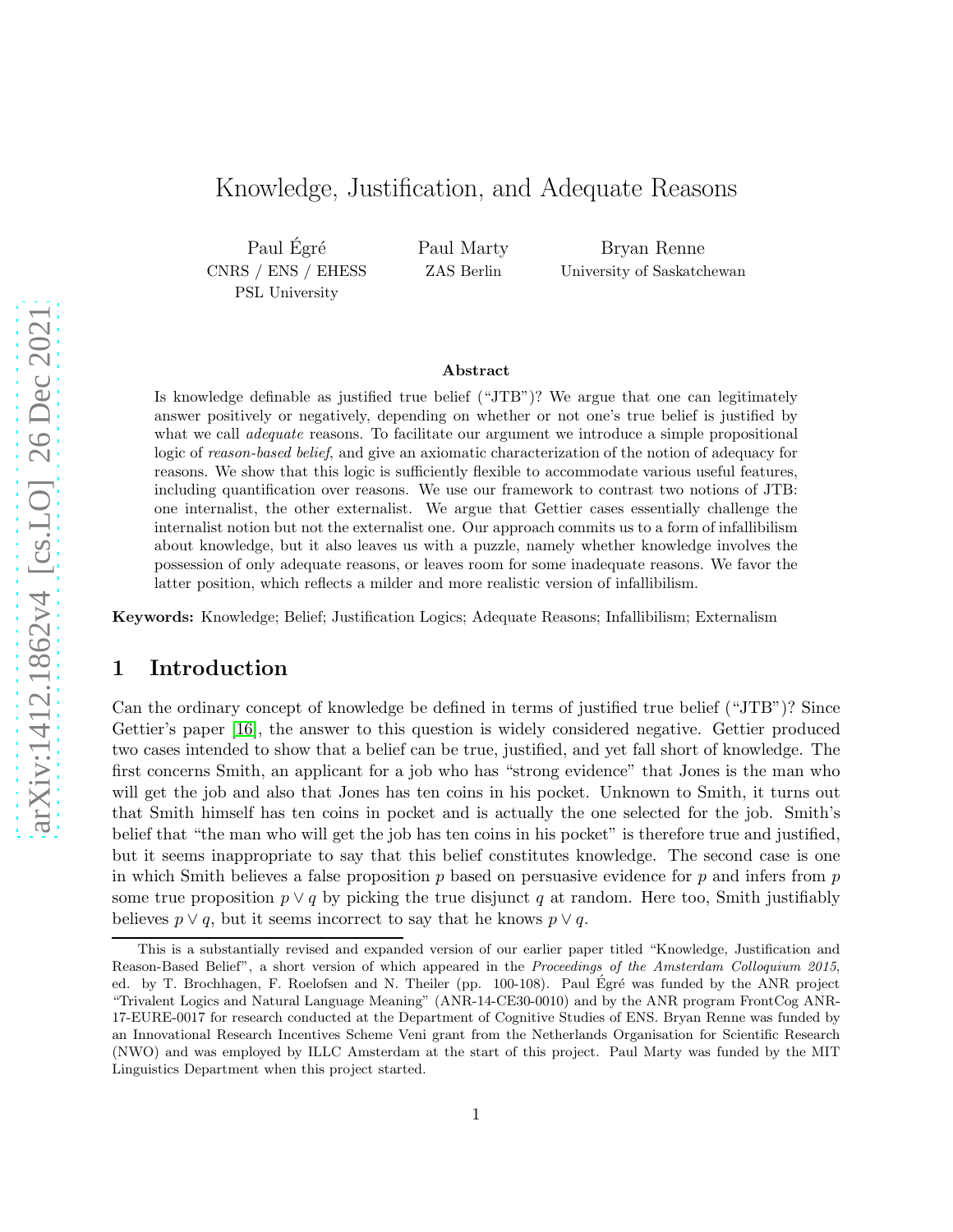Our point of departure in this paper is the following: even though we agree with the force of Gettier's examples, we share with others (in particular [\[10,](#page-40-0) [26,](#page-41-1) [27,](#page-41-2) [8,](#page-40-1) [18,](#page-41-3) [29\]](#page-41-4)) the intuition that those examples do not necessarily invalidate every analysis of knowledge in terms of justified true belief, depending on how the notion of justification is understood. Indeed, what Gettier's examples show is that an agent can have an internal justification for believing a proposition that is *plausible*, without that justification being properly *adequate* to the truth of the proposition in question. But if so, Gettier cases must only show that knowledge is not identical with JTB under an internalist conception of justification. The examples do not thereby rule out the existence of a more externalist notion of justification capable of sustaining the equation between knowledge and JTB. Define knowledge as true belief with an *adequate* justification, and it appears Gettier cases no longer have a bite. Our leading intuition in that regard is shared with the earlier analyses of knowledge by Chisholm in [\[8\]](#page-40-1) and Sosa in [\[26,](#page-41-1) [27\]](#page-41-2), who define knowledge as the possession of a *non-defective* justification, and by Dretske in [\[10\]](#page-40-0), who defines knowledge as the possession of a *conclusive* reason.

Admittedly, a definition of knowledge along those lines might not provide a noncircular or reductive analysis (see [\[33\]](#page-41-5)): notions of "non-defectiveness", "conclusiveness", or indeed "adequacy" may ultimately have to be understood in ways that presuppose a prior grasp of the concept of knowledge. For example, if an adequate justification were to mean "a justification that is suitable to make the belief count as knowledge," then it would appear that we define knowledge in terms of itself. We agree with this objection, but the notion of adequacy may also turn out to not wholly depend on epistemic notions. Adequacy, for instance, may be at least partly characterizable in terms of truth-making, and the truth-making relation need not refer to prior epistemic notions. Or consider the relation between a fully formalized axiomatic proof and a mathematical statement derived in that proof: the "adequacy" of the proof as a vehicle for mathematical truth is a purely syntactic notion, with no epistemological concepts presupposed. These examples suggest to us that room remains for a fruitful investigation of the concepts of knowledge, belief, and justification that acknowledges the distinction between adequate and inadequate reasons.

The gist of our account lies in the distinction between reasons that *(merely) support* belief in a proposition and reasons that are not only supportive but are also what we call *adequate*. Our first goal in this paper is to give an axiomatic characterization of both concepts, and to use them to clarify the duality found in the concept of justified true belief. Our characterization treats adequate reasons basically as externalist noninferential justifications, following Fumerton's typology in [\[15\]](#page-41-6). They are noninferential in the sense that we do not require agents to be able to justify their plausibility by a further reason, and externalist in that adequacy is not necessarily a property an agent can ascertain. Like Chisholm and Sosa in their respective treatments of nondefective justification, or Dretske in his treatment of conclusive reasons, we moreover treat adequate reasons as being infallible, in the sense that they can only support true propositions. The latter property is not a definition of adequacy, however, but only a central property, as we shall explain.

A second goal we have on that basis is more technical: it consists, in the wake of work done in Justification Logic [\[2,](#page-40-2) [3\]](#page-40-3), in giving an explicit treatment of reasons in epistemic logics but with specific emphasis on the notion of an adequate reason.<sup>[1](#page-1-0)</sup> Our third goal is more philosophical. As

<span id="page-1-0"></span><sup>&</sup>lt;sup>1</sup>[\[2,](#page-40-2) [3\]](#page-40-3) uses a formal framework to track what goes wrong with specific lines of reasoning in the examples of Gettier, Goldman, and Kripke; and [\[4,](#page-40-4) [5\]](#page-40-5) uses a related framework that has additional features from Belief Revision Theory to reason about the examples of Lehrer and Gettier. Our work here is different. First, while inspired by the Justification Logic approach to reasoning about justifications, our setting is in many respects simplified but at the same time includes certain novel features (see §[3.5](#page-12-0) for details). Second, our task here is different than that in [\[2,](#page-40-2) [3\]](#page-40-3):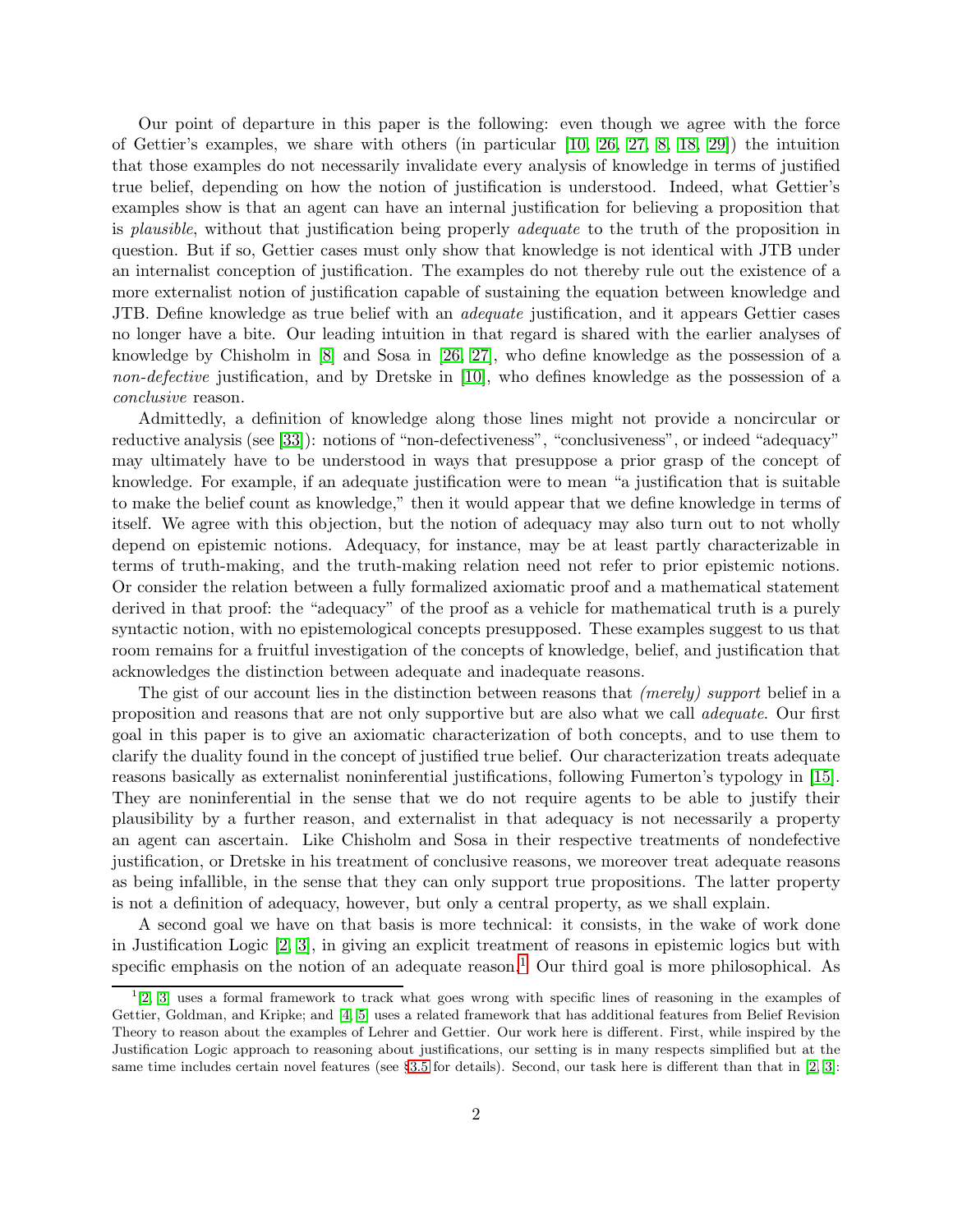already suggested, our account commits us to a version of infallibilism about knowledge, for an adequate reason supports only true propositions. However, our beliefs for a proposition often are grounded in two kinds of reasons, some of them adequate, and others inadequate. The question we are interested in concerns whether knowledge should be defined in terms of the possession of only adequate reasons, or whether it tolerates the inclusion of inadequate reasons. This is what we call *the problem of mixed reasons*. We address this problem and defend the view that knowledge should be made compatible with the possession of mixed reasons.

In order to articulate the distinction between two kinds of justification, in §[2](#page-2-0) we first present the basic concepts of our account of knowledge and justification, namely the concepts of reason, support, and of adequacy. We then introduce the *Logic of Reason-Based Belief* in §[3.](#page-6-0) This logic provides an explicit representation of reasons to believe a proposition. We show that the logic is sufficiently flexible to accommodate quantifiers over reasons, limited or full closure of reason-based belief under implication, and an optional requirement that all beliefs be reason-based. In §[4,](#page-17-0) we put this logic to work in the analysis of Gettier cases: first to tease apart two notions of justification, one internalist and the other externalist; and second to study the susceptibility of internal JTB and of external JTB to Gettier-type examples. Finally, in §[5](#page-20-0) we close the paper with a discussion of the problem of mixed reasons and with the discussion of an objection to our account, regarding whether adequacy is even a necessary condition for the ascription of knowledge. Technical notions and results that are not required for an understanding of the main text are relegated to an appendix.

# <span id="page-2-0"></span>2 Reasons, Support, and Adequacy

We distinguish between two kinds of reasons: those that merely "support" a proposition by inclining an agent to believe in it, and those that not only support a proposition but are also themselves "adequate." Our analysis of Gettier cases hinges on a precise understanding of this key distinction. In this section we first introduce the three basic concepts that we rely on in our epistemology beside the concept of belief, namely reasons, support, and adequacy. Regarding belief, suffice it to say that we treat belief as an explicit endorsement by an agent of either a proposition, or a reason providing evidence for a proposition. We say more about our characterization of belief in §[3,](#page-6-0) where we further clarify the relation between beliefs and reasons.

#### 2.1 Reasons

The first concept we need to clarify is the concept of a *reason*. As emphasized by Armstrong in [\[1\]](#page-40-6), "talk of a man's reason may be to refer to a (certain sort of) belief-state of his, or it may be to refer to the proposition believed" (pg. 79). We handle reasons primarily as state-specific objects, and only derivatively as propositions. For us, a reason is some evidence on the basis of which we come to believe a proposition. A reason therefore does not have the type of a proposition, although it can be associated to a proposition in a systematic manner.<sup>[2](#page-2-1)</sup> For example, my hearing voices

beyond providing a formal diagnosis of what goes wrong in certain Gettier-type examples, we define different kinds of JTB and discuss their relative susceptibility to such examples. This has some similarities with the work in [\[4,](#page-40-4) [5\]](#page-40-5); however, our logics are much simpler and we use them as part of a different analysis.

<span id="page-2-1"></span><sup>&</sup>lt;sup>2</sup>We are indebted to an anonymous reviewer and to J. Dutant for urging us to clarify that matter. In a previous version of our work, we left open the possibility for reason symbols to directly denote propositions. Note that throughout the paper, and unless when it creates confusion, we use the word "proposition" both for syntactic objects (closed sentences of our language), and for the semantic objects they denote (viewed as sets of possible worlds).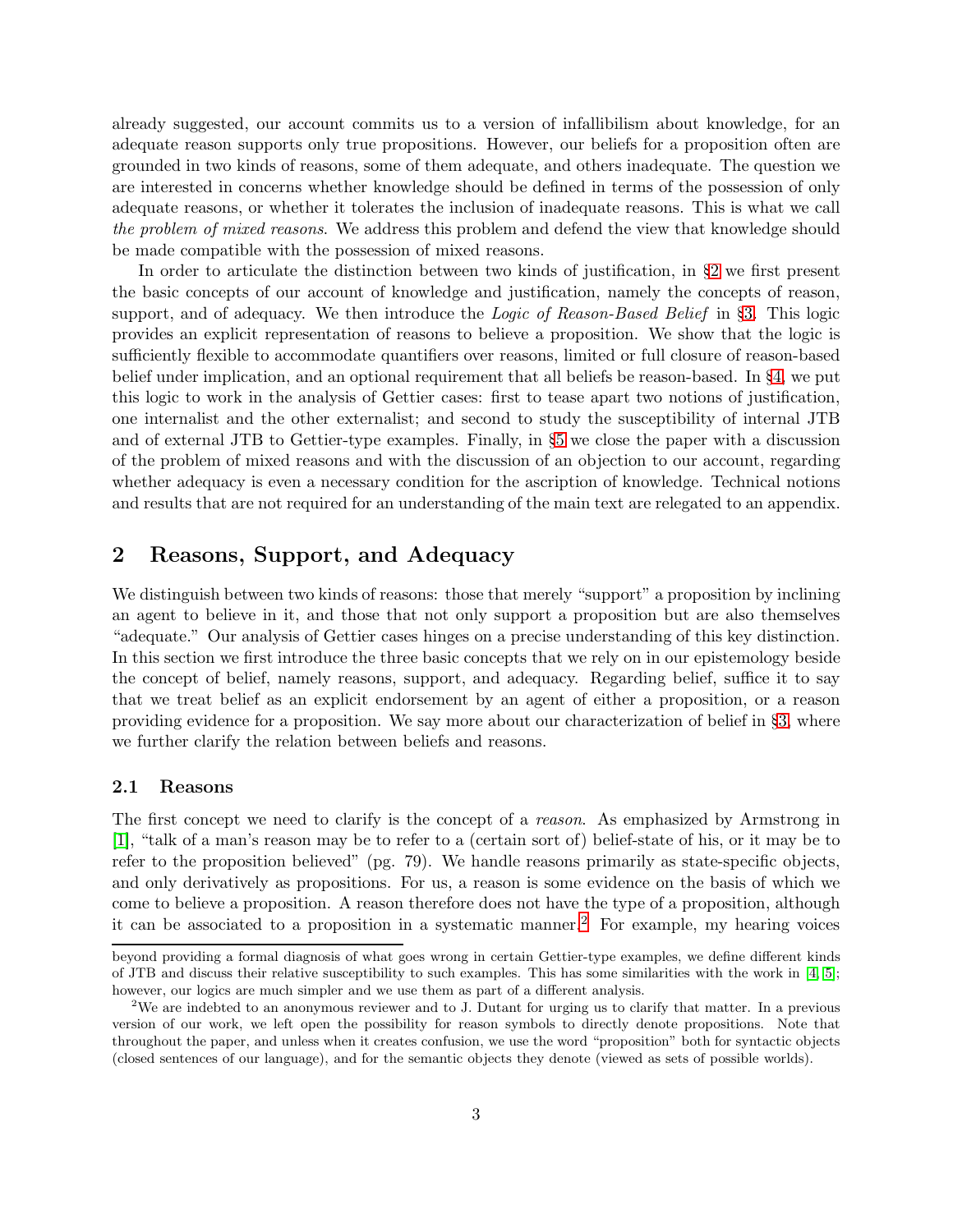outside might be a reason to believe that there are people outside. Semantically, we shall represent reasons by accessibility relations, thereby treating them as akin to belief-states. Given a reason r and a world w, we write  $r(w)$  to represent the proposition determined by the reason r in w (that is the set of accessible worlds in virtue of the relation corresponding to  $r$ ). So, each reason can be associated with a proposition at a world, but reasons *per se* are not propositions.[3](#page-3-0) Reasons are related to the sort of answers produced by rational agents when they are asked, "Why do you believe this?" or "How do you know that?". If I am asked why I believe that Napoleon I is dead by now, I would answer that it is because I read that he was born in the eighteenth century, and he died in the nineteenth century. If I am asked why I believe that  $2+2=4$ , I would respond that my calculations confirm that, or that I accept a certain axiomatic system that I see as consistently deriving that fact. So reasons for us are not bare propositions, like the proposition "Napoleon died in the 19th century" or the proposition " $2 + 1 = 3$ ", or even bare arguments, but we take them to be related to evidential experience of some sort.

## 2.2 Support

The second concept we deal with is what we call *support* between a reason and a proposition. Syntactically, we treat the relation of support between a reason and a proposition as primitive: we will write " $r : \varphi$ ". Model-theoretically, we represent the support relation between a reason r and a proposition p by the fact that  $r(w)$  entails p. This does not mean that we intend the relation of support to model deductive support. Rather, we do intend it to capture a very fundamental form of inductive support. That is, we view each reason as a basic Humean experience of some kind, creating an inclination to believe a proposition. If I hear voices outside the house, that is a supporting reason for the proposition that there are people outside the house. In principle, that might also be a reason to think there are loudspeakers broadcasting voices outside the house (with no actual person around). In our approach, however, we do not allow for reasons to support contradictory propositions. If r is a supporting reason for  $\varphi$ , then we will take r to be a supporting reason for any proposition entailed by  $\varphi$ . Consequently, a reason for thinking that there are loudspeakers broadcasting voices outside the house with no one around will have to be different from a reason to think that there are actual people outside the house.

A delicate issue is whether the support relation ought to be treated as subjective (internal to an agent's beliefs) or as objective (external to the agent's beliefs). That is, could an agent believe that r supports  $\varphi$  without r actually supporting  $\varphi$ ? Conversely, could r support  $\varphi$  without the agent believing that r supports  $\varphi$ ? Regarding the latter, in our system any reason supports every logical truth, but we see it as possible for an agent not to believe that, in particular because an agent may not automatically see the truth of every logical truth or be aware of every reason. Hence, a reason may support a proposition without an agent believing that.

The question whether an agent may believe a reason to support a proposition without that reason supporting the proposition is more delicate. One way in which this could happen is if reasons can be treated as mere propositions. For example, an agent who accepts a fallacious mathematical argument may believe that true premises *deductively support* a false conclusion. In that case one may say that the agent incorrectly believes the premises to deductively support the conclusion. Again we find it better not to let propositions be reasons *per se*, but to keep to reasons

<span id="page-3-0"></span><sup>&</sup>lt;sup>3</sup>Note also that given a sentence p, p is supposed to express the same proposition relative to every world. In our framework a reason r may express different propositions  $r(w)$  depending on the world w.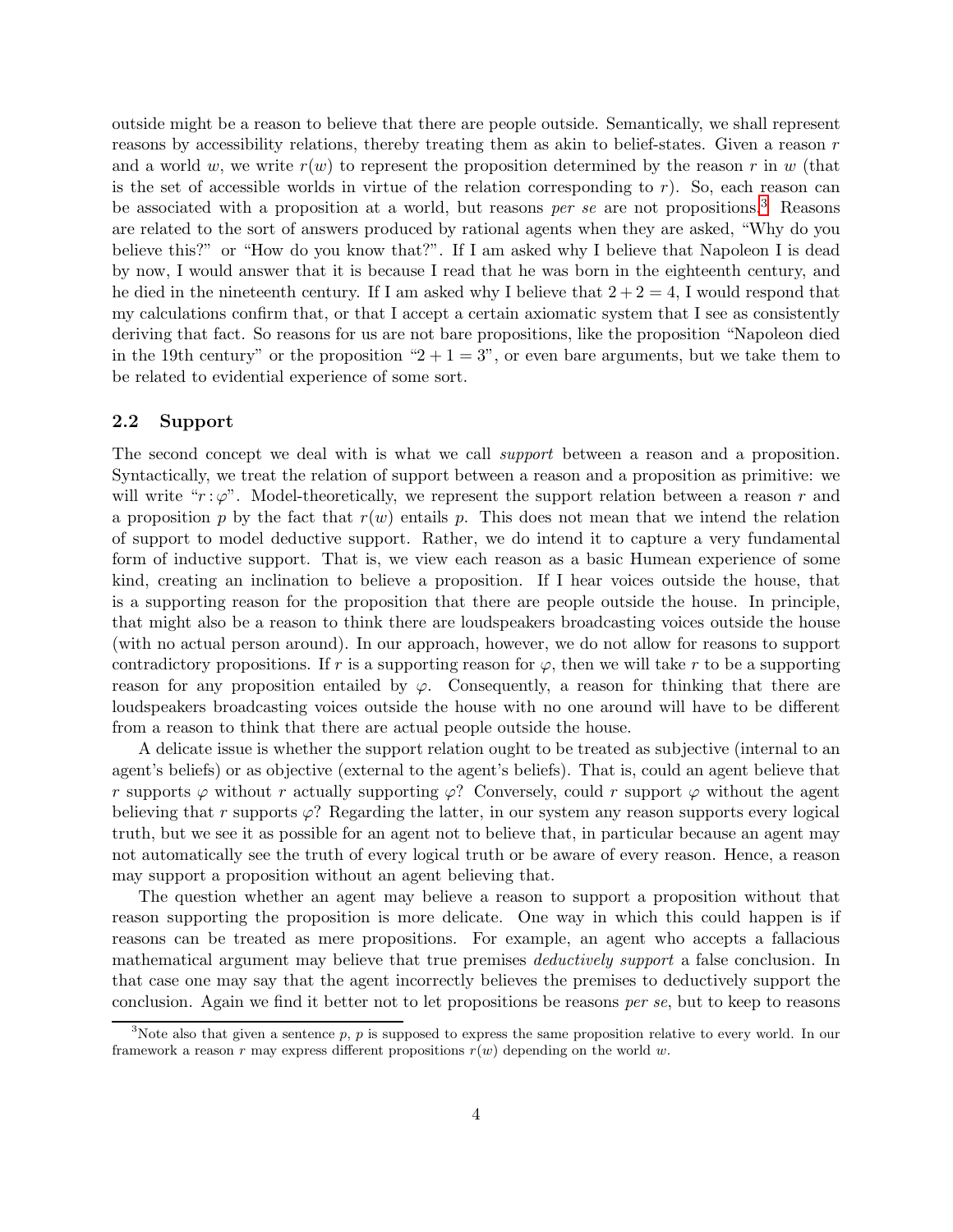being evidence of a sort, related to some experience. Take an agent who miscalculates the result of some mathematical equation. He accepts the premise that a bat and a ball cost \$1.10, that the bat costs \$1 more than the ball, and wrongly computes from that that the ball costs \$0.10 (it actually costs \$0.05).<sup>[4](#page-4-0)</sup> On an objective reading of reasons, letting  $p_1$  and  $p_2$  stand for the two premises of the argument, and q for the false conclusion that the ball costs \$0.10, we would write:  $B((p_1 \wedge p_2):q)$ to express that the agent believes the premises to deductively support the conclusion. But we find more appropriate to write instead that  $B(r:(p_1 \wedge p_2 \rightarrow q))$ , where r stands for the calculation made by the agent, to represent the fact that the agent sees his calculations to support a certain deductive relation between premises and conclusions. As a result, we treat the relation of deductive support between bare propositions by means of the usual logical resources available in our system, and not in terms of the colon operator.

Because we see reasons as evidence-based propositions, we might wish to endorse the success principle  $B(r : \varphi) \to r : \varphi$ . That is, the agent believing some kind of experience to support a proposition would suffice to make the experience in question a supporting reason for  $\varphi$ . A rational agent may therefore not necessarily be aware of all his or her reasons, but could not be mistaken about reasons that he or she explicitly endorses. One may object that even rational agents may be deluded about their reasons. For example, an agent might be mistaken about her own experiences. She has a memory of an encounter with a famous actor, but that encounter never happened, and the memory is no real experience. When asked to justify why she believes this actor is blond, she gives as a reason that she remembered seeing him to be blond during that encounter. Arguably, the reason does not support the proposition in that case, because the reason is not grounded in any true experience. Such cases invite us to guard against the aforementioned success principle. Because of that, we will propose a weakening of that principle, intended to secure more generality, and to not rule out such cases.

## 2.3 Adequacy

What about *adequacy*? Adequacy is by far the most central concept in our approach. There are various ways in which the notion can be thought of. One option is to think of an adequate reason as a *reliable* reason (see [\[18\]](#page-41-3)). On that approach, an adequate reason is a reason that produces true beliefs most of the time. Like other critics of reliabilism, we do not view this characterization as strong enough. A stronger characterization might be in terms of Dretske's notion of *conclusive* reason. According to Dretske, r is a conclusive reason for p if and only if r would not be the caseif p were not the case ([\[10\]](#page-40-0)). Another approach is in terms of Chisholm's or Sosa's respective conceptions of *non-defectiveness* [\[8,](#page-40-1) [26\]](#page-41-1), whereby a justification is non-defective provided it is not the basis of any false proposition. Consistently with those views, our use of the term "adequate" is also related to Spinoza's understanding in *Ethics*, where the notions of adequate idea (*adaequata idea*) and adequate knowledge *(adaequata cognitio)* are meant to imply truth.<sup>[5](#page-4-1)</sup>

We draw inspiration from the latter set of approaches but an important caveat about our approach is that we do not propose to give an explicit definition of adequacy in terms of necessary and sufficient conditions. Instead, we propose to characterize adequacy in terms of two necessary conditions, and in terms of the interaction with the notions of support and belief we have in our ontology. The first central condition we impose on a reason for it to be adequate is very close to

<sup>4</sup>This example is from S. Frederick and D. Kahneman ([\[20\]](#page-41-7)). A variant is discussed by Sorensen in [\[25\]](#page-41-8).

<span id="page-4-1"></span><span id="page-4-0"></span><sup>5</sup> See [\[28\]](#page-41-9) Part II, in particular Def. 4, Prop. 34 and Prop. 41.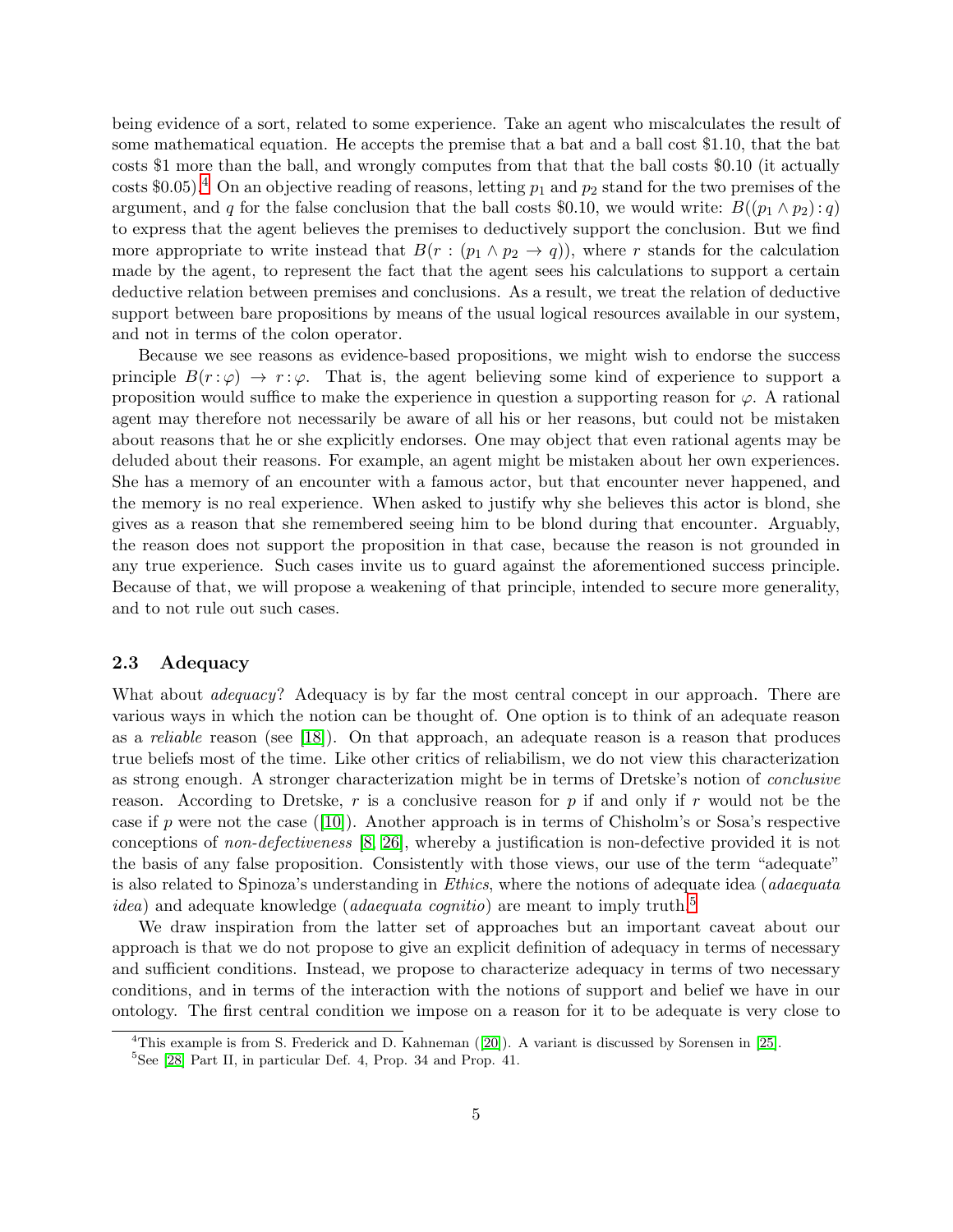Chisholm's, Sosa's, or indeed Spinoza's respective conceptions. We say that a reason is adequate only if the propositions it supports are true (axiom  $(A)$  below). But we also see adequacy as putting a requirement on the support relation. In particular, we consider that if an agent wrongly believes a reason r to support a proposition  $\varphi$  (that is, believes so although r actually fails to support  $\varphi$ ), then r cannot be adequate (axiom (AS) below). So, an adequate reason is such that it secures not only the propositions that it actually supports, but also such that it secures the correctness of the belief in the associated support relation. This second requirement basically corresponds to the weakening of the success condition evoked before, that  $B(r : \varphi)$  should always entail  $r : \varphi$ . It says that this is so provided  $r$  is adequate.

Let us make four important remarks on our treatment of adequacy:

- 1. Our central requirement on adequacy ensures that if  $\varphi$  is not true, and r supports  $\varphi$ , then r cannot be adequate. This property of adequacy therefore comes close to Dretske's, except that we rule out the possibility that a reason might be adequate evidence for one proposition and inadequate for another (we discuss that aspect in §[5\)](#page-20-0). That first requirement implies that reasons that do not validly support a given conclusion are inadequate.
- 2. In our system  $B(r : \varphi)$  does not entail that  $Br$ , which says that an agent does not automatically deem adequate any reason she has in support of a proposition. For example, in the Müller-Lyer illusion, an agent who trusts her perceptual experience that two lines differ in length has a reason in support of the proposition that the lines are not equal. But she can have a different and overriding reason, her measuring of the lines (reason s), telling her that the lines do not differ in length. We would represent the case as:

$$
B(r:p) \wedge B(s: \neg p) \wedge Bs \wedge \neg Br \ .
$$

- 3. We do not identify the adequacy of a reason with the validity or even the soundness and validity of an argument. Consider the following example of what Sorensen [\[25\]](#page-41-8) calls "paralemmatic reasoning". Our agent has 10 cents in his pocket (premise 0). He infers from that, and from the information that the bat and ball cost \$1.10 (premise 1) and the bat costs \$1 more than the ball (premise 2), that he has enough money to buy the ball (conclusion). Let us assume he infers the conclusion really because he infers that the ball costs 10 cents. Let us represent by  $p_0, p_1, p_2$  the premises of that argument, by q the correct conclusion that the agent has enough money to buy the ball, and by  $p$  the incorrect lemma that the ball costs 10 cents. Let us call r the agent's calculations. The agent believes that  $r : (p_0 \wedge p_1 \wedge p_2 \rightarrow q)$ . The argument  $p_0 \wedge p_1 \wedge p_2 \rightarrow q$  has sound premises, and the conclusion validly follows. In effect, however, what  $r$  supports in the agent's mind is a more specific argument, namely the argument that  $p_1 \wedge p_2 \rightarrow p$ , combined with the argument that  $p \wedge p_0 \rightarrow q$ . Because of our adequacy constraint,  $r$  cannot be an adequate reason here, because  $r$  supports an incorrect argument. Sorensen in [\[25\]](#page-41-8) writes that "paralemmas are precise counterexamples to bare evidentialism – the view that we know a proposition simply by virtue of having adequate evidence for it." By adequate evidence we take Sorensen to refer to some *intrinsic* property of the evidence, holding irrespective of the agent's beliefs. This is not our characterization of adequacy, precisely because for us a reason can support a logically perfect argument without being adequate. We are not bare evidentialists as a consequence.
- 4. Finally, we do not view the two conditions we impose on adequacy, namely (A) and (AS), as sufficient conditions for a reason being adequate, but only as necessary conditions. For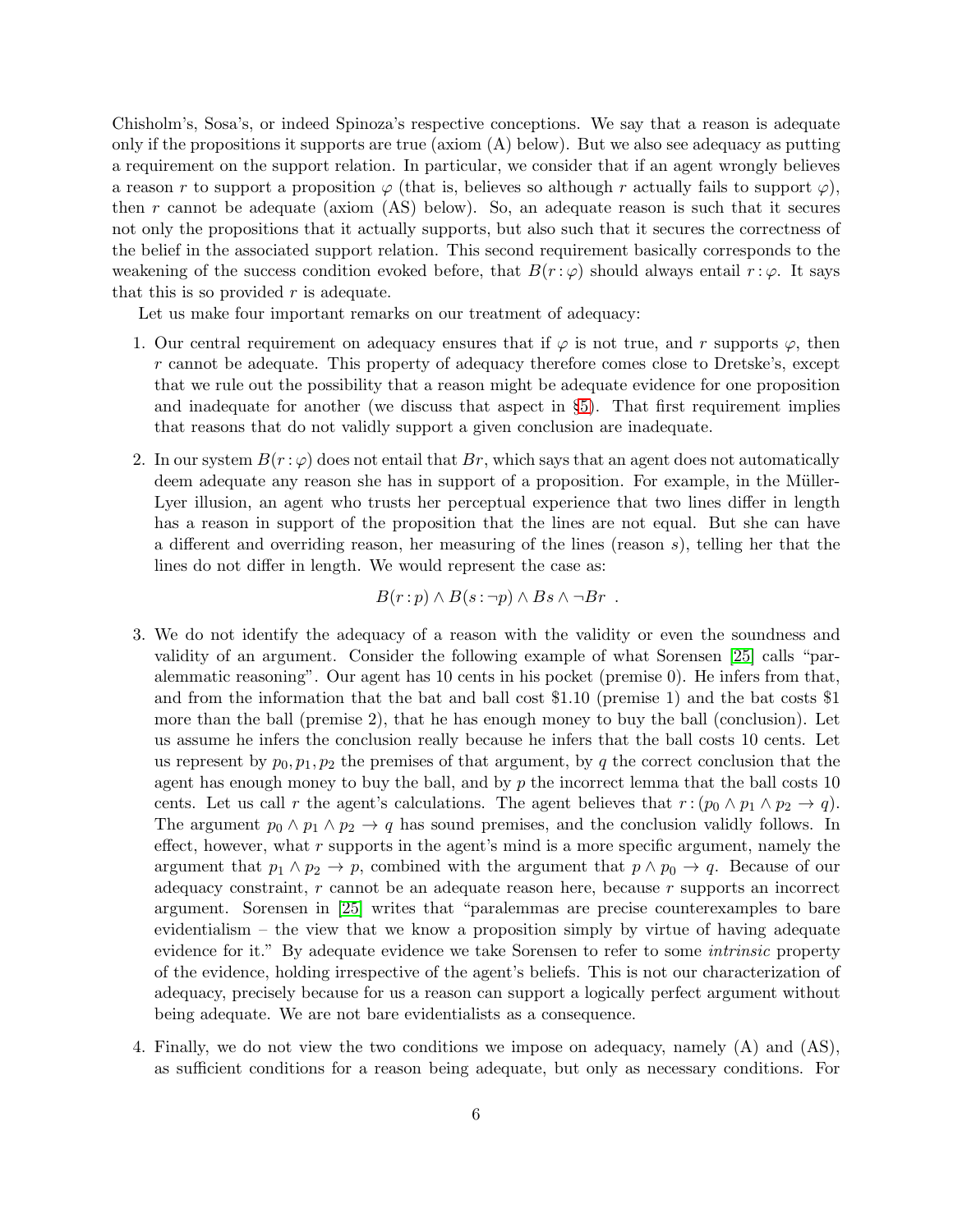us, and as our semantics will show, adequacy is fundamentally a property of a reason and a world. Or put otherwise, the adequacy of a reason represents the property of a world being a *good case* for the reason in question (see [\[33\]](#page-41-5)). The same reason, with the same intrinsic properties, could turn out to be adequate in a good case and inadequate in a different case that is bad. Being a good case is not a notion we think we can explicitly define and exhaustively characterize. Intuitively, being a good case (relative to a reason) means being a case at which the reason is used in a way that is not lucky, that is safe, or that has the right fit, whatever those notions might mean. We consider our two axioms on adequacy to capture part of that intuition, but some of the cases we discuss (particularly Goldman cases, see below) are arguably cases in which both of our conditions are fulfilled, but which we do not want to characterize as adequate in the externalist sense we think is relevant.

Our axiomatic treatment of adequacy therefore implies that the adequacy of a reason does not lead to any false conclusion, and it also implies that the agent is not deluded about the experience reported in the reason. But to rehearse our main point, those are only two necessary conditions on adequacy. We view adequacy as an even stronger property of a reason and a world, namely as the property for a world to secure that the reason is not merely internally but also externally warranted.

## <span id="page-6-0"></span>3 A Simple Logic of Reason-Based Belief

Having laid out the basic ingredients in our ontology, in this section we present a simple logic of reason-based belief. We first present our system axiomatically and then give its underlying model theory. We then present various extensions of the basic system, in particular to allow for quantification over reasons, which will be needed in our analysis of justified true belief in the next section.

### 3.1 Reason-Based Belief

Fix nonempty sets P of propositional letters and R of reason symbols (also called "reasons").  $F$  is the set of formulas  $\varphi$  defined by the following grammar:

$$
\varphi \ ::= \ p \mid \neg \varphi \mid (\varphi \lor \varphi) \mid (r : \varphi) \mid r \mid B\varphi
$$

$$
p \in P, r \in R
$$

Other Boolean connectives are defined as abbreviations.

- $r : \varphi$  says, "r supports  $\varphi$ ".
- $r$  says, " $r$  is an adequate reason."

For the sake of clarity, we might have introduced a unary operator A in the language, and written Ar to express "r is an adequate reason". We choose to write r instead of Ar to save symbols. Our logic will guarantee that every proposition supported by an adequate reason is true (i.e., we will have  $r : \varphi \to (r \to \varphi)$  for all formulas  $\varphi$ ). Note that, as we define it, adequacy is not relativized to a specific proposition. This makes our treatment of adequacy different from Dretske's treatment of conclusiveness. For Dretske, a reason is not conclusive *per se* but conclusive *for* a proposition([\[10\]](#page-40-0)). In our setting, when a reason is adequate, it makes every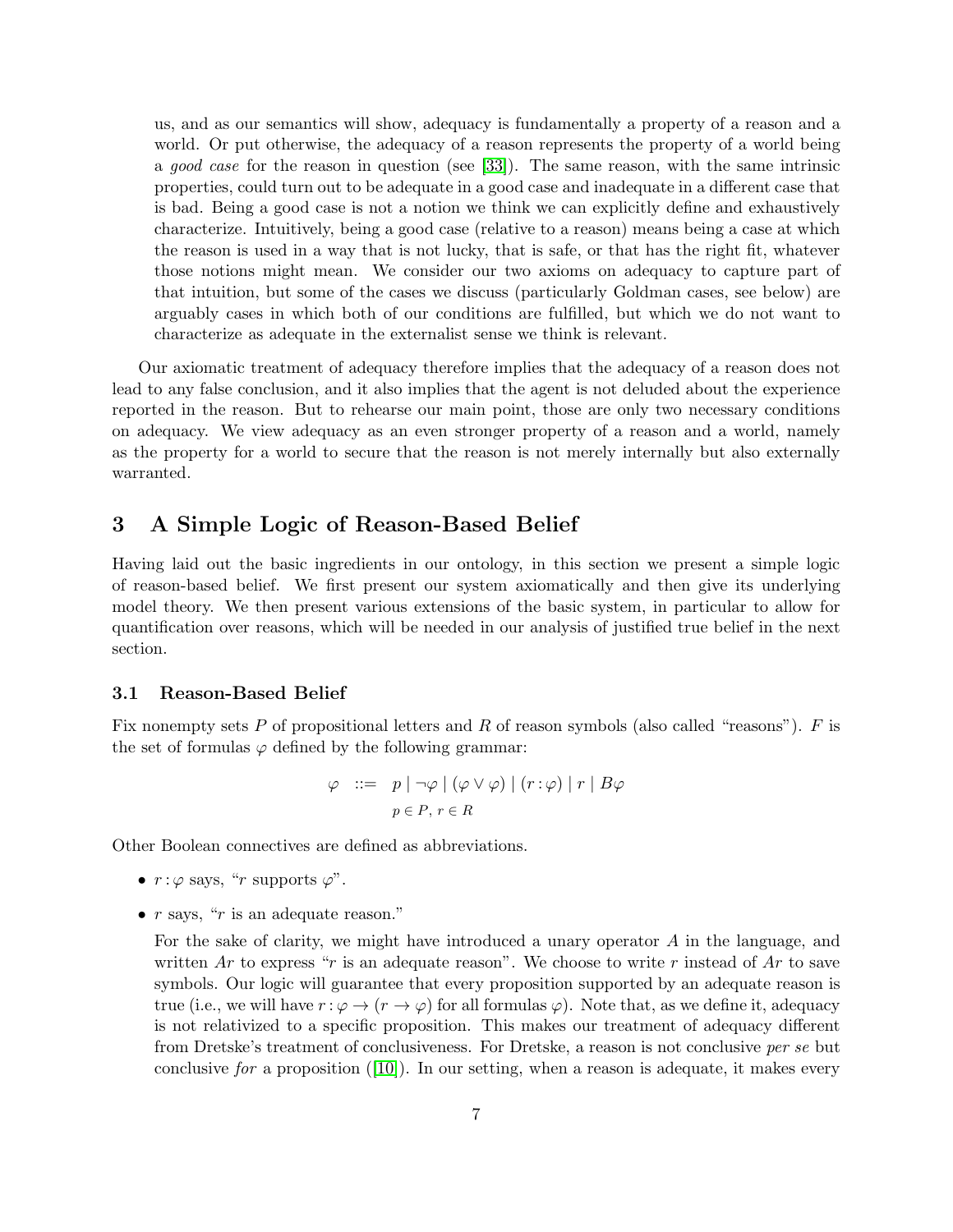proposition it supports true. Hence no reason can be such that it is adequate relative to one proposition it supports, and inadequate relative to another. This feature of our account may eventually prove too strong (we return to this issue in the last section of the paper), but our proposal is to think of adequacy as a fundamental property of truth-conduciveness.

•  $B\varphi$  says, "the agent believes  $\varphi$ ."

The formula  $Br$  is therefore read, "the agent believes  $r$  is an adequate reason." Sometimes it will be convenient to say that "the agent accepts reason  $r$ " to mean that  $Br$  holds. So believing reason  $r$  is adequate and accepting reason  $r$  will be considered to mean the same thing.

To reduce the number of parentheses while ensuring unique readability of formulas, we adopt the convention that the colon operator binds more strongly than any Boolean connective. For example,

$$
r: \varphi \to \psi
$$
 denotes  $(r: \varphi) \to \psi$  [and not  $r: (\varphi \to \psi)$ ]

.

The theory RBB of *Reason-Based Belief* appears in Table [1.](#page-7-0) We write  $\vdash \varphi$  to mean that  $\varphi$  is derivable in RBB. The negation is written  $\nvdash \varphi$ .

<span id="page-7-0"></span>

| <b>AXIOM SCHEMES</b> |                                                                                                                                                                                 |
|----------------------|---------------------------------------------------------------------------------------------------------------------------------------------------------------------------------|
| CL)                  | Axiom Schemes of Classical Propositional Logic                                                                                                                                  |
|                      | $(RK)$ $r: (\varphi \to \psi) \to (r: \varphi \to r: \psi)$                                                                                                                     |
|                      | (A) $r:\varphi \to (r \to \varphi)$                                                                                                                                             |
|                      | (BRK) $B(r:(\varphi \to \psi)) \to (B(r:\varphi) \to B(r:\psi))$                                                                                                                |
|                      | $(BA)$ $B(r:\varphi) \rightarrow (Br \rightarrow B\varphi)$                                                                                                                     |
|                      | (AS) $B(r:\varphi) \to (r \to (r:\varphi))$                                                                                                                                     |
|                      | (D) $B\varphi \to \neg B \neg \varphi$                                                                                                                                          |
|                      | <b>RULES</b>                                                                                                                                                                    |
|                      | $\frac{\varphi \to \psi \quad \varphi}{\psi}$ (MP) $\qquad \frac{\varphi}{r : \varphi}$ (RN) $\qquad \frac{\varphi \leftrightarrow \psi}{B \varphi \leftrightarrow B \psi}$ (E) |
|                      |                                                                                                                                                                                 |

Table 1. The theory RBB

Regarding the axioms and rules of RBB from Table [1,](#page-7-0) (CL) and (MP) say that RBB is an extension of classical propositional logic. (RK) says that reasons are closed under material implication, and (RN) says that reasons support all derivable formulas. (A) says that if r supports  $\varphi$  and r is an adequate reason, then  $\varphi$  is true. (BRK) says that if the agent believes r supports a conditional, and believes r supports the antecedent, then the agent believes r supports the consequent.  $(BA)$  says that if the agent believes r supports  $\varphi$  and the agent believes that r is an adequate reason, then the agent believes  $\varphi$ . (AS) says that if the agent believes r to support a proposition, then r does not support the proposition unless r is adequate. (D) says that the agent's beliefs are consistent: she cannot have contradictory beliefs (i.e., believe both  $\varphi$  and  $\neg \varphi$  for some  $\varphi$ ). Finally, (E) says that the agent's beliefs do not distinguish between provably equivalent formulas.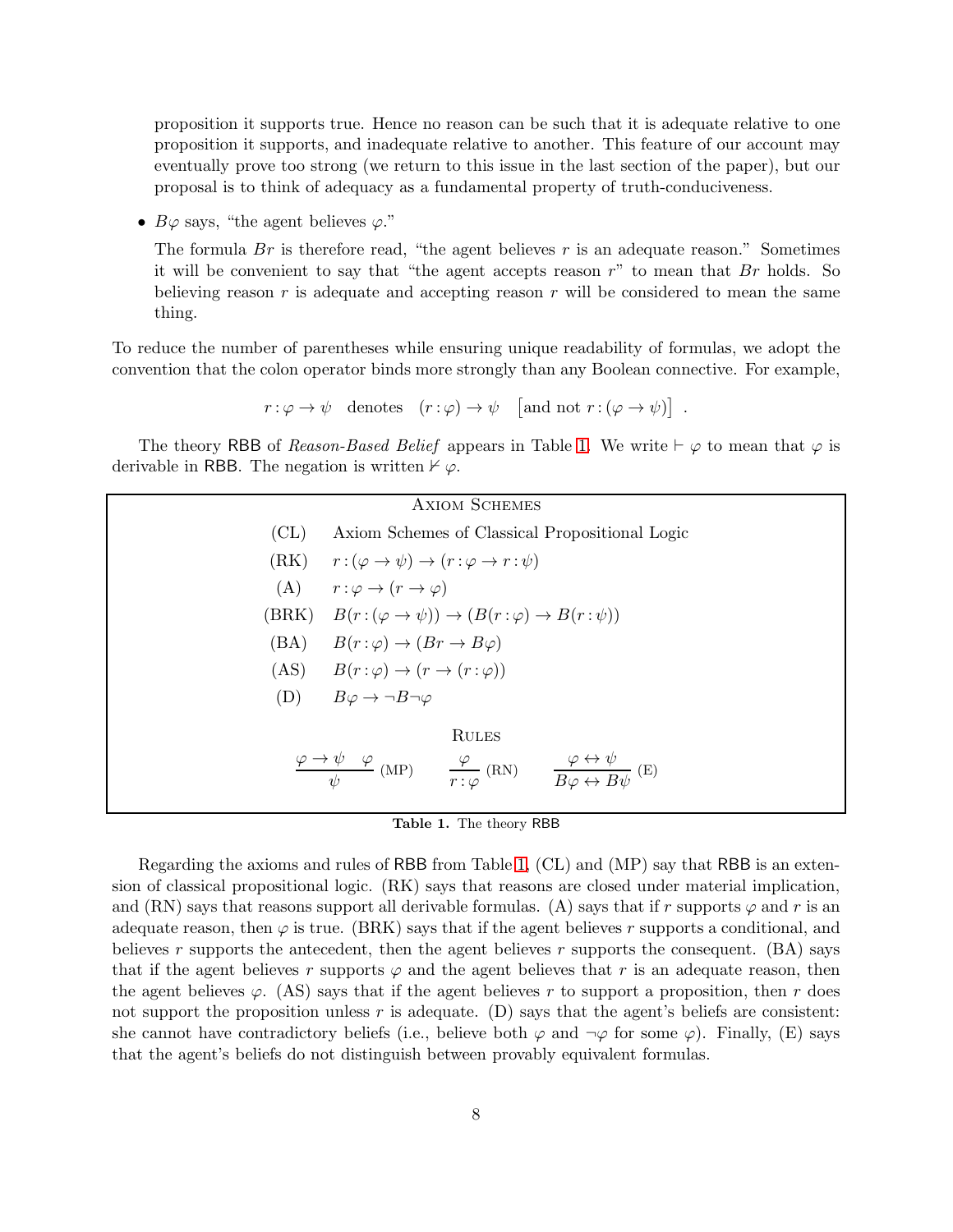As for mnemonics, (CL) is "Classical Logic," (MP) is "Modus Ponens," (RK) is Kripke's axiom K of modal logic (used here for reasons), (RN) is "Reason Necessitation," (A) is "Adequacy," (BRK) is "the Belief version of RK," (BA) is "the Belief version of adequacy," (AS) is "Adequate Support," (D) is a well-known axiom from modal logic [\[7\]](#page-40-7), and (E) is a well-known rule from minimal modal logic [\[7\]](#page-40-7).

### <span id="page-8-2"></span>3.2 Semantics for RBB

We now present a semantics for our system. The semantics is based on two main components: a neighborhood semantics for belief, intended to make belief as weak as possible, and a Kripke semantics for reasons, this time intended to capture the closure properties on reasons.<sup>[6](#page-8-0)</sup> We justify both desiderata in the next section.

We construct the models of RBB in a couple of stages. We first begin with *pre-models*, which are structures  $M = (W, [\cdot], N, V)$  having:

- a nonempty set  $W$  of "possible worlds,"
- a function  $[\cdot]: R \to \varphi(W \times W)$  mapping each reason  $r \in R$  to a binary relation  $[r] \subseteq W \times W$ on the set of possible worlds,
- a "neighborhood function"  $N: W \to \mathcal{O}(\mathcal{O}(W))$  mapping each world w to a collection  $N(w)$ of sets of worlds ("propositions") that the agent believes at  $w$ ,
- a propositional valuation  $V: W \to \wp(P)$  mapping each world w to the set  $V(w)$  of propositional letters that are true at w.

To indicate that the components  $W$ , [·], N, and V come from pre-model M, we may write  $W^M$ , [·]<sup>M</sup>,  $N^M$ , and  $V^M$  (respectively). Letting  $w \in W$  be a world,  $r \in R$  be a reason, and  $X \subseteq W$  be a set of reasons (i.e., a "proposition"), we introduce the following abbreviations:

- $r(w) := \{v \in W \mid (w, v) \in [r]\}\$ is the set of all worlds that are r-accessible from w (i.e., accessible by the relation  $[r]$ ).
- $r^{\circ} := \{v \in W \mid (v, v) \in [r]\}\$ is the set of all worlds that are r-accessible from themselves. These are the worlds at which the reason r is said to be *reflexive*. As we will see shortly, a reason that is reflexive at a world will be adequate at that world. So reflexivity and adequacy are equivalent notions, and hence we may conflate the two, which ought not cause confusion.

To indicate the sets  $r(w)$  and  $r^{\circ}$  arise from worlds in pre-model M, we may write  $r^M(w)$  and  $r^{M\circ}$ (respectively). Though not mentioned above, we do require that all pre-models satisfy the following property:

(pr) For each  $x \in P \cap R$ , we have  $x \in V(w)$  if and only if  $w \in x(w)$ .

This says that for propositional letters that are also reasons, the truth assignment given to  $x$  by the valuation  $V$  agrees with the reflexivity of  $x$ . This ensures that there is no ambiguity in the assignment of truth to propositional letters that are also reasons.[7](#page-8-1)

<span id="page-8-0"></span> ${}^{6}$ For other systems dealing with belief in terms of a neighborhood semantics, see [\[30\]](#page-41-10) and [\[11,](#page-40-8) [12\]](#page-40-9).

<span id="page-8-1"></span><sup>&</sup>lt;sup>7</sup>By definition, the nonempty sets P and R are not necessarily disjoint. Therefore, our language allows for the possibility that there are objects that are both propositional letters and reasons. The choice as to which possibility to realize is up to the user, who may decide to take  $P \cap R = \emptyset$  or not as per her preference.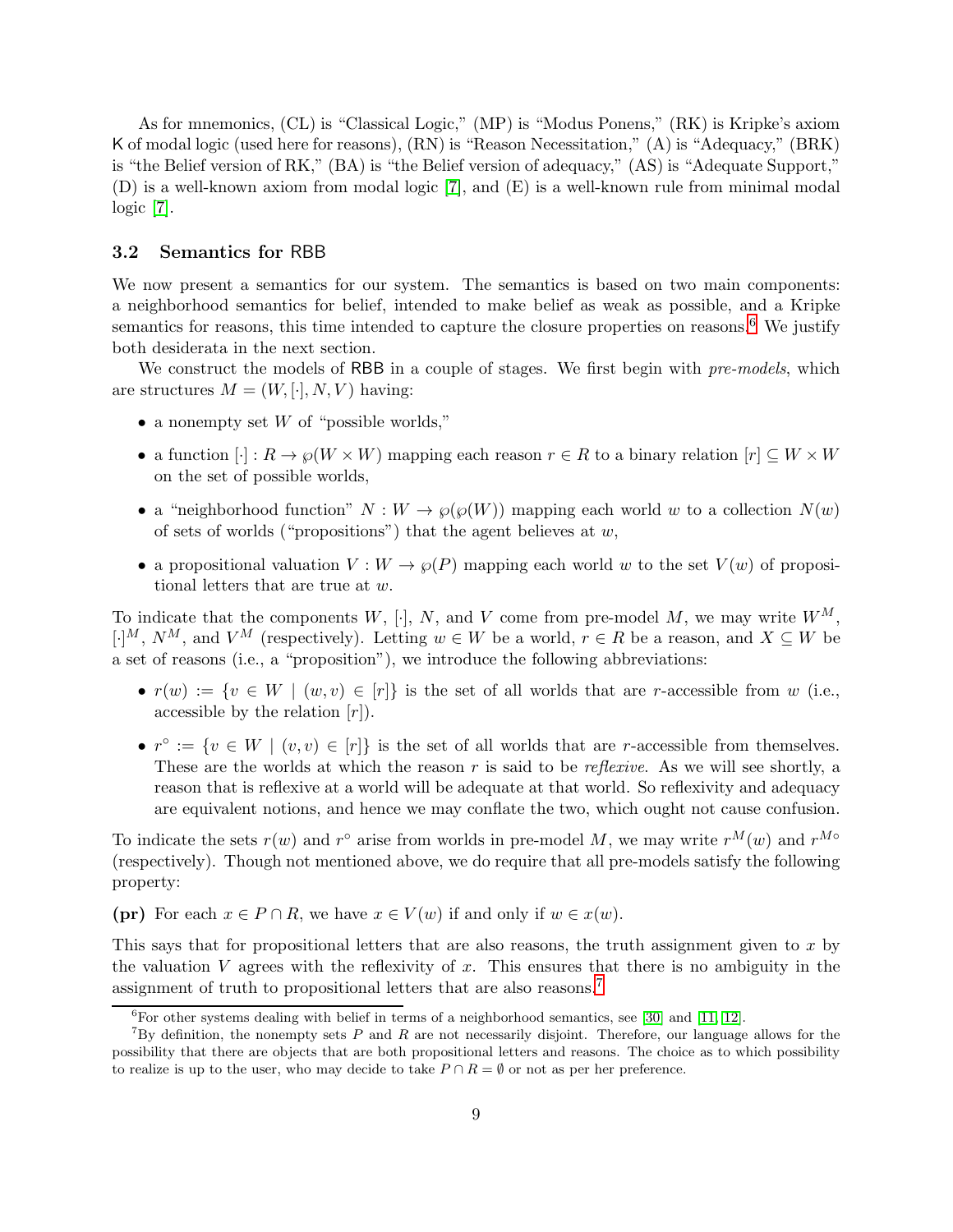A *pointed pre-model* is a pair (M, w) consisting of a pre-model M and a world w in M. We write  $M, w \models \varphi$  to say that  $\varphi$  is true at the pointed pre-model  $(M, w)$ , and we write  $M, w \not\models \varphi$  for the negation. We define the satisfaction relation  $\models$  and the set

$$
[\![\chi]\!]_M := \{ v \in W \mid M, v \models \chi \}
$$

of worlds in the pre-model M at which the formula  $\chi$  is satisfied as follows.

- $M, w \models p$  means that  $p \in V(w)$ .
- $M, w \models \neg \varphi$  means that  $M, w \not\models \varphi$ .
- $M, w \models \varphi \lor \psi$  means that  $M, w \models \varphi$  or  $M, w \models \psi$ .
- $M, w \models r : \varphi$  means that  $r(w) \subseteq [\![\varphi]\!]_M$ .
- $M, w \models r$  means that  $w \in r(w)$ .
- $M, w \models B\varphi$  means that  $[\![\varphi]\!]_M \in N(w)$ .

We note that  $\models$  is well-defined: for each  $x \in P \cap R$ , we have  $x \in V(w)$  if and only  $w \in x(w)$  by (pr), and therefore  $M, w \models x$  is well-defined.

We say that a pre-model  $M = (W, [\cdot], N, v)$  is a *model* if and only if M satisfies each of the following additional properties:

(brk) If  $[r:(\varphi \to \psi)]_M \in N(w)$  and  $[r:\varphi]_M \in N(w)$ , then  $[r:\psi]_M \in N(w)$ .

This says that if the agent believes r supports the implication  $\varphi \to \psi$  and its antecedent  $\varphi$ , then she believes r supports the consequent  $\psi$  as well.

(ba) If  $[\![r:\varphi]\!]_M \in N(w)$  and  $r^{\circ} \in N(w)$ , then  $[\![\varphi]\!]_M \in N(w)$ . This says that if the agent believes r supports  $\varphi$  and she believes r is reflexive, then she also believes  $\varphi$ .

(as) If  $\llbracket r : \varphi \rrbracket_M \in N(w)$  and  $w \in r(w)$ , then  $r(w) \subseteq \llbracket \varphi \rrbracket_M$ .

This says that if the agent believes r supports  $\varphi$  and r is reflexive, then r does in fact support  $\varphi$ .

(d)  $X \in N(w)$  implies  $W - X \notin N(w)$ .

This says that if the agent believes  $X$  at world  $w$ , then she does not believe the complement  $W - X$  at world w.

(brk), (ba), (as), and (d) are the model-theoretic analogs of the axioms (BRK), (BA), (AS), and (D), respectively. A *pointed model* is a pair (M, w) consisting of a model M and a world w in M.

Given a pre-model M, to say that  $\varphi$  is *valid in* M, written  $M \models \varphi$ , means that  $[\![\varphi]\!]_M = W$ . To say that  $\varphi$  is *valid*, written  $\models \varphi$ , means that  $M \models \varphi$  for every model M. That is, validity is taken over the class of models (and not the larger class of pre-models). It is shown in Theorem [A.1](#page-26-0) that RBB is sound and complete for this semantics: we have  $\vdash \varphi$  if and only if  $\models \varphi$ . Unless explicitly noted otherwise, our focus in what follows will generally be on the concept of model (and not the concept of pre-model).

The following terminology will be useful for what follows: given a reason r and a pointed model  $(M, w)$  representing the key features of a particular situation of reason-based belief, to say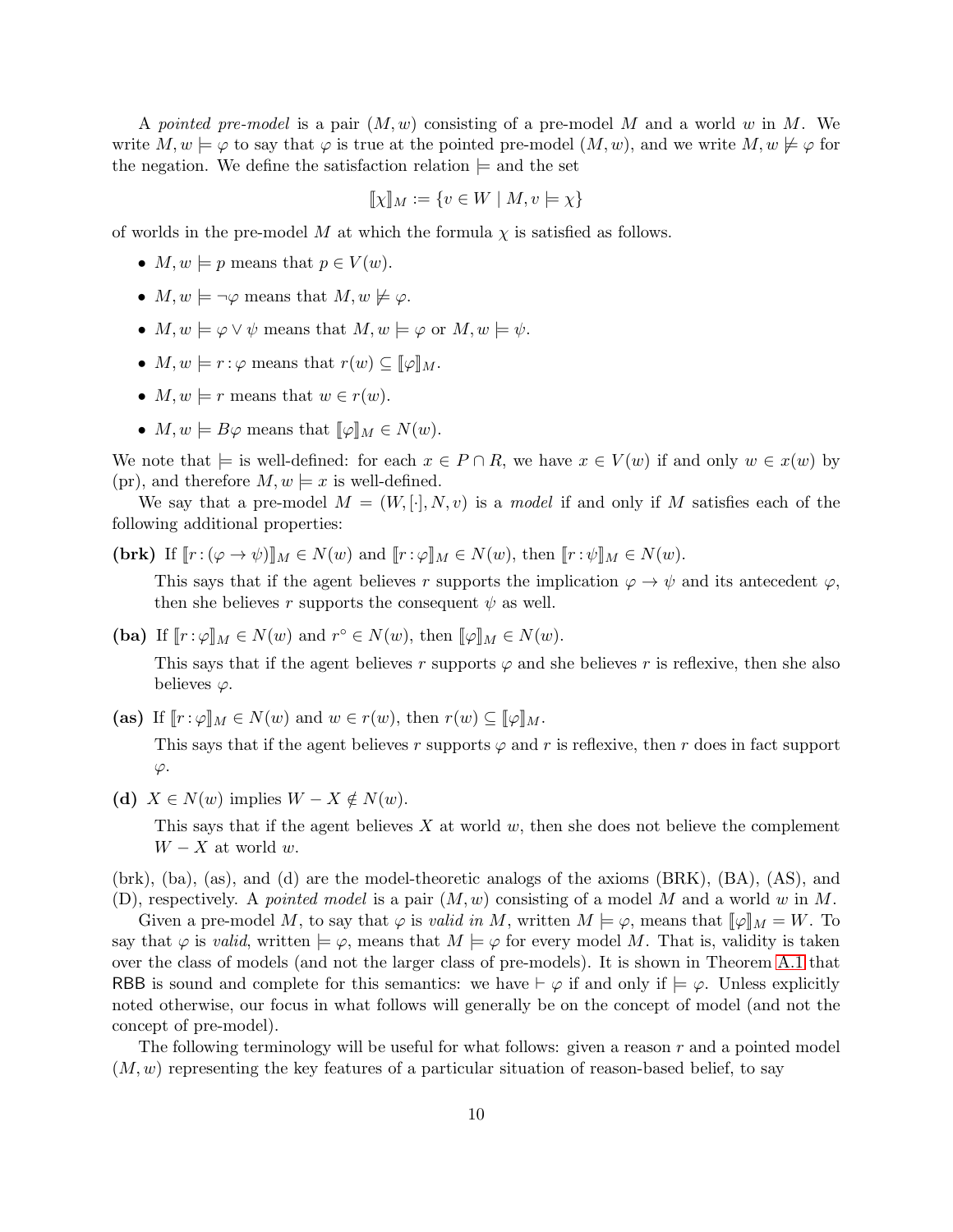- "r is adequate at  $(M, w)$ " means  $M, w \models r$ ;
- "r is veridical for  $\varphi$  at  $(M, w)$ " means  $M, w \models r : \varphi \rightarrow \varphi$ ; and
- "r is veridical at  $(M, w)$ " means  $M, w \models r : \varphi \rightarrow \varphi$  for each formula  $\varphi$ .

In using the above terminology, we may omit mention of  $(M, w)$  if it should be clear from context which pointed model is meant. It follows by the semantics that every adequate reason is veridical; $\delta$ however, a reason may be veridical for a proposition without being thereby adequate. Note that being veridical is only a necessary condition for a reason to be adequate. This means we do not take veridicality to provide an explicit definition of adequacy, but only to put a constraint on what it is for a reason to be adequate.

#### 3.3 Weak Belief But Strong Reasons

RBB posits a weak notion of belief. In particular, as reflected in the semantics, beliefs are not necessarily closed under material implication. That is, it is consistent to have

$$
B(\varphi \to \psi) \land B\varphi \land \neg B\psi ,
$$

which says that the agent believes an implication and the antecedent of the implication but not the consequent.

Reasons, on the other hand, are strong. First, as just seen, they encompass all derivable statements by (RN). Second, they are closed under implication (and hence under (MP)) by (RK). Third, if adequate, then (A) says that they are *veridical*: everything they support is true. Reasons therefore support many assertions (infinitely many, in fact, because each reason supports each of the infinitely many theorems of RBB by (RN)). This puts more requirements on reasons (i.e., they must do more things), which makes them stronger.

Reasons are governed by what is essentially the normal multi-modal logic KT (with one modal operator " r : " for each reason r), except that the T axiom  $r : \varphi \to \varphi$  (sometimes called "veridicality") is not guaranteed to hold unless, according to (A), we make the additional assumption that r is adequate. This way of having a multi-modal logic like  $KT$  but with the "modal operator" r itself a formula (whose truth implies veridicality) is, to our knowledge, new.[9](#page-10-1)

We have chosen a theory of weak belief but strong reasons in order to keep things as simple as possible but still address some of the major trends in the epistemological study of knowledge as justified true belief ("JTB"). In all of the examples from epistemology we consider in this paper,

<span id="page-10-0"></span><sup>&</sup>lt;sup>8</sup>Proof: suppose r is adequate at  $(M, w)$ . This means  $M, w \models r$ , which, by the definition of satisfaction, means that  $w \in r(w)$ . Now take an arbitrary  $\varphi$ . To show that  $M, w \models r : \varphi \rightarrow \varphi$ , assume  $M, w \models r : \varphi$ . By the definition of satisfaction, this assumption means  $r(w) \subseteq \llbracket \varphi \rrbracket_M$ . Since  $w \in r(w)$ , it follows that  $w \in \llbracket \varphi \rrbracket_M$ ; that is,  $M, w \models \varphi$ . So r is veridical at  $(M, w)$ .

<span id="page-10-1"></span><sup>&</sup>lt;sup>9</sup>The usual way of writing our formula  $r : \varphi$  would be  $\Box_r \varphi$ . So RBB may be viewed as a multi-modal logic with an extra formula r for each  $r \in R$ , a K-modality "r:" (our variant of  $\Box_r$ ) for each  $r \in R$  that respects the reflexivity scheme  $\mathsf{T}$  if r holds (as per (A)) and interacts according to (AS) with an ED-modality B that is governed by (BRK) and (BA). Note that (AS) provides some interesting interaction between the various modal operators. According to our intended semantics (§[3.2\)](#page-8-2), we interpret modal operators using a possible worlds semantics (with a neighborhood function for  $B$ ), and the intended interpretation of the formula r is that the binary accessibility relation corresponding to the modal operator "r:" is reflexive. Certain hybrid logics [\[6\]](#page-40-10) can express reflexivity of modal operators: the formula  $\downarrow x.\neg \Box_r \neg x$  says that the accessibility relation corresponding to  $\Box_r$  is reflexive. However, hybrid logics generally include additional features permitting greater expressivity than we need.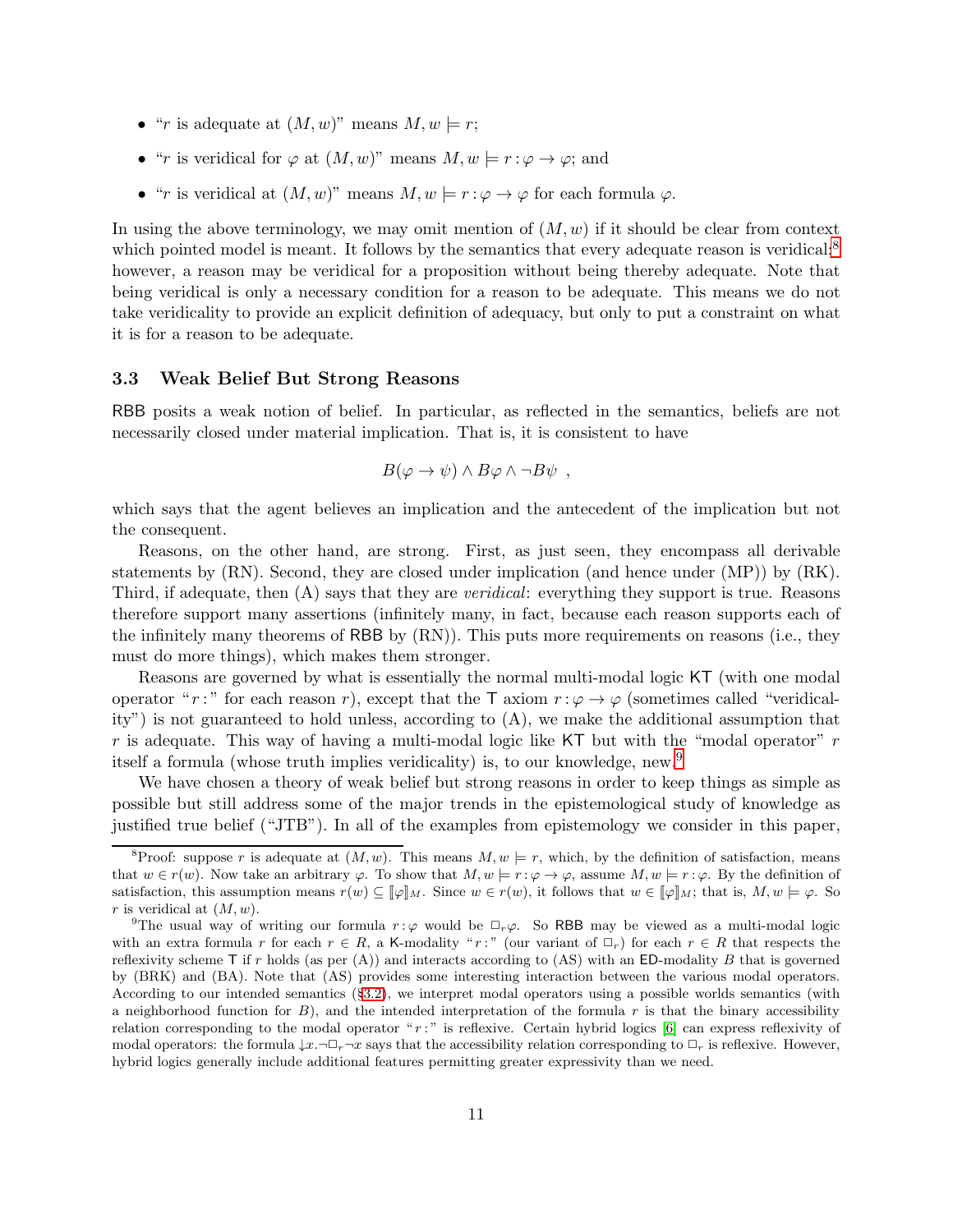we need some way to track an agent's logical inferences and some way to link these inferences to what the agent believes. Our theory RBB is a rather minimalistic way of doing just this: reasons are used to handle the relevant inferencing, the agent can "accept" a reason (or not) by believing it to be adequate (or not), the agent comes to believe things supported by reasons she accepts, and the agent's beliefs are always consistent. This way we can encode inferencing using a reason, indicate whether the agent accepts this inferencing, and thereby infer whether she believes some statement based on a reason. We also allow the possibility that she believes something without a reason, by which we mean that the set

$$
{B\varphi} \cup {B(r:\varphi) \to \neg Br \mid r \in R}
$$

is consistent with our theory. This assumption is metaphysically disputable, however, and we may provide for every belief to be accompanied by a reason if we wish.

#### 3.4 Consistency of Reasons

One interesting theorem of RBB is the principle

<span id="page-11-0"></span>
$$
\vdash (Br \land Bs) \to (B(r:\varphi) \to \neg B(s:\neg \varphi))
$$
\n(RC)

of *reason consistency*. This principle says that if an agent believes reasons r and s are adequate, then she cannot believe that  $r$  and  $s$  support contradictory assertions. Intuitively, the derivability of [\(RC\)](#page-11-0) follows because (BA) requires that an agent who accepts a reason and believes that reason to support a formula must also believe that formula, and (D) requires that an agent not have contradictory beliefs. Notice that if we take  $r = s$  in [\(RC\)](#page-11-0), then we obtain a statement provably equivalent to

$$
\vdash Br \to (B(r:\varphi) \to \neg B(r:\neg \varphi)) , \tag{IC}
$$

which says that a reason believed to be adequate is believed to be internally consistent.

If the agent does not believe r is a adequate reason, then she can believe that r is internally inconsistent. Put another way, the formula

$$
\neg Br \wedge B(r:\varphi) \wedge B(r:\neg \varphi)
$$

is consistent with our theory. Similarly, if the agent believes  $r$  is an adequate reason but does not believe s is an adequate reason, then our theory does not rule out the possibility that she believes r and s are inconsistent. That is,

$$
Br \wedge \neg Bs \wedge B(r:\varphi) \wedge B(s:\neg\varphi)
$$

is also consistent with our theory.

Finally, since the theory RBB is consistent (and hence does not prove both  $\varphi$  and  $\neg \varphi$  for some formula  $\varphi$ ),<sup>[10](#page-11-1)</sup> any adequate reason is internally consistent. That is,

<span id="page-11-2"></span>
$$
\vdash r : \varphi \to (r \to \neg(r : \neg \varphi)) \tag{AIC}
$$

which says that a reason r that supports  $\varphi$  and is adequate cannot also support  $\neg \varphi$ . It follows from [\(AIC\)](#page-11-2) that any internally inconsistent reason is not adequate.

<span id="page-11-1"></span> $10$ Consistency of RBB follows by soundness (Theorem [A.1\)](#page-26-0).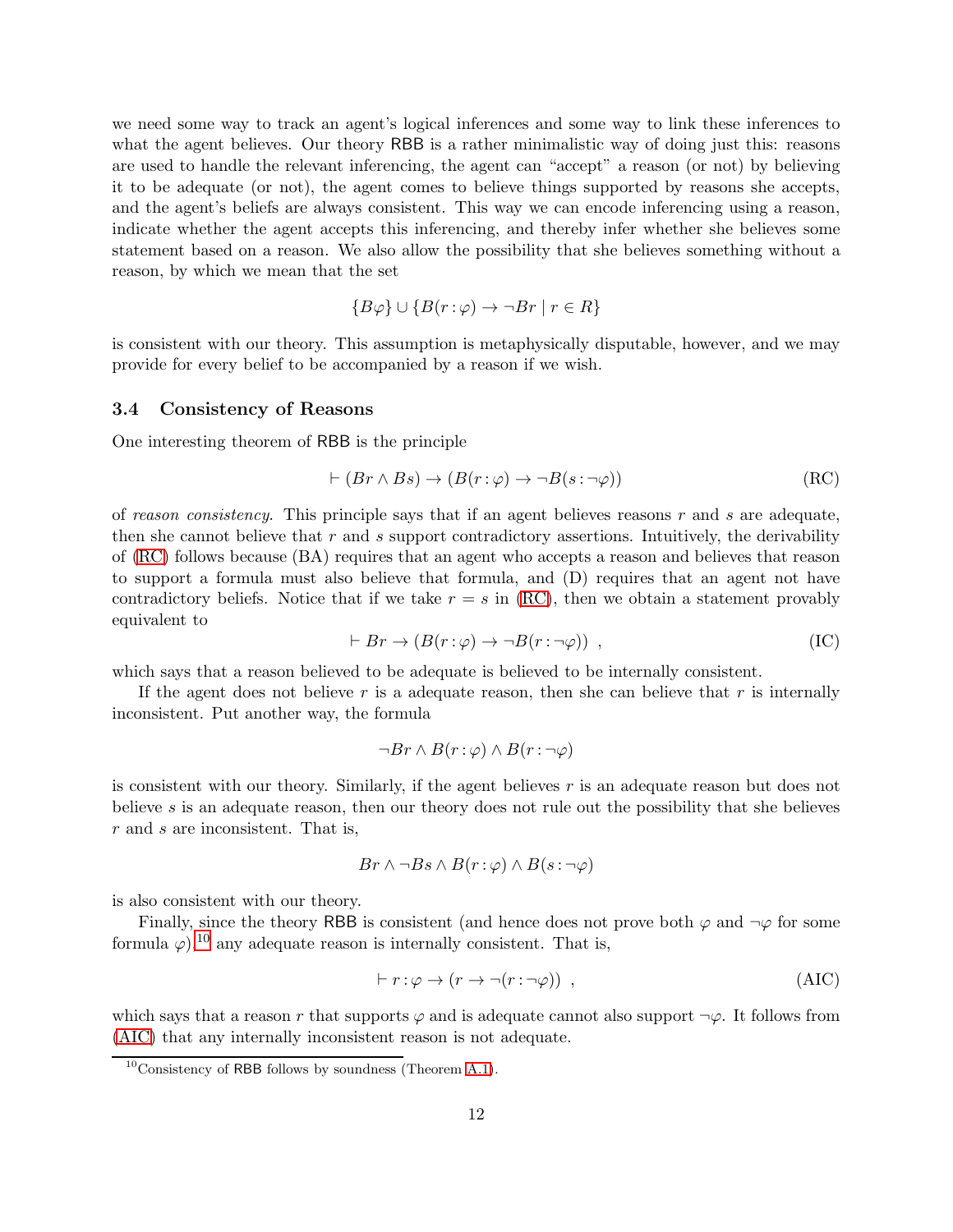## <span id="page-12-0"></span>3.5 Logical Closure and Combination of Reasons

If  $\psi$  is a logical consequence of  $\varphi$ , meaning  $\vdash \varphi \rightarrow \psi$ , then our theory says that r is a reason to believe the consequent  $\psi$  whenever r supports the antecedent  $\varphi$ . That is,

<span id="page-12-1"></span>
$$
\vdash \varphi \to \psi \quad \text{implies} \quad \vdash r : \varphi \to r : \psi \ . \tag{RCLC}
$$

The proof: from  $\varphi \to \psi$ , we obtain  $r : (\varphi \to \psi)$  by (RN). This is the antecedent of an instance of (RK), so the consequent  $r : \varphi \to r : \psi$  of this instance is derivable by an application of (MP). This completes the proof. In examining this proof, we see that [\(RCLC\)](#page-12-1) is a consequence of the stronger logical principle encompassed by our axiom

$$
r: (\varphi \to \psi) \to (r: \varphi \to r: \psi) \quad , \tag{RK}
$$

which says that reasons are closed under material implication.

The principle [\(RCLC\)](#page-12-1) says that reasons are closed under logical consequence. It is unclear whether this is a desirable principle. For example, it may make more sense to say that if  $\psi$  is a logical consequence of  $\varphi$  and r supports  $\varphi$ , then it is not r itself that supports the consequence  $\psi$ . Instead, what is wanted is some more complicated reason r' that not only references r but also provides some reason s as to why  $\psi$  obtains from  $\varphi$ . That is, we might seek a principle like this:

$$
s: (\varphi \to \psi) \to (r: \varphi \to (s \cdot r): \psi) . \tag{App}
$$

This is the principle of *Application* from Justification Logic [\[3\]](#page-40-3). It says: if s supports the implication  $\varphi \to \psi$  and r supports the antecedent  $\varphi$ , then a new object  $s \cdot r$  obtained by combining s and r supports the consequent  $\psi$ . In essence, the more complex reason  $s \cdot r$  keeps track of everything we would need to check to see that  $\psi$  indeed obtains: the initial reason r for the antecedent  $\varphi$  and a reason s for the implication  $\varphi \to \psi$ . Further, the syntactic structure of s · r, with s to the left and r to the right, tells us what kind of a reason we have: based on the form of  $(App)$ , it is suggested that s is some implication, r is the antecedent of that implication, and  $s \cdot r$  is a reason for the consequent. In essence, we are describing specific witnesses for an instance of the rule (MP) of Modus Ponens:

$$
\frac{\varphi \to \psi \quad \varphi}{\psi} \text{ (MP)} \quad \text{is encoded by} \quad \frac{s \quad r}{s \cdot r}
$$

[\(App\)](#page-12-2) is a more nuanced version of (RK): if we have  $r : (\varphi \to \psi)$  and  $r : \varphi$ , then we do not obtain  $r : \psi$  straightaway using [\(App\)](#page-12-2). Instead, we must construct the reason  $r \cdot r$  in support of  $\psi$ . The single instance of " $\cdot$ " in the syntactic structure of the latter reason reflects our use of one derivational step (i.e., one instance of  $(MP)$ ) to obtain  $\psi$ .

To do away with [\(RCLC\)](#page-12-1), we must do away with  $(RK)$  and modify  $(RN)$ . In particular, let  $R_0$ be a nonempty set of "basic" reasons, define R to be the smallest extension of  $R_0$  satisfying the property that  $s, t \in R$  implies  $s \cdot t \in R$ , replace scheme (RK) by scheme [\(App\)](#page-12-2), and restrict (RN) by requiring that  $r \in R_0$ . (It is assumed that all other schemes and rules can use reasons coming from the full set R.) Call the resulting theory  $RBB+(App)$  $RBB+(App)$ . In  $RBB+(App)$ , it is consistent to have

<span id="page-12-3"></span>
$$
r: (\varphi \to \psi) \land r: \varphi \land \neg(r: \psi) \tag{1}
$$

<span id="page-12-2"></span>.

which says that r is not closed under implication. As a result, it can be shown that  $(RCLC)$  no longer obtains. But note that  $(RK)$  and  $(RCLC)$  do not fail in  $RBB+(App)$  $RBB+(App)$  because logical or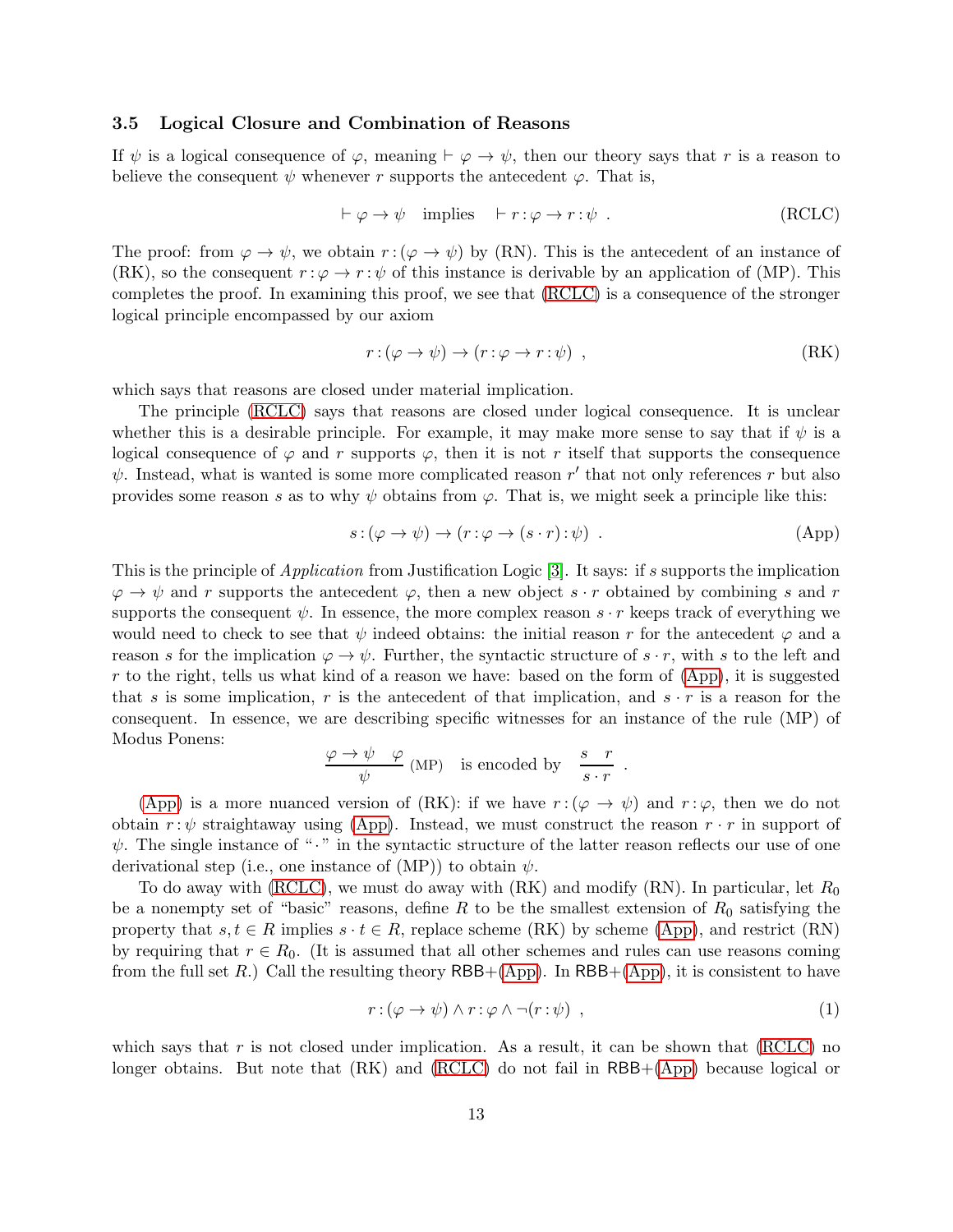materially implied consequences of assertions are no longer "accessible" by some reason. Indeed, in the situation [\(1\)](#page-12-3) under the theory RBB+[\(App\)](#page-12-2), the logical consequence  $\psi$  of  $\varphi$  is still "accessible" by the reason  $r \cdot r$ . However, this reason  $r \cdot r$  is more "complex" than the original reason r (in terms of the number of instances of the  $(MP)$ -encoding Application operator " $\cdot$ " that appear inside it). In general, distant consequences that would require many repetitions of [\(App\)](#page-12-2) are still accessible; it is just that the reasons that access these consequences may be very "complex."

Justification Logic (JL) [\[3\]](#page-40-3) is the study of logics of reason-based belief (with reasons thought of as "justifications"). Defining  $JL_0$  to be the fragment of RBB+[\(App\)](#page-12-2) obtained by omitting all belief formulas and belief axioms from the theory, Justification Logics may be thought of as extensions of  $JL_0$ .<sup>[11](#page-13-0)</sup> Many JLs permit other kinds of combinations of reasons than what we saw with [\(App\)](#page-12-2). Our logic RBB is closely related to the JL tradition, though we conspicuously omit [\(App\)](#page-12-2), retain (RK) (and thereby endorse [\(RCLC\)](#page-12-1)), leave (RN) without the additional restriction, and maintain a set R of primitive reasons that cannot be combined to form more complex reasons. In so doing, we lose the ability to have the syntactic structure of reasons reflect the structure of derivations in the theory, and thereby forgo a more nuanced tracking of the interaction between logical consequence and the complexity of reasons. We accept these consequences in the interest of developing a system that is simple and yet still of use to the formal epistemologist. Nevertheless, we recognize that a reader may be interested to see a thorough study of more sophisticated extensions of our theory that allow for the combination of reasons along the lines of [\(App\)](#page-12-2) (and perhaps for other features as well). We advise such a reader to consult the JL literature directly [\[3\]](#page-40-3).

Since our theory does not allow the agent to combine reasons in the sense of [\(App\)](#page-12-2) and beliefs are not closed under implication, it is consistent for us to have a situation wherein the agent has the requisite information to draw a belief but simply does not draw it. For example, assuming  $s \neq r$ , it is consistent to have

<span id="page-13-1"></span>
$$
Bs \wedge Br \wedge B(s: (\varphi \to \psi)) \wedge B(r: \varphi) \wedge \neg B\psi , \qquad (2)
$$

which says that the agent believes  $s$  is adequate and believes  $s$  supports an implication (and hence believes the implication by  $(BA)$ , believes r is adequate and believes r supports the antecedent of the implication (and hence believes the antecedent by (BA)), and yet the agent does not believe the consequent (even though the believes the implication and its antecedent). The problem is that her beliefs are not closed under (MP). This is so despite the fact that, by [\(RCLC\)](#page-12-1) and (RB), beliefs coming from *the same reason* are closed under (MP):

$$
\vdash (Bt \land B(t: (\varphi \to \psi)) \land B(t: \varphi)) \to B\psi .
$$

So long as the implication and its antecedent come from *separate* beliefs as in [\(2\)](#page-13-1), the agent need not believe the consequent.

The consistency of [\(2\)](#page-13-1) is a consequence of our design: we use reason operators to encode inferencing, and we use belief operators to encode the particular inferencing and the individual assertions that the agent accepts (in terms of her affirmed beliefs). As such, the situation [\(2\)](#page-13-1) is one in which the agent has not yet performed sufficient inferencing to accept the conclusion  $\psi$ , even though she is very close (after all, she has done enough to accept the implication  $\varphi \to \psi$  and its antecedent  $\varphi$ ). In essence, this lack of closure allows us to place one kind of constraint on the

<span id="page-13-0"></span><sup>&</sup>lt;sup>11</sup>Actually, Justification Logics are extensions of a fragment of RBB+[\(App\)](#page-12-2) that places further restrictions on the rule (RN), but we set aside further discussion of this issue here.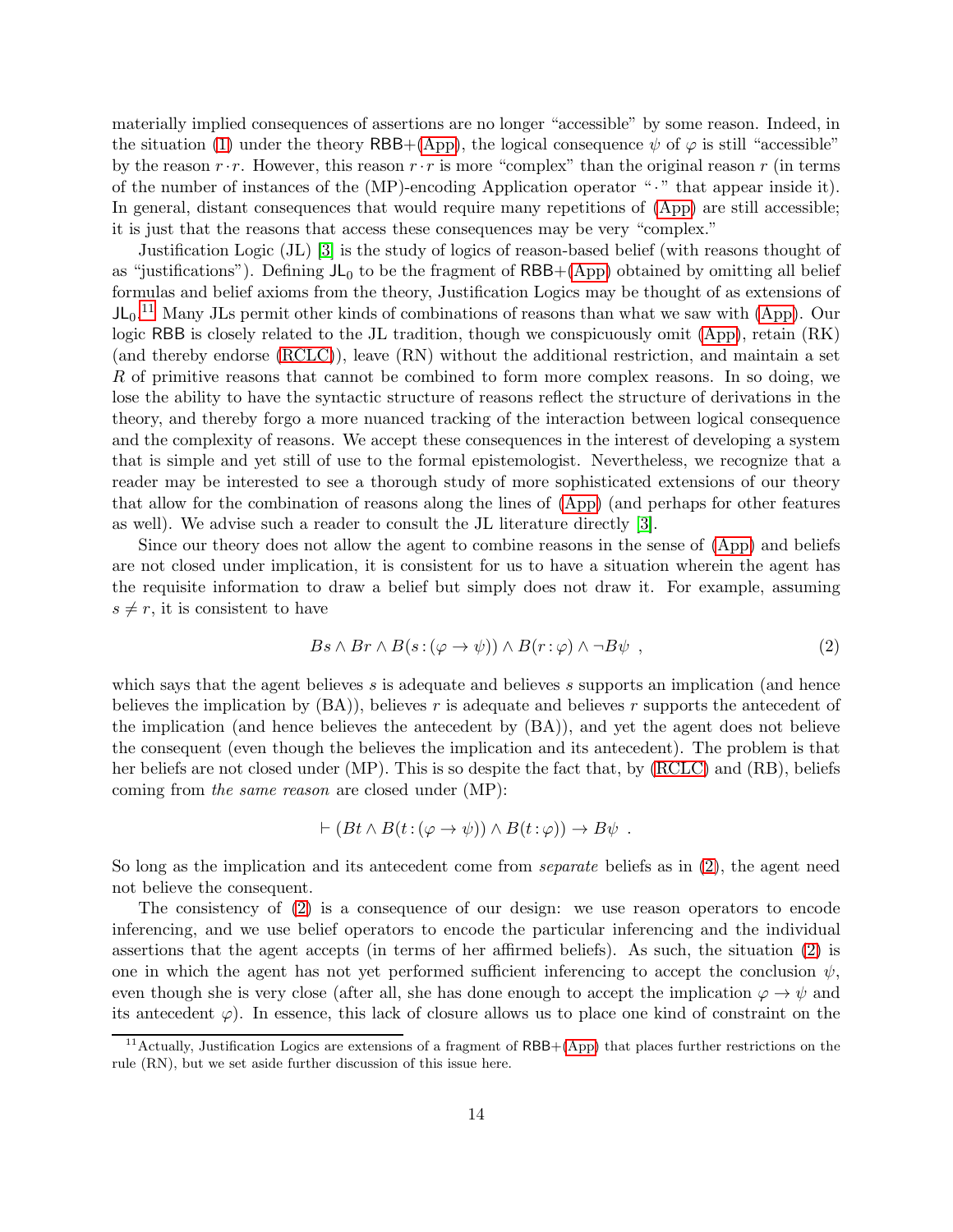agent's inferencing powers. If desired, one can place even more severe constraints as in [\[5\]](#page-40-5); however, this seems to require more syntax and additional axioms. One can also go the other way and lift these constraints entirely; in §[3.6](#page-14-0) we will suggest one natural way to do this in our setting. But for now we retain what we hope is a "happy medium" in the form our theory RBB.

### <span id="page-14-0"></span>3.6 Implication-Closed and Purely Reason-Based Beliefs

We saw in  $(2)$  that reason-based beliefs in RBB need not be closed under implication if the source reasons are different. If we would like to ensure that reason-based beliefs are always closed under implication, even if the beliefs come from separate reasons, then a simple solution is to introduce a "master reason"  $\sigma$  that encodes the combined information of all reasons the agent accepts. This requires us to expand our reason set R to include a new symbol  $\sigma$  not already present and then add the following additional schemes to RBB:

(MA) 
$$
\sigma \rightarrow (Br \rightarrow r)
$$
  
\n(MB)  $B\sigma$   
\n(MR)  $B(r:\varphi) \rightarrow (Br \rightarrow B(\sigma:\varphi))$ 

(MA) says that every accepted reason is adequate if the master reason is adequate, (MB) says that the agent always accepts the master reason, and (MR) says that anything the agent believes is supported by an accepted reason the agent will also believe to be supported by the master reason. Adding these principles makes it so that  $\sigma$  is the sum of the agent's evidence. Calling  $RBB_{\sigma}$  the theory obtained from RBB by expanding the set R of reasons to include a new symbol  $\sigma$  and adding (MA), (MB), and (MR), it follows that

$$
\mathsf{RBB}_{\sigma} \vdash (Bs \land Br \land B(s : (\varphi \to \psi)) \land B(r : \varphi)) \to B\psi .
$$
 (RCL2)

Indeed, if the agent accepts s, believes s supports an implication, accepts  $r$ , and believes  $r$  supports the antecedent of the implication, then it follows by  $(MR)$  that the agent believes  $\sigma$  supports the implication and its antecedent. Applying (BRK), it follows that the agent believes  $\sigma$  supports the consequent. But the agent also accepts  $\sigma$  by (MB), so it follows by an application of (BA) that the agent believes the consequent. It is in this sense that the agent "combines" the information conveyed by reasons the agent accepts into the master reason  $\sigma$ .

While we have shown that the  $RBB_{\sigma}$ -agent may combine the information from two reasons to derive her beliefs, there is no need to restrict the number of reasons to two. Indeed, according to (MB), the agent implicitly combines into  $\sigma$  the information from *every* reason she believes to be adequate, no matter how many of these there may be.

In RBB<sub> $\sigma$ </sub>, the master reason  $\sigma$  serves as a witness for an existential quantifier over the believed support of accepted reasons.<sup>[12](#page-14-1)</sup> In particular,  $(MR)$  tells us that if there exists an accepted reason r that the agent believes supports  $\varphi$ , then the agent believes that  $\sigma$  supports  $\varphi$ . Hence by (MB), if there exists such an r, then the agent believes  $\sigma$  supports  $\varphi$  and is itself accepted. If we were to add quantifiers to the language (something we do later in §[3.7\)](#page-15-0), we could express this as:

$$
(\exists r)(Br \wedge B(r:\varphi)) \rightarrow (B\sigma \wedge B(\sigma:\varphi)) .
$$

<span id="page-14-1"></span><sup>&</sup>lt;sup>12</sup>Said precisely:  $\sigma$  is a Skolem constant for the existential quantifier over the believed support of accepted reasons. See [\[31\]](#page-41-11) or any book on mathematical logic for details.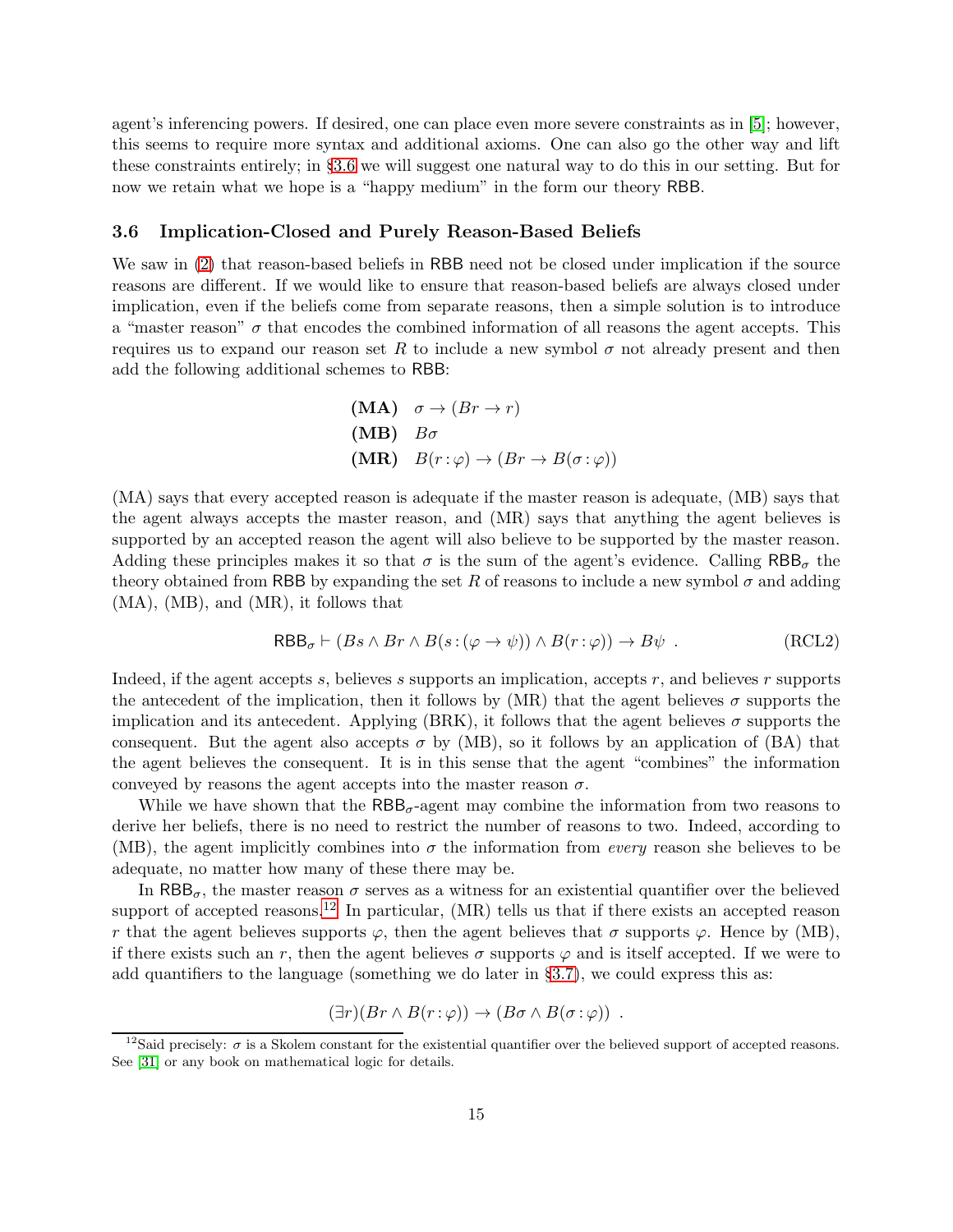That is, if there exists an accepted reason that the agent believes supports  $\varphi$ , then  $\sigma$  is a witness to the existential quantifier.

Both  $RBB_{\sigma}$  and the basic theory RBB allow for the possibility that the agent believes a formula  $\varphi$  without any supporting reasons (i.e., she does not believe to be adequate any reason that she believes supports  $\varphi$ . This is the same as saying that the set

$$
{B\varphi} \cup {B(r:\varphi) \to \neg Br \mid r \in R}
$$

is consistent with both  $RBB_{\sigma}$  and RBB. If this situation is undesirable, then a simple remedy is to extend the theory  $RBB_{\sigma}$  by adding a principle that says all beliefs are believed to be supported by the master reason:

$$
(MT) B\varphi \to B(\sigma : \varphi)
$$

With (MT) in place, the agent believes only those things she believes are supported by  $\sigma$  and hence, by (MR), she believes only those things she believes are supported by some reason. In short, every belief is "reason-based." Defining  $RBB_{\sigma}^{+}$  to be the theory obtained from  $RBB_{\sigma}$  by adding (MT), it follows by (MT), (RB), and (MB) that

$$
\mathsf{RBB}^+_\sigma \vdash B\varphi \leftrightarrow B(\sigma : \varphi) ,
$$

which says that the agent believes something just in case it is supported by the master reason. But then belief can be conflated with the master reason. As a result, we have by [\(RCLC\)](#page-12-1) that the beliefs of the  $RBB_{\sigma}^{+}$ -agent are always closed under (MP). Belief in  $RBB_{\sigma}^{+}$  is therefore governed by the normal modal logic KD.

Semantics for  $\mathsf{RBB}_\sigma$  and for  $\mathsf{RBB}_\sigma^+$  may be found in §[A.1.](#page-25-0) It is shown in Theorem [A.2](#page-30-0) that each of  $\mathsf{RBB}_\sigma$  and  $\mathsf{RBB}_\sigma^+$  is sound and complete for its semantics.

#### <span id="page-15-0"></span>3.7 Quantification Over Reasons

We have observed that the theory RBB does not require that every belief arise from a reason: it is consistent with RBB for the agent to believe  $\varphi$  and yet have no accepted reason r she believes supports  $\varphi$ . If we were to introduce quantifiers over reasons into our language, then we could express this situation by saying that the following formula is consistent:

$$
B\varphi \wedge (\forall r)(B(r:\varphi) \to \neg Br) .
$$

Another example: we might like to say that  $r$  is the unique accepted reason the agent believes supports  $\varphi$ :

$$
B(r:\varphi) \wedge Br \wedge (\forall s)((s \neq r \wedge B(s:\varphi)) \rightarrow \neg Bs).
$$

To allow such expressions as formulas, we extend our set of formulas F to the larger set  $F^{\forall}$  consisting of all formulas  $\varphi$  that may be formed by the following grammar:

$$
\varphi \quad ::= \quad p \mid \neg \varphi \mid (\varphi \lor \varphi) \mid (r : \varphi) \mid r \mid B\varphi \mid r = r \mid (\forall r) \varphi
$$
\n
$$
p \in P, r \in R
$$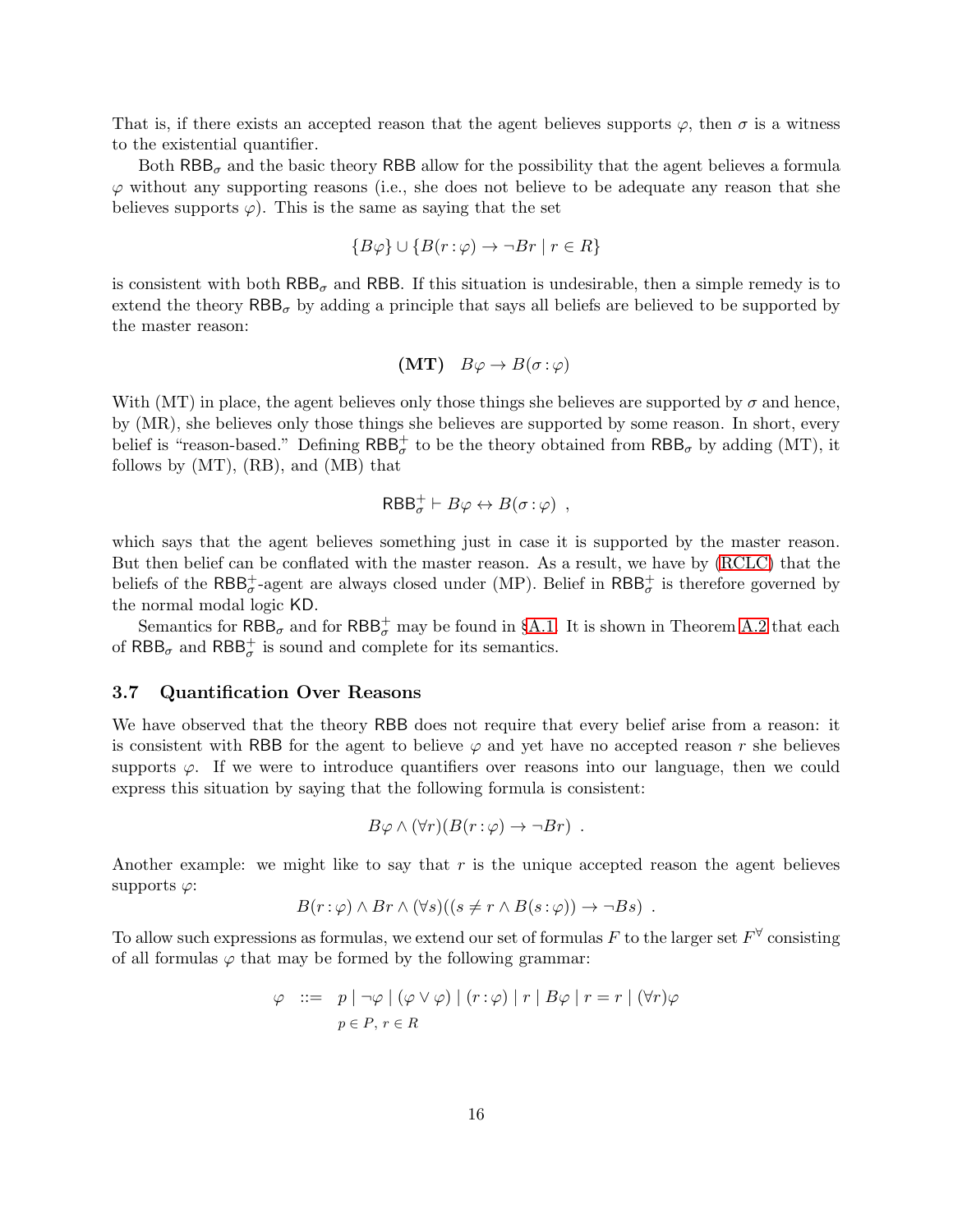We adopt usual Boolean connective abbreviations along with the following:

$$
r \neq s := \neg(r = s)
$$
  
\n
$$
(\exists r)\varphi := \neg(\forall r)\neg\varphi
$$
  
\n
$$
(\forall r \neq s)\varphi := (\forall r)(r \neq s \rightarrow \varphi)
$$
  
\n
$$
(\exists r \neq s)\varphi := (\exists r)(r \neq s \land \varphi)
$$

Note that in this language, an element  $r \in R$  can act both as a reason (as in the formula  $r : p$ ) and as a quantifier variable (as in the formula  $(\forall r)(r : p)$ ). Therefore, reasons may appear either bound or free in formulas, with the notion of *bound* and *free* defined in the usual way. For reasons s and r and a formula  $\varphi$ , we say that s is free for r in  $\varphi$  to mean that r has no free occurrence in  $\varphi$  within the scope of a quantifier ( $\forall s$ ). Put another way, if s is free for r in  $\varphi$ , then in the formula

 $\varphi[s/r]$ 

obtained by substituting all free occurrences of r in  $\varphi$  by s, no newly replaced occurrence is bound. Examples: s is free for r in  $(\forall t)(t \neq r)$  but not in  $(\forall s)(s \neq r)$ .

The theory QRBB of *Quantified Reason-Based Belief* is defined by adding to the axiomatization of RBB the axioms and rules in Table [2.](#page-16-0) (UD), (UI), and (Gen) are standard principles of first-order quantification. (EP) and (EN) say that two reasons are considered to be the same if and only if they are syntactically identical.

<span id="page-16-0"></span>

| <b>ADDITIONAL AXIOM SCHEMES</b>                                      |                                                                                                                                   |
|----------------------------------------------------------------------|-----------------------------------------------------------------------------------------------------------------------------------|
|                                                                      | (UD) $(\forall r)(\varphi \rightarrow \psi) \rightarrow (\varphi \rightarrow (\forall r)\psi)$ , where r is not free in $\varphi$ |
|                                                                      | (UI) $(\forall r)\varphi \rightarrow \varphi[s/r]$ , where s is free for r in $\varphi$                                           |
|                                                                      | $(EP)$ $r = r$                                                                                                                    |
|                                                                      | (EN) $\neg(r = s)$ , where r and s are syntactically different                                                                    |
| <b>ADDITIONAL RULE</b><br>$\frac{\varphi}{(\forall r)\varphi}$ (Gen) |                                                                                                                                   |
|                                                                      |                                                                                                                                   |

Table 2. The theory QRBB consists of RBB augmented with the above axioms and rule

It is shown in Corollary [A.11](#page-39-0) that for each  $\varphi \in F$  not containing quantifiers, we have QRBB  $\vdash \varphi$ if and only if RBB  $\vdash \varphi$ . It is therefore unproblematic for us to simply write  $\vdash \varphi$  to say that  $\varphi$  is provable.

We can extend QRBB to the theory  $\mathsf{QRBB}_\sigma$  obtained by extending R to include a new master reason  $\sigma$  and adding the schemes (MA), (MB), and (MR) for  $\sigma$ . We can further extend  $\mathsf{QRBB}_{\sigma}$ to the theory  $\mathsf{QRBB}^+_{\sigma}$  obtained by adding the additional scheme (MT) to guarantee all beliefs are reason-based.

Semantics for QRBB, for  $QRBB_{\sigma}$ , and for  $QRBB_{\sigma}^+$  may be found in §[A.2.](#page-25-1) It is shown in Theo-rems [A.5](#page-34-0) and [A.12](#page-39-1) that each of QRBB,  $QRBB_{\sigma}$ , and  $QRBB_{\sigma}^+$  is sound and complete for its semantics. However, for the completeness results, there is one caveat: our proofs require that the set  $R$  of reasons be at least countably infinite.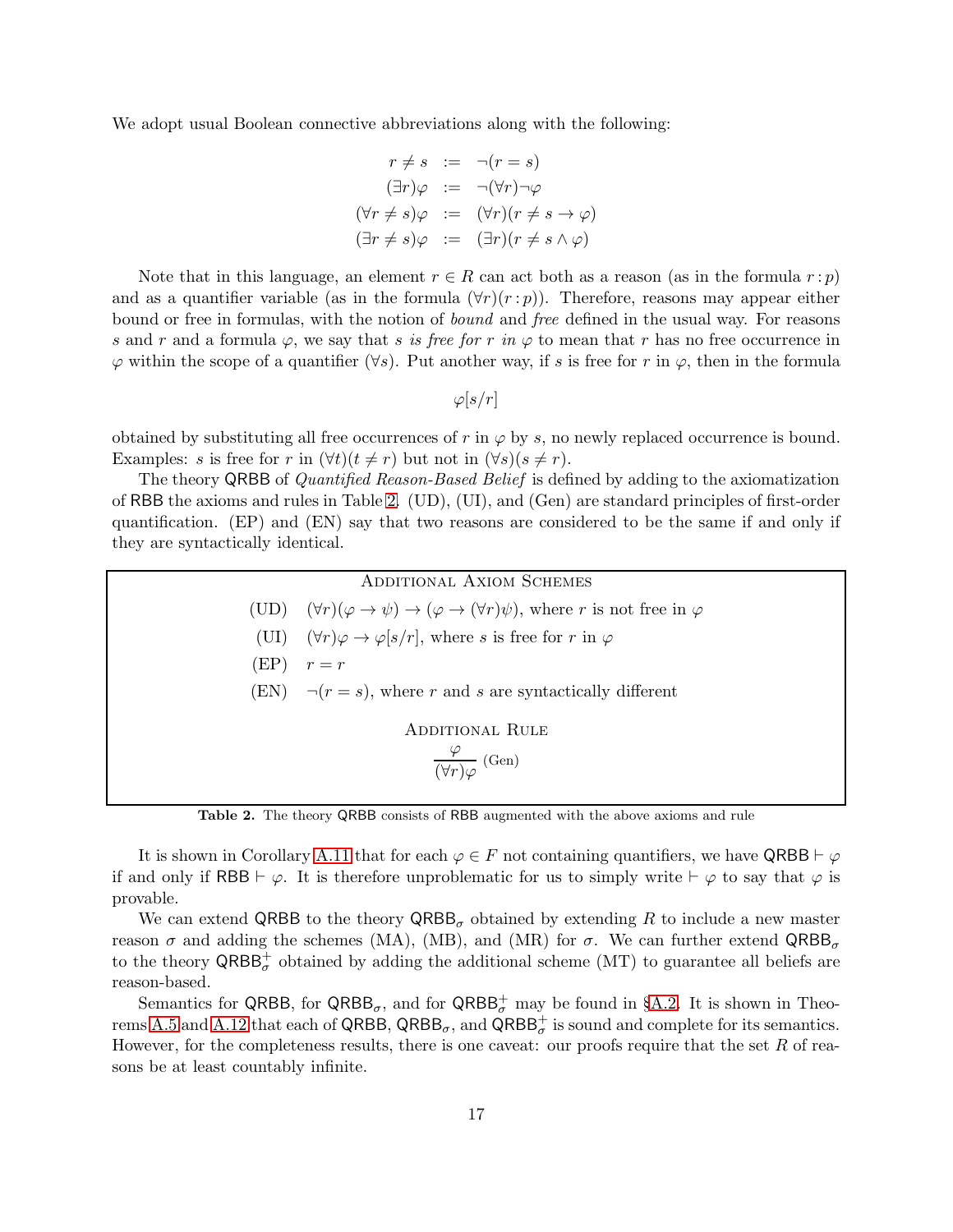## <span id="page-17-0"></span>4 Justified True Belief and Knowledge

We use our logical framework to tease apart two notions of justified true belief (henceforth "JTB"). The first is an internalist notion, which Gettier showed was insufficient for knowledge [\[16\]](#page-41-0). The second is an externalist notion that we argue is immune to Gettier scenarios. More generally, we show that our framework can distinguish three "types" of reasons: those that are non-veridical (and hence inadequate), those that are veridical for the proposition they support, but inadequate, and those that are adequate (and hence veridical). Gettier's second case has reasons of the first type: non-veridical. The "fake barn county" case has reasons of the second type: veridical for the proposition they support, but inadequate. Other cases (such as "normal barn county", or "good cases" more broadly, see [\[33\]](#page-41-5)) have reasons of the third type: adequate.

## 4.1 Two Notions of Justification

In our theory, there are (at least) two natural ways to define JTB:

- JTB<sup> $e$ </sup>( $\varphi$ ) :=  $B(r:\varphi) \wedge Br \wedge r$ , and
- JT $\mathsf{B}_r^i(\varphi) := B(r:\varphi) \wedge Br \wedge \varphi.$

Both imply that the agent has a true belief that  $\varphi$ . However,  $\mathsf{JTB}_r^e(\varphi)$  suggests that the agent has a true belief justified by an adequate reason, whereas  $JTB<sub>r</sub><sup>i</sup>(\varphi)$  suggests that the agent only has a true belief justified by a *prima facie* reason (that may not be adequate).  $JTB<sup>e</sup><sub>r</sub>$  is thus externalist, while  $JTB<sub>r</sub><sup>i</sup>$  is internalist.

Gettier's achievement was to deny that  $JTB_r^i(\varphi)$  is the same as knowledge of  $\varphi$ . Thus, if we assume that

<span id="page-17-1"></span>
$$
B(r:p) \wedge Br \wedge B(r:(p \to p \lor q)) \wedge (\neg p \land q) , \qquad (G2)
$$

then we have Gettier's second case. This is the case where the agent named Smith has a reason to believe p ("Jones owns a Ford") and "realizes" that  $p \vee q$  ("Jones owns a Ford or Brown is in Barcelona") follows from p on that basis; however, unknown to Smith, p is false and q is true, hence  $p \vee q$  is premised on a false lemma. Let us call r the reason Smith has to believe p. We can safely assume that r does indeed support p in that case  $(r : p)$  (i.e., the past evidence adduced by the agent does correspond to a real experience of his) and we leave this premise implicit in [\(G2\)](#page-17-1) above, since delusion is not the problem in this case. Since p is false, and  $r : p$  by assumption, r cannot be adequate, by (A). However, since r supports p, we have by [\(RCLC\)](#page-12-1) that r supports  $p \vee q$ . Smith is said by Gettier to realize that p entails  $p \vee q$  on the basis of his reason, and by (BRK) it follows that  $B(r:(p\vee q))$ . Moreover, Smith has no reason supporting q that she believes is adequate (indeed, in the scenario, "Brown is in Barcelona" is consciously picked at random by Smith). So we are in a situation where Smith has an internally justified true belief that  $p(\text{JTB}_r^i p)$ , and also an internally justified true belief that  $p \vee q$  (JTB<sup>i</sup><sub>*r*</sub>( $p \vee q$ )), but he fails to have an externally justified true belief of either proposition  $(\neg \text{JTB}_r^e p, \text{ and } \neg \text{JTB}_r^e (p \lor q)).$ 

In contrast, if we assume that  $\mathsf{JTB}_r^e(p)$ , which is

$$
B(r:p) \wedge Br \wedge r \tag{G2'}
$$

this time r is adequate. Since r supports p, it also supports  $p \vee q$  by [\(RCLC\)](#page-12-1). By (A) both p and  $p \vee q$  are true. Since the agent believes r is an adequate reason supporting p (and therefore also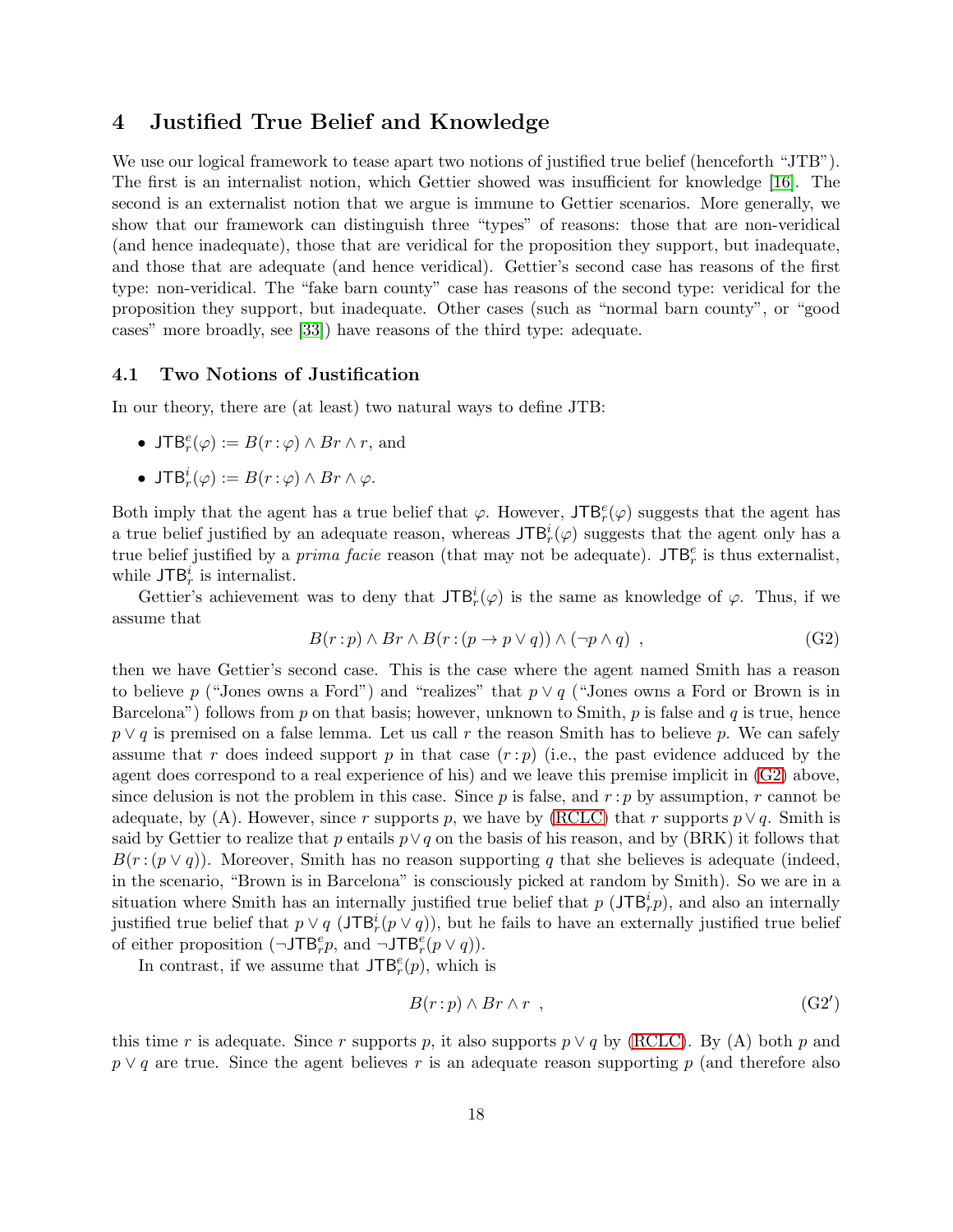supporting  $p \vee q$ , she believes both p and  $p \vee q$ , and in this case her belief is based on an adequate (and hence veridical) reason.

In general, it is easy to see that  $\mathsf{JTB}_r^e(\varphi)$  satisfies:

 $\bullet$   $\vdash$  JTB<sup>e</sup><sub>r</sub>( $\varphi \rightarrow \psi$ )  $\rightarrow$  (JTB<sup>e</sup><sub>r</sub>( $\varphi$ )  $\rightarrow$  JTB<sup>e</sup><sub>r</sub>( $\psi$ )),

which says that external JTB based on a reason  $r$  is closed under implication;

•  $\vdash \mathsf{JTB}_r^e(\varphi) \to \varphi$ ,

which says that external JTB is veridical; and

•  $\vdash \mathsf{JTB}_r^e(\varphi) \to (r : \psi \to \psi),$ 

which says that if an agent has an external JTB based on reason  $r$ , then  $r$  cannot support any false assertions (so-called "false lemmas").

To compare with internal JTB, one can show that  $\mathsf{JTB}_r^i(\varphi)$  satisfies:

 $\bullet\,\vdash\mathsf{JTB}_r^i(\varphi\rightarrow\psi)\rightarrow(\mathsf{JTB}_r^i(\varphi)\rightarrow\mathsf{JTB}_r^i(\psi)),$ 

which says that internal JTB based on a reason  $r$  is closed under implication;

•  $\vdash \mathsf{JTB}_r^i(\varphi) \to \varphi,$ 

which says that internal JTB is veridical; and

•  $\nvdash \mathsf{JTB}_r^i(\varphi) \to (r : \psi \to \psi),$ 

which says that if an agent has an internal JTB based on reason  $r$ , then  $r$  might support false assertions (so-called "false lemmas").

The differences between  $\mathsf{JTB}_r^e$  and  $\mathsf{JTB}_r^i$  are in the last property. So we see that the main difference between external and internal JTB is in the reliability of the reason on which the JTB is based.

Using our quantified language, we adopt the following abbreviations:

$$
\mathsf{JTB}^e(\varphi) := (\exists r) \mathsf{JTB}^e_r(\varphi) \quad \text{and} \quad \mathsf{JTB}^i(\varphi) := (\exists r) \mathsf{JTB}^i_r(\varphi) \ .
$$

 $JTB<sup>e</sup>(\varphi)$  says that the agent has an external JTB for  $\varphi$  (based on some reason), and  $JTB<sup>i</sup>(\varphi)$  says the same but for internal JTB.

# 4.2 Is Knowledge JTB<sup>e</sup>?

 $JTB<sup>i</sup>$  falls prey to Gettier's examples because the supporting reason need not be veridical (i.e., it admits "false lemmas").  $JTB<sup>e</sup>$ , however, requires an adequate supporting reason, and hence this reason is necessarily veridical (i.e., it admits "no false lemmas"). This suggests we examine the equation

<span id="page-18-0"></span>
$$
K\varphi := JTB^{e}(\varphi) , \qquad (KJTBe)
$$

which defines knowledge as external JTB. What should we think of this equation?

Consider the "fake barn county" situation [\[17\]](#page-41-12): the agent is in a county that has numerous fake barns that look exactly like real barns. Not knowing she is in this county, she sees what she thinks is a barn and concludes that it is indeed a barn. It turns out she is correct because, by chance, she happens to be looking at the only real barn in the entire county. Obviously, she has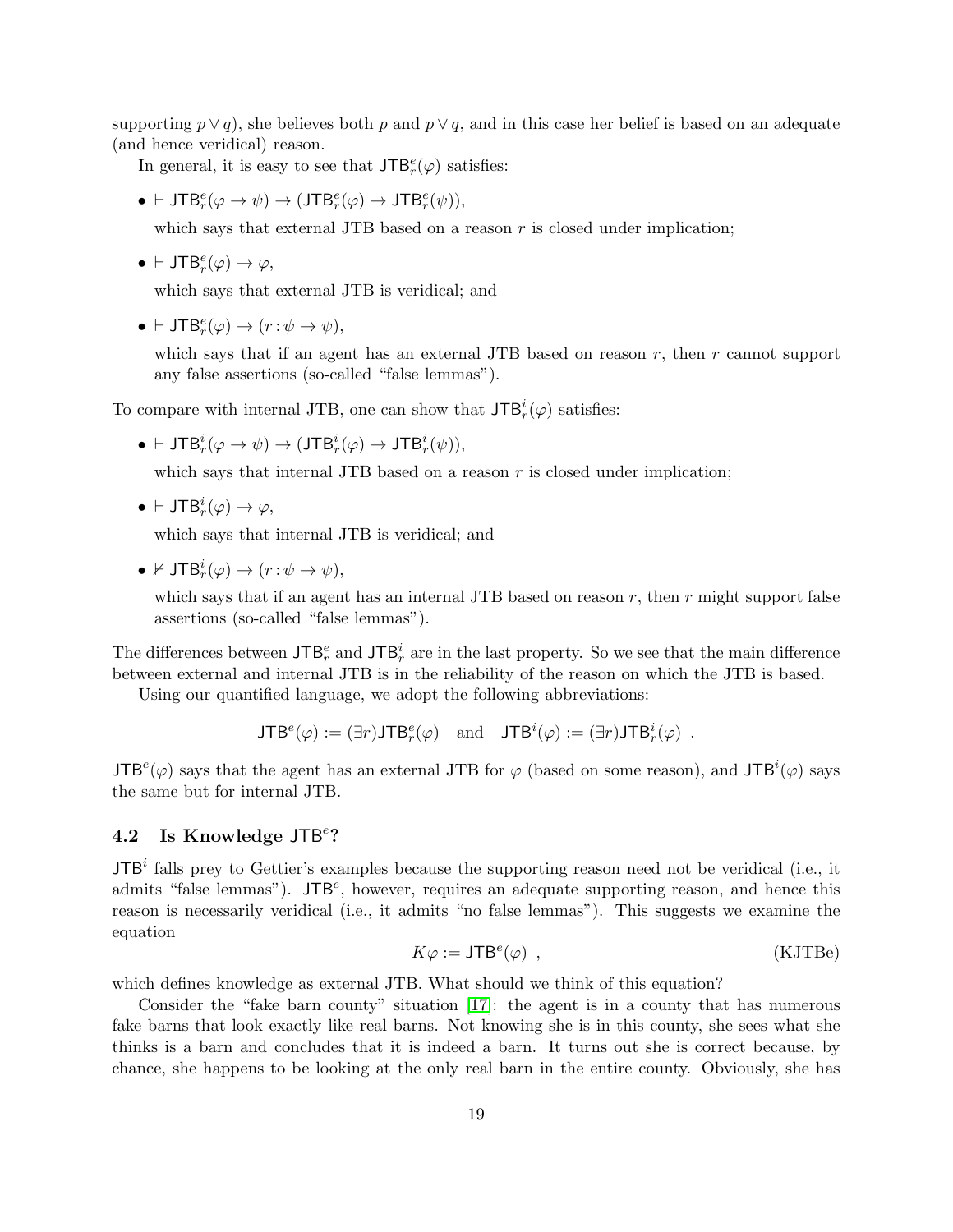an internal JTB that she sees a barn, though most philosophers argue that she does not know she sees a barn.<sup>[13](#page-19-0)</sup> But does she have an external JTB in this case? One reason to answer affirmatively: the agent's reason is veridical, unlike in Gettier's original examples.

However, veridicality does not imply adequacy. Take  $r$  and  $p$  so that

- $r$  is read, "the agent sees what looks to her like a barn," and
- p is read, "what the agent sees is a barn."

Our agent is in the situation:

<span id="page-19-1"></span>
$$
B(r:p) \wedge Br \wedge p \tag{Barn}
$$

That is, the agent believes that her seeing what looks like a barn supports the assertion that what she sees is a barn, she believes r is adequate to guarantee the truth of what it supports, and the agent does actually see a barn. But is  $r$  in fact adequate? If we say it is, then we run into the following problem: had the agent picked a different barn-looking structure that turned out to be a fake, we would have

<span id="page-19-3"></span>
$$
B(r:p) \wedge Br \wedge \neg p \quad , \tag{Barn'}
$$

from which it would follow by  $(AS)$  and the assumed adequacy of r that p holds (i.e., we have  $(r : p) \wedge p$ , but this contradicts the assumed adequacy of r (since in fact  $\neg p$ ). This suggests to us that r is not necessarily adequate; that is, each of  $(Barn) \wedge r$  and  $(Barn) \wedge \neg r$  is consistent with our intuitions about the "fake barn county" example. Conclusion: the agent need not have external JTB in this case.

We take it that the "fake barn county" example seeks to challenge the agent's acumen in determining when it is safe to reason according to the principle

$$
(what I see looks like an X) \to (what I see is an X) , \qquad (WSWG)
$$

which has the colloquial reading "what I see is what I get."<sup>[14](#page-19-2)</sup> Since adequacy implies veridicality, one could use our notion of adequacy to indicate that the agent's use of [\(WSWG\)](#page-19-3) is licensed. In particular, if we assume that  $(Barn) \wedge r$ , then we might construe this as a case in which the agent is in "normal barn county" (where there are no fake barns) and so her use of [\(WSWG\)](#page-19-3) is licensed: r is an externally valid reason for the agent to infer that she sees a barn, so the agent knows that she sees a barn. In contrast, if we assume that  $(Barn) \land \neg r$ , then we might construe this as a case in which the agent is back in "fake barn county" and not licensed to draw the conclusion: r is not an externally valid reason for her to infer that she sees a barn, so she does not know that she sees a barn.

So let us assume that our definition [\(KJTBe\)](#page-18-0) of knowledge as external JTB is correct. Is it then possible to define knowledge (i.e., external JTB) in terms of internal JTB plus some other condition? Indeed it is:

$$
\vdash \mathsf{JTB}^{e}(\varphi) \leftrightarrow (\exists r)(r \wedge \mathsf{JTB}_{r}^{i}(\varphi))
$$

In words: to have external justification it is necessary and sufficient to have an adequate justification that serves as the basis for an internal JTB. Zagzebski's criticism of a JTB-based analysis of

<span id="page-19-0"></span><sup>&</sup>lt;sup>13</sup>Intuitions about knowledge ascription in fake barn cases are notoriously less stable among philosophers than they are in the original Gettier cases (see [\[21,](#page-41-13) [29,](#page-41-4) [13\]](#page-40-11)). Here we are considering a situation in which the belief seems simply "too lucky" to count as knowledge.

<span id="page-19-2"></span><sup>&</sup>lt;sup>14</sup>This diagnosis was suggested to the third author by Alexandru Baltag (private communication).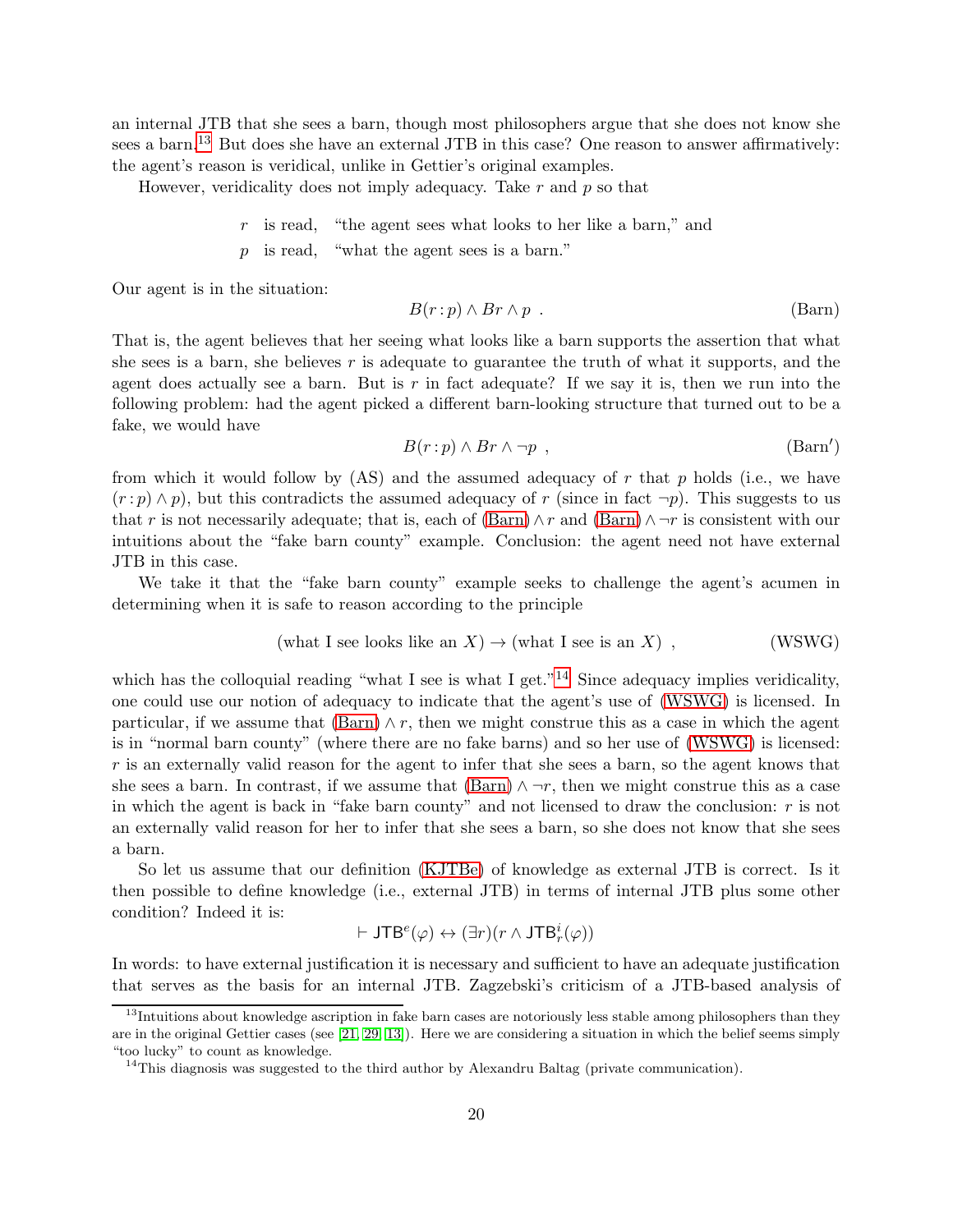knowledge [\[34\]](#page-41-14) might apply here: we either must sever the link between truth and justification (thereby going so far as to concede that there is knowledge in Gettier cases) or else assert that "there is no degree of independence at all between truth and justification" (in order to avoid Gettier problems). Zagzebski's position is that neither horn of her dilemma is satisfactory, and so the proper way to avoid the dilemma is to reject the possibility of analyzing knowledge in terms of JTB plus some extra component (i.e., reject the "knowledge is  $JTB + x$ " approach all together); see also [\[33\]](#page-41-5). We accept that our approach is close to endorsing the second horn of Zagzebski's dilemma. However, by distinguishing adequacy from veridicality, we can still maintain a notion of independence between truth and justification. In particular, *pace* Zagzebski, our semantic analysis distinguishes between "adequate belief" (i.e.,  $JTB^e$ ) and "lucky true belief" (i.e.,  $JTB^i$ ).

## <span id="page-20-0"></span>5 Infallibilism and the Problem of Mixed Reasons

Our analysis commits us to an infallibilist view of knowledge. Dutant in [\[11,](#page-40-8) [12\]](#page-40-9) defines *method infallibilism* as for an agent to know that p if the agent believes that p on the basis of a method that could only yield true beliefs. Our notion of knowledge in terms of external JTB achieves the same result: for an agent to know  $p$  is to believe  $p$  on the basis of an adequate reason  $r$ , hence to believe p on the basis of a reason that could only support true propositions.<sup>[15](#page-20-1)</sup> In this section we propose to discuss two specific issues concerning our definition of knowledge in terms of  $JTB<sup>e</sup>$ . Both issues raise the problem of whether a definition of knowledge as  $JTB<sup>e</sup>$  might be either too weak, or too strong, depending on the case.

## 5.1 Knowledge from mixed reasons?

Let us start with the worry that our account might be too weak. The  $JTB<sup>e</sup>$  analysis of knowledge raises the issue of the force of the quantifier on the right side of the equivalence. To appreciate the problem, it is worth reminding ourselves of one of the first responses to Gettier's examples: the so-called "no false lemmas" (hereafter "NFL") requirement (see [\[9,](#page-40-12) [19,](#page-41-15) [26\]](#page-41-1)). The NFL requirement is meant to rule out situations like Gettier's second case, wherein the agent starts from a mistaken belief that p to obtain a correct belief that  $p \vee q$ . Thinking of the reasoning sequence of beliefs  $\langle p, p \vee q \rangle$  as a "proof," the initial "lemma" (i.e., assumption) p is false, but then a perfectly legitimate inference step to a logical consequence  $p \vee q$  ends up on a formula that just so happens to be true.

In our framework, the obvious counterpart to the NFL requirement is the "no inadequate lemmas" (henceforth "NIL") requirement:

$$
\mathsf{NIL}(\varphi) := (\forall s)(\mathsf{JTB}_s^i(\varphi) \to s) \ .
$$

This says that every reason that supports an internal JTB of  $\varphi$  is adequate. Since adequate reasons support only true formulas (by axiom scheme  $(A)$ ), the NIL requirement guarantees that no false "lemma" (i.e., formula) intrudes on a reason justifying a potential internal JTB of  $\varphi$ . This gives rise to the following notion of JTB with no inadequate lemmas:

JTB+NIL
$$
(\varphi) := JTB^{i}(\varphi) \wedge \text{NIL}(\varphi)
$$
.

<span id="page-20-1"></span> $15$ See Neta's [\[24\]](#page-41-16), and Dutant's [\[11,](#page-40-8) [12\]](#page-40-9) for an in-depth discussion of infallibilism. We leave a comparison of our approach with Neta's and Dutant's respective approaches for another occasion.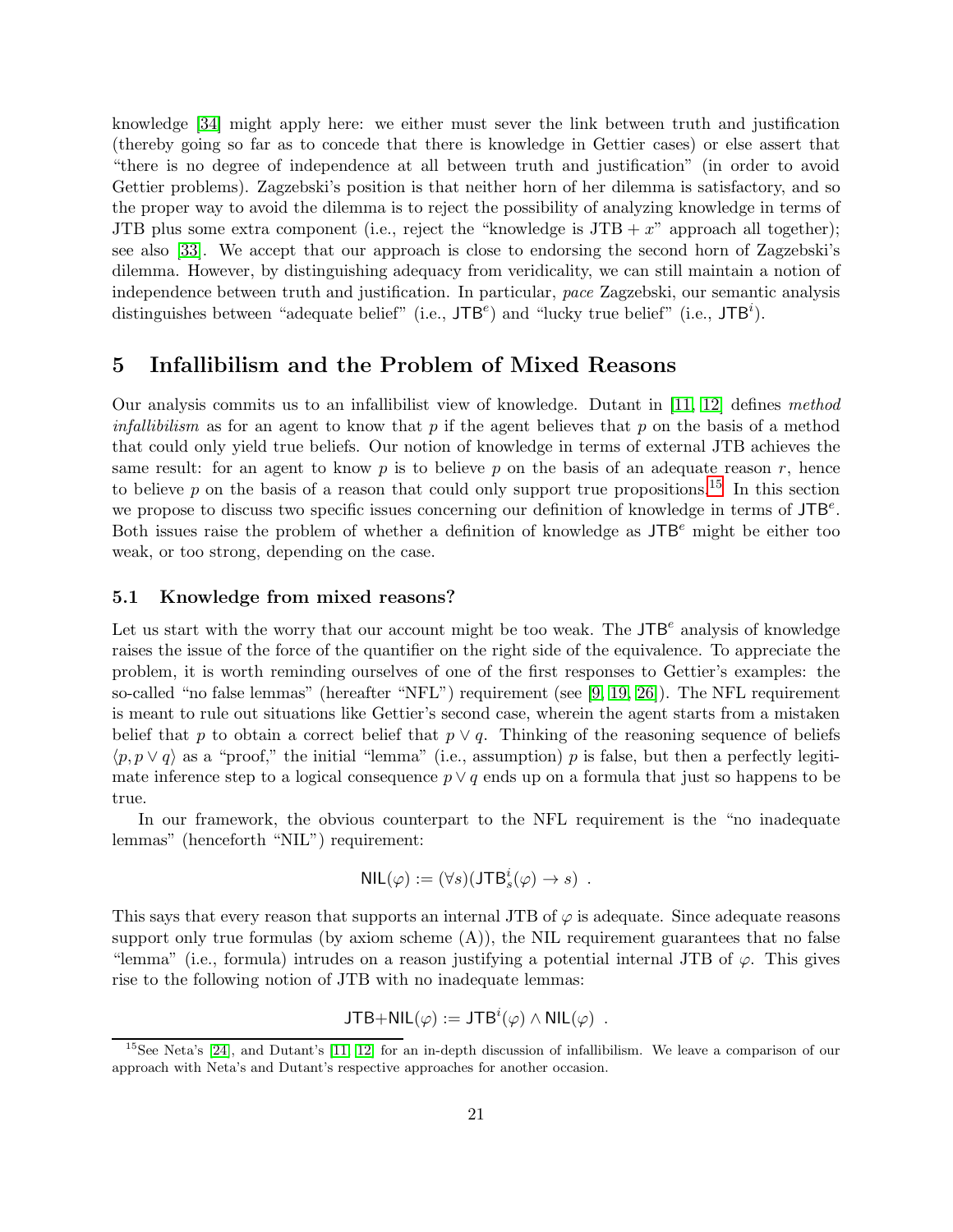This notion of JTB is logically stronger than external JTB:  $JTB<sup>e</sup>(\varphi)$  only requires that there be one adequate reason supporting an internal JTB of  $\varphi$ , whereas JTB+NIL requires adequacy of *every* reason supporting an internal JTB of  $\varphi$ . Thus

$$
\vdash \mathsf{JTB} + \mathsf{NIL}(\varphi) \to \mathsf{JTB}^e(\varphi)
$$

but not the other way around.

These considerations raise a potential worry for the  $JTB<sup>e</sup>$  analysis of knowledge: what happens when the agent rests her beliefs in a proposition (such as  $p \vee q$ ) on multiple sources? For example,<sup>[16](#page-21-0)</sup> suppose our agent, who has excellent eyesight, sees someone in the distance but cannot quite make out who it is. Nevertheless, based on what she can see (represented by reason  $s$ ), she correctly believes that the person in the distance is either Tweedle Dee or Tweedle Dum (represented respectively by  $p \vee q$ . Further, she has another reason r to believe that the person is Tweedle Dee (i.e., p). For example, a friend might have told her that Tweedle Dum is on vacation in some faraway country. Now, unknown to our agent, the person in the distance is actually Tweedle Dum. Put formally:

$$
B(s:(p\vee q))\wedge \neg B(s:p)\wedge \neg B(s:q)\wedge B(r:p)\wedge Bs\wedge Br\wedge s\wedge \neg r\wedge (\neg p\wedge q) .
$$
 (TDTD)

That is, the agent believes s supports the disjunction (that the person is Dee or Dum) but no disjunct, she believes r supports the claim it is Dee, she believes s and r to be adequate, s is adequate (by hypothesis, because the agent's eyesight is excellent, and it could not possibly be someone other than Dee or Dum),  $r$  is inadequate (since the friend's information is not reliable), and the person is actually not Dee but Dum. Now suppose we add to [\(TDTD\)](#page-21-1) the assumption

<span id="page-21-2"></span><span id="page-21-1"></span>
$$
(\forall t)((t \neq s \land t \neq r) \to \neg Bt) \tag{NoR}
$$

that the agent believes no other reasons to be adequate. It can be shown that

$$
\vdash [(TDTD) \land (NoR)] \to JTBe(p \lor q) \qquad \text{but}
$$
  
⊭ [(TDTD) 
$$
\land (NoR)] \to JTB + NIL(p \lor q) .
$$

In words: the agent has external JTB that  $p \vee q$  (because the adequate reason s supports the disjunction); however, she does not have JTB with NIL of  $p \vee q$  (because the inadequate reason r supports the disjunction). But is it a mistake to equate knowledge with  $JTB<sup>e</sup>$  instead of with JTB+NIL?

One reaction is to deny that there is knowledge when the universal condition is not satisfied. For an example supporting this reaction, suppose the agent proves that a certain Mersenne number  $m = 2<sup>n</sup> - 1$  is prime. Later, she bolsters her belief in the primality of m by coming to believe (incorrectly) that all Mersenne numbers are prime (i.e., all numbers of the form  $2^k - 1$  are prime, which is false). Can the agent still be said to know that  $m$  is prime? On one account, it seems not. Such situations of *mixed reasons*, where an agent has both adequate and inadequate reasons supporting the same proposition, arguably occur often in everyday life.

<span id="page-21-0"></span> $16$ The example was suggested to the first author by Timothy Williamson (private communication). See [\[13\]](#page-40-11).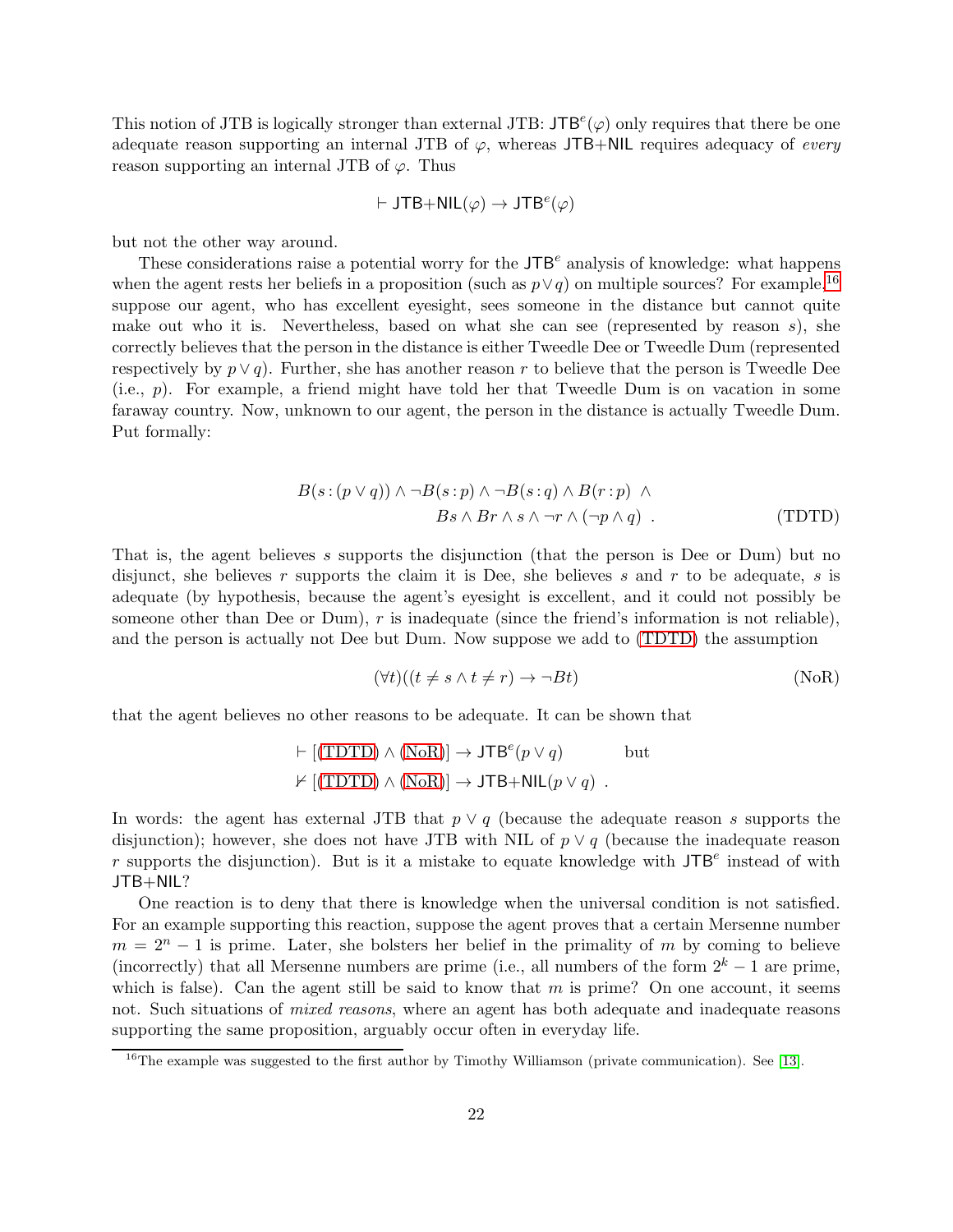We are inclined to the opposite view: in a situation of mixed reasons, the agent can still have knowledge. Returning to the primality example, if the agent learns that not all Mersenne numbers are prime, then she will still believe that  $m$  is prime on the basis of her adequate "backup" reason (that she proved m is prime). So she could still be said to know that m is prime.<sup>[17](#page-22-0)</sup> The Dee/Dum case is arguably similar: if the agent were to learn that  $r$  is unreliable, then she would still have an external JTB of the disjunction based on the "backup" reason s.

Perhaps the most difficult challenge to the claim that [\(KJTBe\)](#page-18-0) is correct even in the case of mixed reasons comes when the quantity of inadequate reasons vastly exceeds the quantity of adequate reasons. For example, suppose our agent has an adequate reason s (based on an assertion in some recent official document) that one of the 20 members of the faculty of department  $D$  is a logician; further, suppose she has inadequate reasons  $r_1, \ldots, r_{19}$  (based on a mistaken understanding of which specialties imply competence in logic) that the first 19 names listed on the department D faculty roster are logicians. We might be hard-pressed to say that our agent knows that department D has a logician on staff.

Perhaps this suggests that the agent in a case of mixed reasons can only be said to know the proposition if she also knows that her reasons are adequate. We resist this move, basically because we accept that an agent may have an adequate reason without necessarily knowing that that reason is adequate (more on this below in the conclusion). Therefore, if we assume for the sake of argument that our agent values all reasons equally, then a tiny island of adequacy within an ocean of inadequacy is sufficient for the defender of mixed-reason knowledge. This grants that the agent's reasons are in some sense confused or that an agent who has only adequate reasons (and hence satisfies  $JTB+NIL$ ) seems to "know better" than the agent with mixed reasons. But if one agent "knows better," it does not follow that the other does not know at all.

In our view, an account of knowledge that would not allow for mixed reasons would in fact be too demanding. We consider it a virtue of our account that it allows for mixed reasons, precisely because we think it gives us a more realistic picture of the process of acquiring and managing reasons. We say that an agent knows a proposition if he believes that proposition based on at least one adequate reason. But knowing is more than passively believing propositions on the basis of reasons. It obviously also involves comparing and relating reasons. Consider an agent who believes the true proposition p on the basis of r and r', but who eventually realizes that r' supports a false proposition. The agent ought to revise her belief in  $r'$ , and also to reconsider her reasons for  $p$ . Hence, while our account of knowledge commits us to what Dutant calls method infallibilism, it does make room for errors and revisions in how reasons are acquired. It contains, in that sense, a measure of fallibilism.

## 5.2 Knowledge from inadequate reasons?

Although our account of knowledge allows for mixed reasons, a converse objection is that it may turn out to be too strong relative to ordinary knowledge ascriptions. The problem in this case is even more radical, and concerns whether one can have knowledge on the basis of a single, inadequate reason.

Here is an example:[18](#page-22-1) based on his seeing Jones driving a Ford in the past (let us call that reason  $r$ ), Smith comes to wrongly believe that Jones owns a Ford. Let us modify the scenario and

 $17$ These ideas are related to the defeasibility theory of knowledge [\[22,](#page-41-17) [23\]](#page-41-18).

<span id="page-22-1"></span><span id="page-22-0"></span><sup>&</sup>lt;sup>18</sup>We are indebted to Elia Zardini for raising the objection, and for the first example.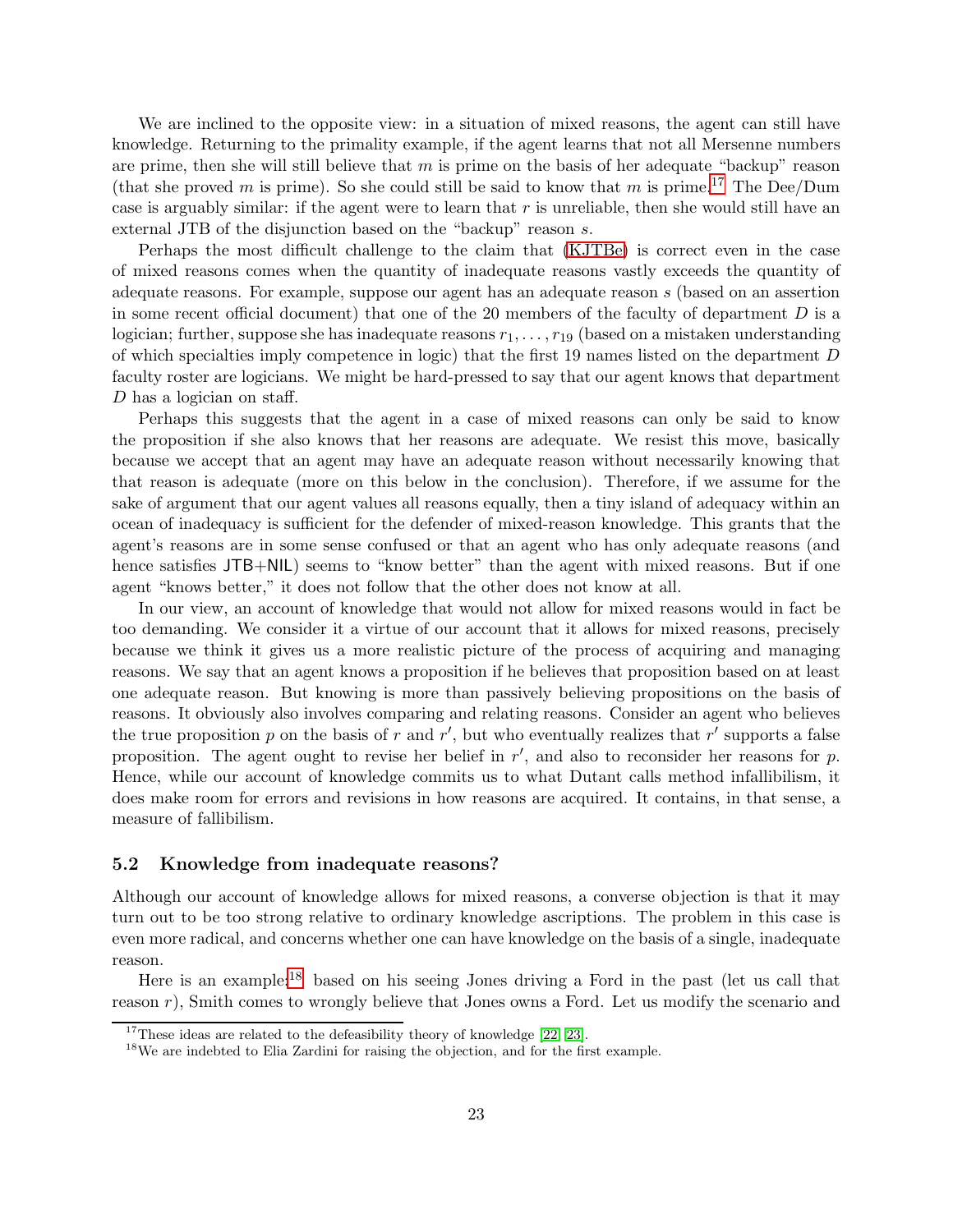suppose that Jones does in fact own a car (say, a Mazda). Based on his seeing Jones drive a Ford in the past, Smith also comes to believe that Jones owns a car. Could it not happen, intuitively, that although Smith fails to have knowledge on the basis of r that Jones owns a Ford  $(p)$ , he nevertheless has knowledge on the basis of r that Smith owns a car  $(q)$ ? In our system, this is not possible, for by  $(A)$ , if r is adequate for q, then r must be adequate for any other proposition that  $r$  supports, hence for  $p$  as well. Dretske's treatment of conclusive reasons would be able to address this problem: a reason r can be conclusive for q without being conclusive for p, even when p entails q. Our approach does not have this flexibility.<sup>[19](#page-23-0)</sup>

The question, more generally, is whether the same reason can adequately justify one to believe q without adequately justifying one to believe a stronger proposition  $p$ . Similar cases have been discussed by Warfield [\[32\]](#page-41-19), Fitelson [\[14\]](#page-40-13), and Sorensen [\[25\]](#page-41-8). Warfield argues that I may know that I am not late for the meeting if I believe that it is currently 2:58pm, when in fact it is 2:56pm, assuming the meeting is at 7pm. On our account, my reason to believe that it is currently less than 7pm is inadequate, simply because it also supports the false proposition that it is 2:58pm. This is a case in which I have JTB<sup>i</sup> that it is less than 7pm, without having JTB<sup>e</sup> that it is less than 7pm. For anyone whose intuition is that I do hold knowledge that it is is less than 7pm on the basis of my observing "2:58pm" on the watch, our equation between knowledge and  $JTB<sup>e</sup>$  is too strong in this case.

One option in the face of such examples is to bite the bullet and to resist the intuition that I know I am not late for the meeting, or that I know that Jones owns a car. But we think this is not the right response. My evidence "2:58pm" is obviously wrong regarding the actual time, but still close enough to the actual time to be relevantly used. The case would be different, it seems to us, if the agent's watch indicated 6pm when it is 2:56pm, or even 9am. For the latter cases, our intuition is that I merely have a luckily true belief. More generally, we think the problem concerns how much approximation is tolerated in forming beliefs based on one's evidence. If, when I see "2.58pm"  $(r)$  on my watch, I form the belief "it is around 2:58pm"  $(p)$ , and from that proposition I infer "it is less than  $7\text{pm}$ " (q), then my reason r now is veridical for both p and q. A way out, therefore, might be to relativize the adequacy of a reason to the selection of an appropriate domain of propositions supported by that reason.

This nevertheless puts pressure on us to clarify the relation of support between a reason and a proposition. In our statement of the axiom (A), we include no restriction on the support relation. We think it is better to be normative, and not to include any such restriction in the definition of knowledge in terms of  $JTB<sup>e</sup>$ . On the other hand, we are ready to accept that in actual ascriptions of knowledge, the definition of adequate evidence is relativized to various domains of propositions. Consider the Warfield example again: this is not a perfect case of knowledge. This still counts as evidence that comes close to adequate, though not perfectly adequate. But it is adequate given the relevant domain of propositions. Our account, therefore, does not rule out the familiar mechanisms of contextualization at play in ordinary knowledge ascriptions, despite being fundamentally more normative.

<span id="page-23-0"></span><sup>&</sup>lt;sup>19</sup>One option we do not explore here: change adequacy from a unary property on reasons to a binary property on reasons and propositions. Thus instead of having " $r$ " for adequacy of reason  $r$  with respect to all propositions it supports, we would have " $A(r, p)$ " for adequacy of r with respect to proposition p. We would have to adjust other axioms: (A) would be  $r : \varphi \to (A(r, \varphi) \to \varphi)$ , (BA) would be  $B(r : \varphi) \to (B(A(r, \varphi)) \to B\varphi)$ , and (AS) would be  $B(r : \varphi) \to (A(r, \varphi) \to (r : \varphi))$ . This would also require a change to the semantics that would make us much more in-line with the syntactic dependencies connecting reasons with specific formulas, which is familiar from Justification Logic [\[3\]](#page-40-3). This approach would add flexibility at the cost of simplicity.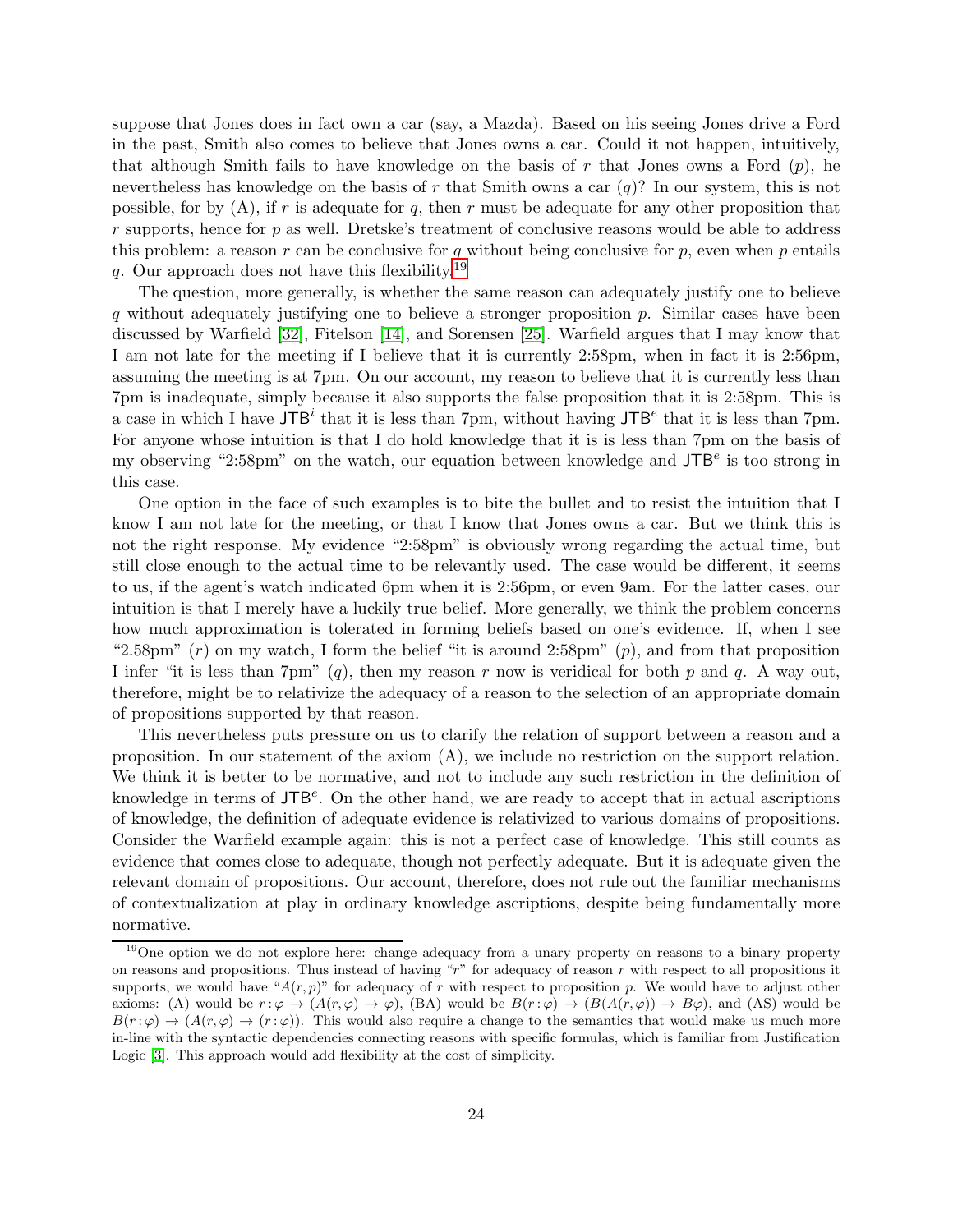## 6 Conclusion

Is knowledge the same thing as JTB? We wrote this paper based on a persistent feeling that both answers are defensible. For the negative: Gettier's examples show that plausible reasons may be inadequate. For the positive: a JTB based on an adequate reason seems to rule out the possibility of Gettier cases and can arguably be construed as a form of knowledge.

We have shown that our framework is sufficient to address reason-based belief and that it can be applied to important notions in epistemology. However, we have neglected to provide a further analysis of "adequacy of a reason" into more primitive concepts. While this notion was used as a primitive in this paper, an in-depth study of this notion may be required in a full philosophical analysis of the concept of knowledge. Regardless, we think that our three-part hierarchy of reasons (non-veridical, veridical for a proposition but inadequate, and adequate) is itself sufficiently fruitful to legitimate our approach. Our account, as we have explained, fundamentally commits us to a form of infallibilism in the definition of knowledge. But our treatment of mixed reasons also makes room for the possibility of errors, since inadequate reasons typically coexist with adequate reasons. We can therefore distinguish two levels in our account of knowledge: the level of atomic reasons (and of their support to various propositions), and the level of the network of reasons that an agent needs to compare and manage. A discussion of that second level lies beyond the scope of this paper, but it deserves to be considered, because our externalist account of the notion of adequacy remains compatible with a more internalist perspective on knowledge.

A related question on which we propose to end is the following: how does an agent know whether a reason is adequate? According to  $(KJTBe)$ , the agent knows p if and only if there exists an adequate reason  $r$  that the agent believes is adequate and supports  $p$ . Therefore, the agent knows  $r$  is adequate if and only if there exists a reason  $s$  that she believes is adequate and supports r (i.e.,  $s \wedge Bs \wedge B(s : r)$ ).<sup>[20](#page-24-0)</sup> Our framework therefore admits the possibility that the agent may know  $p$  based on an adequate reason  $r$  without knowing that  $r$  is itself adequate. In this, our framework supports the main contention of an externalist account of knowledge: one may know p without knowing that one knows p (see [\[10,](#page-40-0) [33\]](#page-41-5)).<sup>[21](#page-24-1)</sup> We think this is right for the externalist, though we emphasize that our theory is in principle neutral regarding the existence of reasons justifying the adequacy of other reasons.

## Acknowledgments

The authors thank two anonymous reviewers of the RSL for detailed and helpful comments, as well as Wes Holliday and Sean Walsh for their editorial work. They also thank the following people for comments and discussion: Amir Anvari, Igor Douven, Julien Dutant, Rohan French, Chenwei Shi, Meghdad Ghari, Andreas Herzig, Clayton Littlejohn, Anne Meylan, Jennifer Nagel, Ram Neta, Jean-Baptiste Rauzy, Roy Sorensen, Daniele Sgaravatti, Benjamin Spector, Giuseppe Spolaore, Sylvia Wenmackers, Timothy Williamson, and Elia Zardini.

<span id="page-24-0"></span><sup>&</sup>lt;sup>20</sup>Note that we may have  $s = r$ . In particular, it is consistent with our theory for reasons to be self-supporting (i.e.,  $r : r$ ). It is also consistent with our theory for reasons to be non–self-supporting (i.e.,  $\neg(r : r)$ ). Since our theory permits either option, it is up to the user of our theory to choose which way to go as per her preference. We also note that it is consistent for r to be self-rejecting (i.e.,  $r : \neg r$ ), and it is consistent for r to be non-self-rejecting (i.e.,  $\neg(r:\neg r)$ ).

<span id="page-24-1"></span> $21$ The internalist who objects to this need not despair: though we do not do so here, it is possible to extend our framework so that knowledge is internalizable; see [\[3\]](#page-40-3) (and the "proof checker" operator) for details.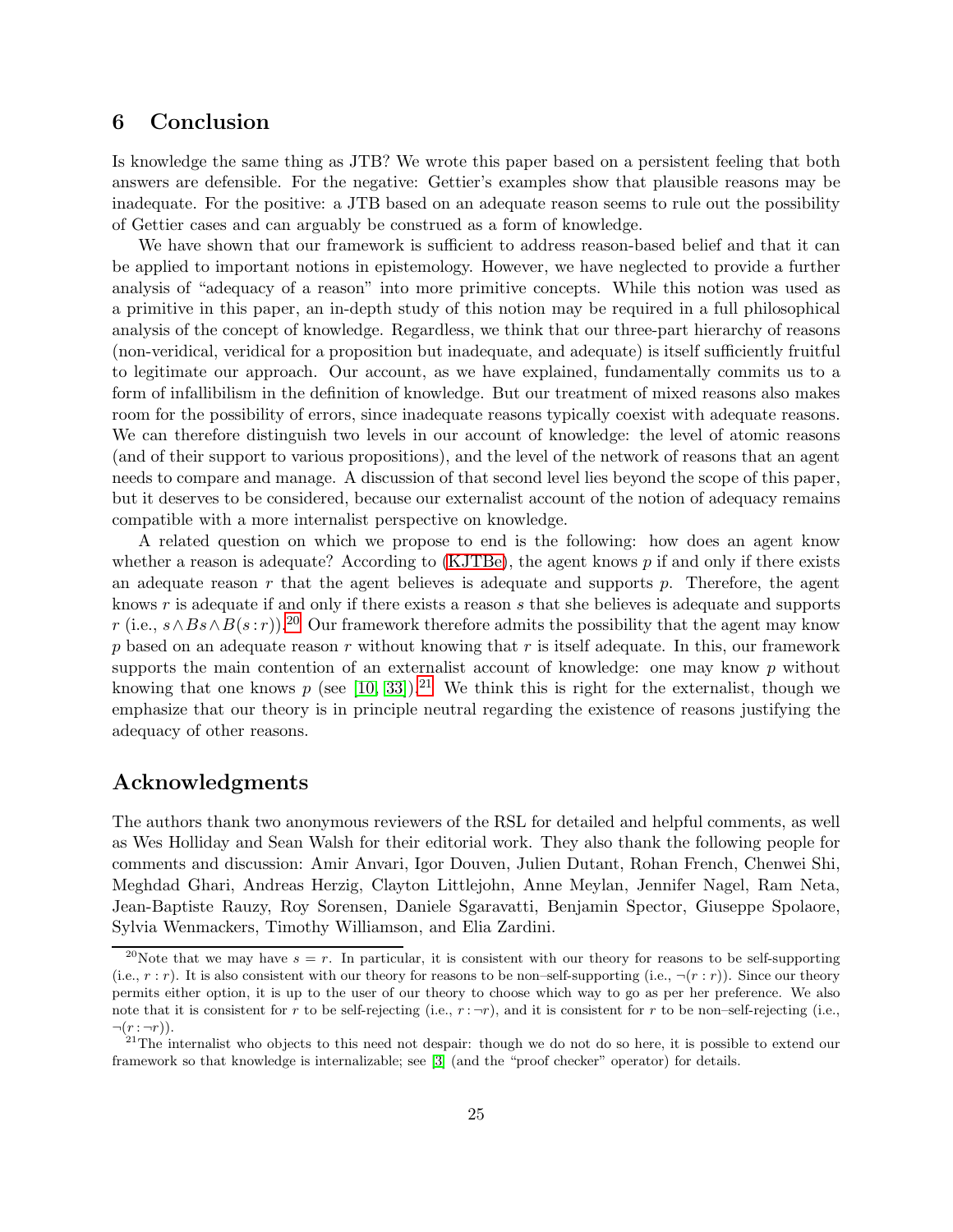We also thank Joelle Proust, Igor Douven, Fabien Mikol, and Giuliano Torrengo who organized the respective events where our paper was presented (the IJN seminar on epistemic norms, the SND epistemology colloquium, the Paris IV workshop on the Limits of Knowing, and the Latin Meeting in Analytic Philosophy in Milan). We also thank the various audience members present at these events for their questions.

## <span id="page-25-0"></span>A Technical Results

# A.1 Semantics for  $\mathsf{RBB}_\sigma$  and  $\mathsf{RBB}^+_\sigma$

The models for RBB can be construed as models for  $RBB_{\sigma}$  if we require the following additional properties:

(ma)  $w \in \sigma(w)$  and  $r^{\circ} \in N(w)$  together imply that  $w \in r(w)$ .

which says that if  $\sigma$  is reflexive, then each reason r believed to be reflexive is in fact reflexive;

(mb)  $\sigma^{\circ} \in N(w)$ ,

which says that the agent believes  $\sigma$  is reflexive; and

 $(\mathbf{m}\mathbf{r}) \ \llbracket r : \varphi \rrbracket \in N(w) \text{ and } r^{\circ} \in N(w) \text{ together imply that } \llbracket \sigma : \varphi \rrbracket \in N(w),$ 

which says that the agent believes  $\sigma$  supports  $\varphi$  whenever she believes r supports  $\varphi$  and she believes  $r$  is reflexive.

We write the satisfaction relation  $\models_{\sigma}$  to indicate that we restrict to models satisfying (ma), (mb), and (mr). By Theorem [A.2,](#page-30-0)  $RBB_{\sigma}$  is sound and complete for the class of models satisfying (ma), (mb), and (mr). Models for the theory  $RBB_{\sigma}^{+}$  must satisfy (ma), (mb), (mr), and the following property:

(**mt**)  $\llbracket \varphi \rrbracket \in N(w)$  implies  $\llbracket \sigma : \varphi \rrbracket \in N(w)$ ,

which says that the agent believes  $\sigma$  supports  $\varphi$  whenever she believes  $\varphi$ .

We write  $\models_{\sigma}^+$  to indicate that we restrict to models satisfying (ma), (mb), (mr), and (mt). By Theorem [A.2,](#page-30-0)  $RBB_{\sigma}^{+}$  is sound and complete for the class of models satisfying (ma), (mb), (mr), and (mt).

# <span id="page-25-1"></span>A.2 Semantics for QRBB, QRBB<sub> $\sigma$ </sub>, and QRBB $_{\sigma}^{+}$

The models for RBB can be used as models for QRBB as well. All that we must do is add the following satisfaction principles:

- $M, w \models r = s$  means that  $r = s$ .
- $M, w \models (\forall r) \varphi$  means that  $M, w \models \varphi[s/r]$  for each s free for r in  $\varphi$ .

It is shown in Theorem [A.5](#page-34-0) that QRBB is sound and complete for this semantics: for each theory we have  $QRBB \vdash \varphi$  if and only if  $\models \varphi$ . However, there is one caveat: our proof of the completeness result requires that the set R of reasons be at least countably infinite.

Additional semantic restrictions must be imposed to ensure that QRBB models also work for  $QRBB_{\sigma}$  or for  $QRBB_{\sigma}^+$ ; see §[A.1](#page-25-0) for details. Soundness and completeness for  $QRBB_{\sigma}$  and for  $QRBB_{\sigma}^+$ follows by Theorem [A.12,](#page-39-1) with the same caveat for completeness as for QRBB.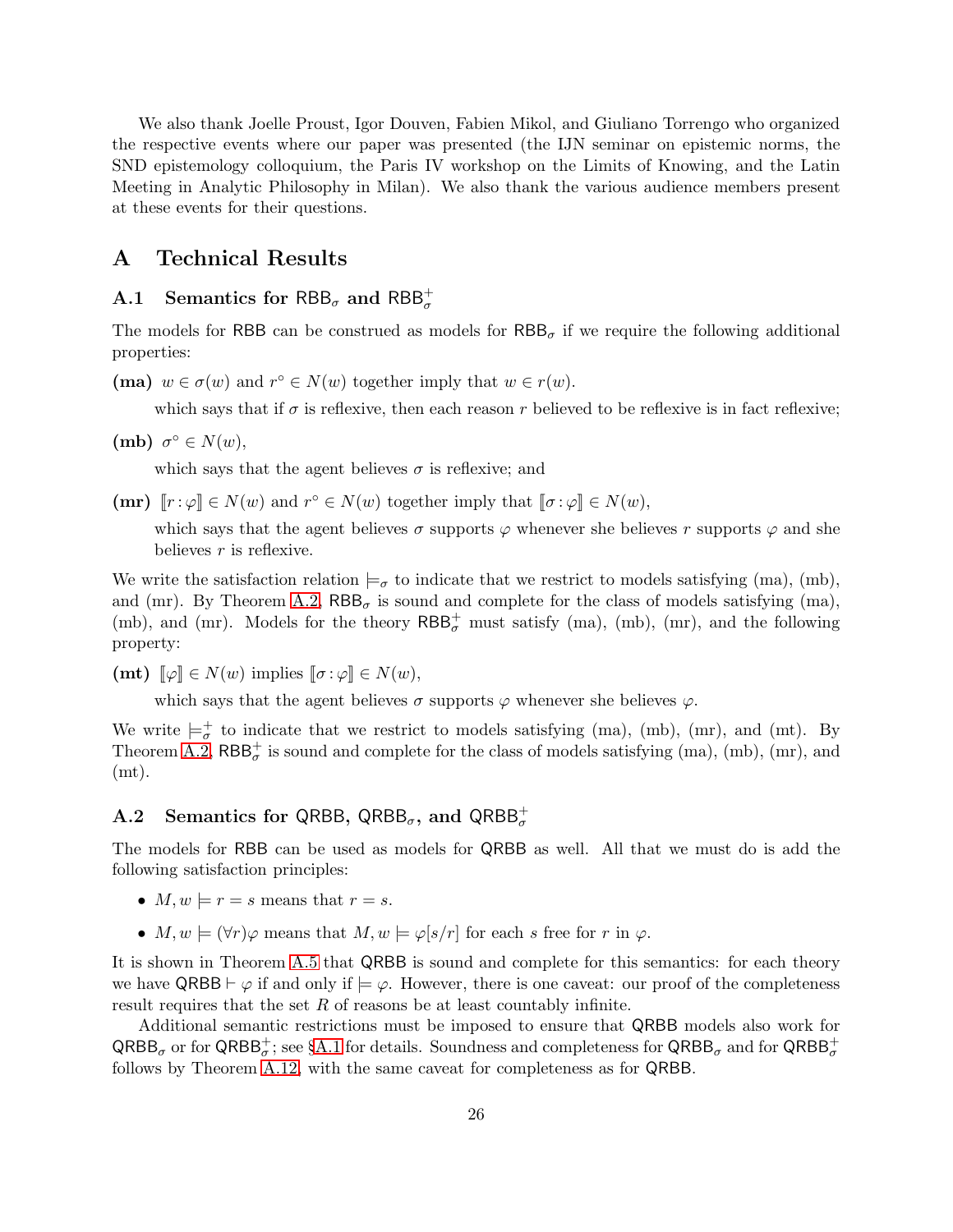## A.3 RBB Soundness and Completeness

We now prove the following theorem.

<span id="page-26-0"></span>**Theorem A.1** (RBB Soundness and Completeness). For each  $\varphi \in F$ :

$$
\mathsf{RBB} \vdash \varphi \quad \text{iff} \quad \models \varphi \; .
$$

Soundness is by induction on the length of derivation. The arguments for (CL), (MP), (RK), (D), (RN), and (E) are straighforward. We consider the remaining cases.

• Validity of  $(A)$ :  $\models r : \varphi \rightarrow (r \rightarrow \varphi)$ .

 $M, w \models r : \varphi$  and  $M, w \models r$  together imply that  $r(w) \subseteq [\varphi]_M$  and  $w \in r(w)$ . But then  $M, w \models \varphi.$ 

• Validity of  $(BRK): = B(r:(\varphi \to \psi)) \to (B(r:\varphi) \to B(r:\psi)).$ Suppose  $M, w \models B(r : (\varphi \rightarrow \psi))$  and  $M, w \models B(r : \varphi)$ . This means

 $[r:(\varphi\to\psi)]_M\in N(w)$  and  $[r:\varphi]_M\in N(w)$ .

Applying (brk), it follows that  $[[r : \psi]]_M \in N(w)$ , which is what it means to have  $M, w \models r : \psi$ .

• Validity of  $(BA)$ :  $\models B(r:\varphi) \rightarrow (Br \rightarrow B\varphi)$ .

Assume  $M, w \models B(r : \varphi)$  and  $M, w \models Br$ . It follows that  $[\![r : \varphi]\!]_M \in N(w)$  and  $r^{\circ} \in N(w)$ . Applying (ba), we obtain  $\llbracket \varphi \rrbracket_M \in N(w)$ . But this is what it means to have  $M, w \models B\varphi$ .

• Validity of  $(AS): \models B(r:\varphi) \rightarrow (r \rightarrow (r:\varphi)).$ 

Assume  $M, w \models B(r : \varphi)$  and  $w \in r(w)$ . Hence  $\llbracket r : \varphi \rrbracket_M \in N(w)$  and  $w \in r(w)$ . Applying (as), we obtain  $r(w) \subseteq \llbracket \varphi \rrbracket_M$ . That is,  $M, w \models r : \varphi$ .

So RBB is sound.

For completeness, we prove that  $\mathsf{RBB} \nvdash \theta$  implies there exists a pointed model  $(M_c, \Gamma_1^{\theta})$  satisfying  $M_c, \Gamma_1^{\theta} \not\models \theta$ . We use a canonical model construction to build the model  $M_c = (W, [\cdot], N, V)$  as follows. First, to say that a set S of formulas is *consistent* means that for no finite  $S' \subseteq S$  do we have RBB  $\vdash (\bigwedge S') \to \bot$ , where  $\bot$  is a fixed contradiction such as  $p \land \neg p$ . To say a set of formulas is *maximal consistent* means that it is consistent and adding any formula not already present will result in a set that is inconsistent (i.e., not consistent). Let M bet the set of all maximal consistent sets of formulas. By a standard Lindenbaum construction, it follows that  $\{\neg \theta\}$  can be extended to some  $\Gamma^{\theta} \in M$  and therefore M is not empty. We define  $W := M \times \{1,2\}$  and will write  $(\Gamma, i) \in W$ in the abbreviated form  $\Gamma_i$ . Since M is nonempty, W is nonempty. For each reason  $r \in R$  and  $\Gamma \in M$ , define the set

$$
\Gamma^r := \{ \varphi \in F \mid r : \varphi \in \Gamma \}
$$

of r-supported formulas in Γ. We then define  $[r]$  by setting

$$
r(\Gamma_i) := \{ \Delta_j \in W \mid \Gamma^r \subseteq \Delta \& (\neg r \in \Gamma \Rightarrow \Delta_j \neq \Gamma_i) \} .
$$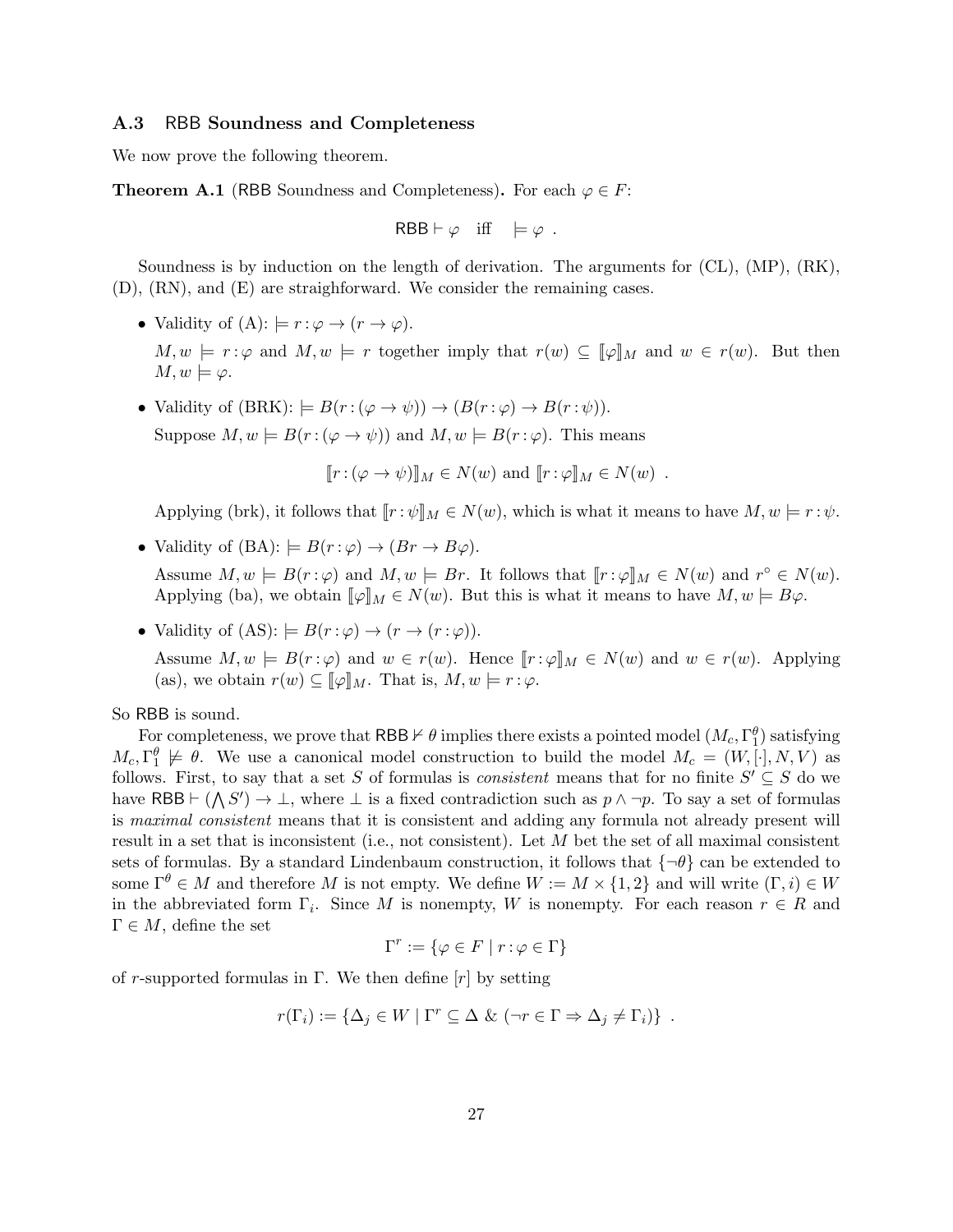This way, a world  $\Delta_j$  is r-accessible from  $\Gamma_i$  iff  $\Delta_j$  contains all formulas  $\varphi$  that are r-supported at  $\Gamma_i$  (as per membership of  $r : \varphi$  in  $\Gamma$ ), unless of course  $\Delta_j = \Gamma_i$  and reflexivity is forbidden by  $\neg r \in \Gamma$ . For each formula  $\varphi \in F$ , define

$$
W(\varphi) := \{ \Gamma_i \in W \mid \varphi \in \Gamma \}
$$

to be the set of worlds defined by the formula  $\varphi$ . Then let

$$
N^+ := \{ X \subseteq W \mid \forall \varphi \in F : X \neq W(\varphi) \}
$$

be the set of worlds not definable by any formula. For each  $\Gamma_i \in W$ , we define

$$
N^+(\Gamma_i) := \{ X \in N^+ \mid \exists Br \in \Gamma : r(\Gamma_i) \subseteq X \& \forall \theta \in \Gamma^r(B(r:\theta) \in \Gamma) \} .
$$

Intuitively, this is the set of non–formula-definable neighborhoods  $X$  for which there is a reason the agent accepts that supports  $X$  and the agent believes this reason supports all the formulas it actually does support. The neighborhood function  $N$  is then defined by

$$
N(\Gamma_i) := \{ X \subseteq W \mid \exists B\varphi \in \Gamma : X = W(\varphi) \} \cup N^+(\Gamma_i) .
$$

Therefore, an agent believes a neighborhood X iff the agent believes some formula  $\varphi$  that defines X or, if X is non–formula-definable, there is an accepted reason supporting X and the agent believes the reason supports all the formulas it actually does support. Finally, we define the valuation by

$$
V(\Gamma_i) := \{ p \in P \mid p \in \Gamma \} .
$$

This defines  $M_c$ . To check that  $M_c$  is indeed a pre-model, we must verify that  $M_c$  satisfies the property (pr). We prove this now.

• (pr): if  $x \in P \cap R$ , then  $x \in V(\Gamma_i)$  if and only if  $\Gamma_i \in x(\Gamma_i)$ .

So assume  $x \in V(\Gamma_i)$ . This means  $x \in \Gamma$ . But then we have  $\neg x \notin \Gamma$  by the consistency of Γ. Further, since  $x \in \Gamma$ , it follows by (A) and the maximal consistency of Γ that  $\Gamma^x \subseteq \Gamma$ . But  $\neg x \notin \Gamma$  and  $\Gamma^x \subseteq \Gamma$  together imply  $\Gamma_i \in x(\Gamma_i)$ , which completes the argument for this direction.

For the converse direction, if  $\Gamma_i \in x(\Gamma_i)$ , then it follows by the definition of  $x(\Gamma_i)$  that  $\neg x \notin \Gamma$ . So  $x \in \Gamma$  by the maximal consistency of  $\Gamma$ . But then we have  $x \in V(\Gamma_i)$  by the definition of  $V$ .

So  $M_c$  is indeed a pre-model.

We prove the *Truth Lemma*: for each formula  $\varphi \in F$  and world  $\Gamma_i \in W$ , we have  $\varphi \in \Gamma$  iff  $M_c, \Gamma_i \models \varphi$ . The proof is by induction on the construction of formulas, and the arguments for the base and Boolean inductive step cases are standard, so we only consider the remaining non-Boolean inductive step cases.

• Inductive step:  $r \in \Gamma$  iff  $M_c, \Gamma_i \models r$ .

If  $r \in \Gamma$ , then it follows by (A) and maximal consistency that  $\Gamma^r \subseteq \Gamma$  and therefore that  $\Gamma_i \in r(\Gamma_i)$ . But this is what it means to have  $M_c, \Gamma_i \models r$ .

Conversely, if  $M_c, \Gamma_i \models r$ , then we have  $\Gamma_i \in r(\Gamma_i)$ . By the definition of  $N(\Gamma_i)$ , we have  $\neg r \notin \Gamma$  and therefore  $r \in \Gamma$  by maximal consistency.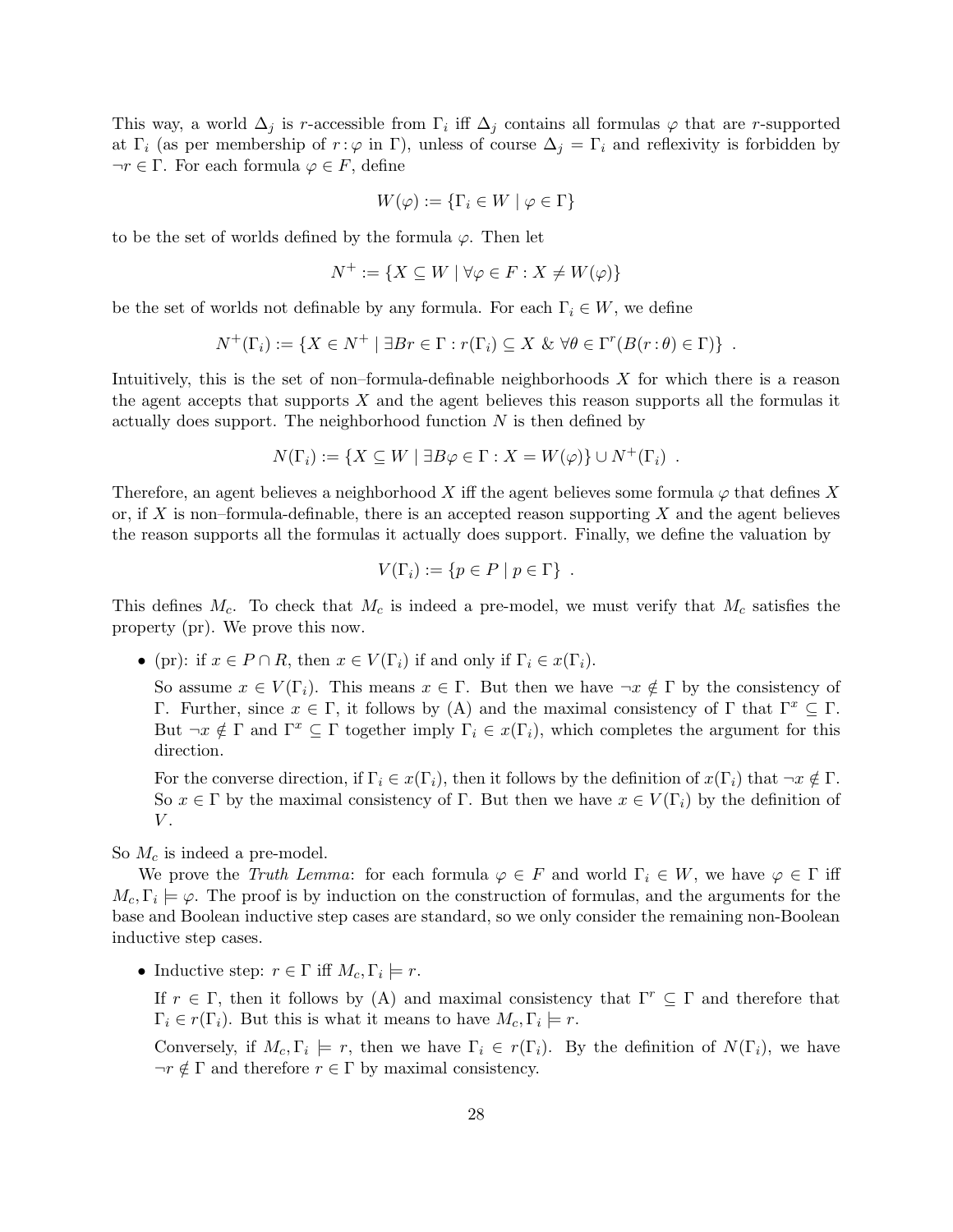• Inductive step:  $r : \varphi \in \Gamma$  iff  $M_c, \Gamma_i \models r : \varphi$ .

If  $r: \varphi \in \Gamma$ , then we have  $r(\Gamma_i) \subseteq W(\varphi)$ . By the induction hypothesis,  $r(\Gamma_i) \subseteq [\varphi]_{M_c}$ . But this is what it means to have  $M_c, w \models r : \varphi$ .

Conversely, if  $M_c, w \models r : \varphi$ , then we have  $r(\Gamma_i) \subseteq [\varphi]_{M_c}$  and hence  $r(\Gamma_i) \subseteq W(\varphi)$  by the induction hypothesis. Toward a contradiction, assume  $\neg r : \varphi \in \Gamma$ . It follows that  $\Gamma^r \cup {\neg \varphi}$ is consistent, for otherwise there would exist a finite  $S \subseteq \Gamma^r$  such that  $\vdash (\bigwedge S) \to \varphi$ , hence  $\vdash (\bigwedge_{\chi \in S} r : \chi) \to r : \varphi$  by modal reasoning, and therefore  $r : \varphi \in \Gamma$ , which is impossible because it would follow by the assumption  $\neg r : \varphi \in \Gamma$  that  $\Gamma$  is inconsistent. So we may extend the consistent set  $\Gamma^r \cup \{\neg \varphi\}$  to some  $\Delta \in M$ . Taking  $j \neq i$ , it follows that  $\Delta_j \notin W(\varphi)$  and  $\Delta_j \in r(\Gamma_i)$ , which contradicts  $r(\Gamma_i) \subseteq W(\varphi)$ . So our assumption that  $\neg r : \varphi \in \Gamma$  is incorrect; what we actually have is that  $\neg r : \varphi \notin \Gamma$  and therefore that  $r : \varphi \in \Gamma$  by maximal consistency.

• Inductive step:  $B\varphi \in \Gamma$  iff  $M_c, \Gamma_i \models B\varphi$ .

If  $B\varphi \in \Gamma$ , then it follows by the definition of  $N(\Gamma_i)$  that  $W(\varphi) \in N(\Gamma_i)$ . By the induction hypothesis,  $W(\varphi) = [\![\varphi]\!]_{M_c}$ , and hence  $[\![\varphi]\!]_{M_c} \in N(\Gamma_i)$ . But this is what it means to have  $M_c, \Gamma_i \models B\varphi.$ 

Conversely, if  $M_c, w \models B\varphi$ , then we have  $[\varphi]_{M_c} \in N(\Gamma_i)$  and therefore that  $W(\varphi) \in N(\Gamma_i)$ by the induction hypothesis. Since  $W(\varphi) \notin N^+$ , it follows that there exists  $B\psi \in \Gamma$  such that  $W(\psi) = W(\varphi)$ . From this we have that  $\vdash \psi \leftrightarrow \varphi$ , for otherwise  $\{\psi, \neg \varphi\}$  could be extended to  $\Delta \in M$  satisfying  $\Delta_i \in W(\psi) - W(\varphi)$  or  $\{\neg \psi, \varphi\}$  could be extended to  $\Omega \in M$  satisfying  $\Omega_i \in W(\varphi) - W(\psi)$ , but both contradict  $W(\varphi) = W(\psi)$ . Applying (E), we have  $\vdash B\psi \leftrightarrow B\varphi$ and therefore it follows by maximal consistency that  $B\varphi \in \Gamma$ .

This completes the proof of the Truth Lemma.

We prove the following *Consistency Lemma*: for each  $r \in R$  and  $\Gamma_i \in W$ , if  $Br \in \Gamma$  and  $\forall \theta \in \Gamma^r(B(r:\theta) \in \Gamma)$ , then  $\Gamma^r$  is consistent. Proceeding, assume  $Br \in \Gamma$  and  $\forall \theta \in \Gamma^r(B(r:\theta) \in \Gamma)$ . Since  $Br \in \Gamma$ , we have  $\neg B\neg r \in \Gamma$  by (D) and maximal consistency. Toward a contradiction, suppose  $\Gamma^r$  is not consistent. Then there exists a finite  $S \subseteq \Gamma^r$  such that  $\vdash (\bigwedge S) \to \bot$ . Hence  $\vdash (\bigwedge_{\chi \in S} r : \chi) \to r : \bot$  by modal reasoning. Applying maximal consistency and the fact that  $S \subseteq \Gamma^r$ , we obtain  $r : \bot \in \Gamma$ . By maximal consistency and the fact that  $\vdash r : \bot \to r : \varphi$  for any  $\varphi$ , we obtain  $r : \neg r \in \Gamma$  and hence  $\neg r \in \Gamma^r$ . Applying the assumption  $\forall \theta \in \Gamma^r(B(r : \theta) \in \Gamma)$ , it follows that  $B(r : \neg r) \in \Gamma$ . Applying this and the assumption that  $Br \in \Gamma$ , it follows by (BA) that  $B \neg r \in \Gamma$ . Since  $\neg B\neg r \in \Gamma$ , it follows that the maximal consistent set  $\Gamma$  is not consistent, a contradiction. Conclusion:  $\Gamma^r$  is consistent. This completes the proof of the Consistency Lemma.

We now prove that  $M_c$  is a model (and not just a pre-model); that is, we prove that  $M_c$  satisfies the properties (brk), (ba), (as), and (d).

•  $M_c$  satisfies (brk): if  $[r:(\varphi \to \psi)]_{M_c} \in N(\Gamma_i)$  and  $[r:\varphi]_{M_c} \in N(\Gamma_i)$ , then  $[r:\psi]_{M_c} \in N(\Gamma_i)$ .

Assume  $[r:(\varphi\to\psi)]_{M_c}\in N(\Gamma_i)$  and  $[r:\varphi]_{M_c}\in N(\Gamma_i)$ . By the Truth Lemma, it follows that  $W(r:(\varphi \to \psi)) \in N(\Gamma_i)$  and  $W(r:\varphi) \in N(\Gamma_i)$ . Since neither  $W(r:(\varphi \to \psi))$  nor  $W(r:\varphi)$ is a member of  $N^+$ , it follows by the definition of  $N(\Gamma_i)$  that there exists  $B\theta_1 \in \Gamma$  and  $B\theta_2 \in \Gamma$  such that  $W(\theta_1) = W(r:(\varphi \to \psi))$  and  $W(\theta_2) = W(r:\varphi)$ . As in the proof of the last inductive step of the Truth Lemma, it follows using (E) that  $\vdash B\theta_1 \leftrightarrow B(r:(\varphi \rightarrow \psi))$  and that  $\vdash B\theta_2 \leftrightarrow B(r:\varphi)$ . Hence we have that  $B(r:(\varphi \rightarrow \psi)) \in \Gamma$  and  $B(r:\varphi) \in \Gamma$  by maximal consistency. Applying (BRK) and maximal consistency, we obtain  $B(r : \psi) \in \Gamma$ . Applying the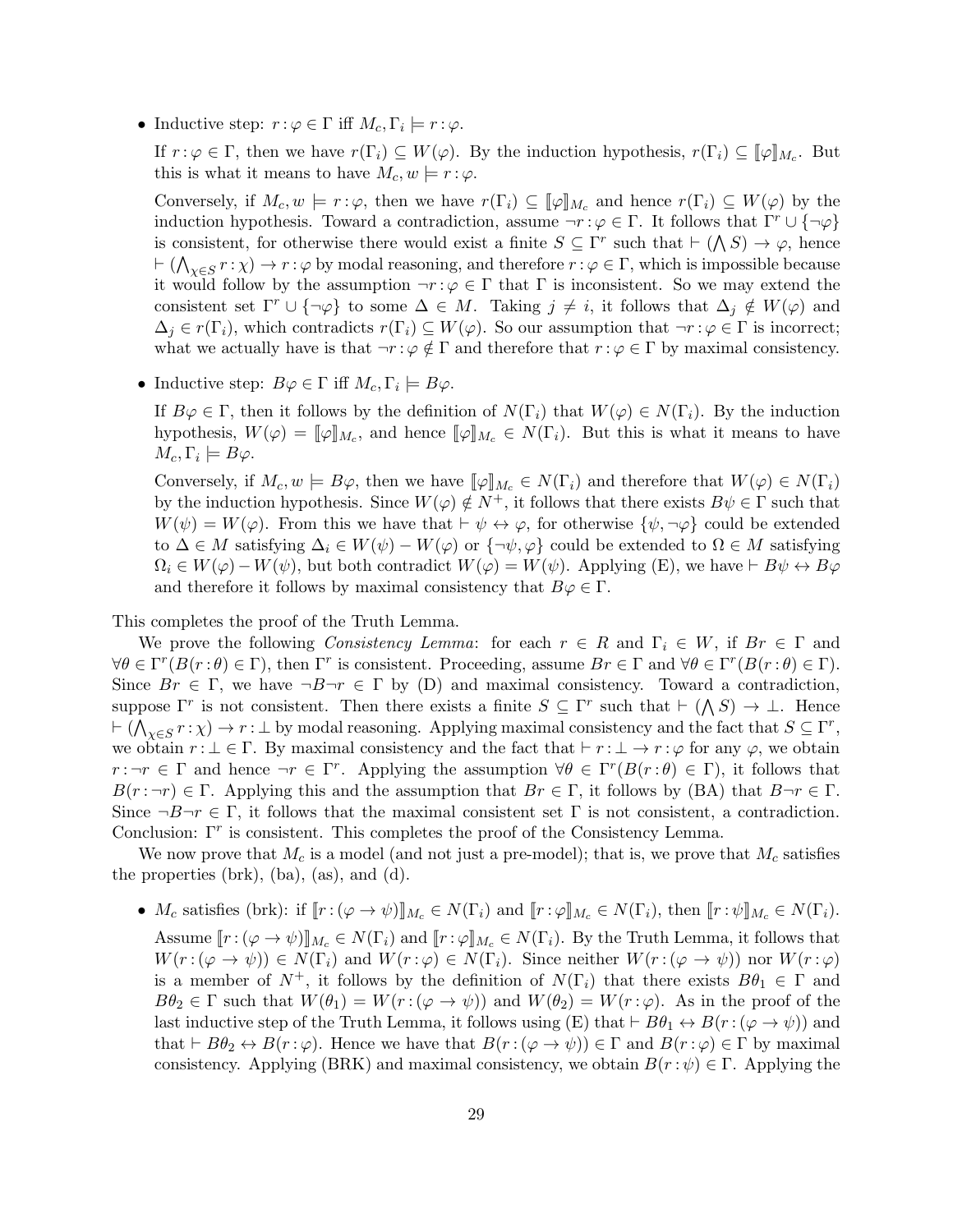definition of  $N(\Gamma_i)$ , it follows that  $W(r:\psi) \in N(\Gamma_i)$ . Since we have that  $W(r:\psi) = [r:\psi]_{M_c}$ by the Truth Lemma, we conclude that  $[r : \psi]_{M_c} \in N(\Gamma_i)$ .

•  $M_c$  satisfies (ba): if  $[\![r:\varphi]\!]_{M_c} \in N(\Gamma_i)$  and  $r^{\circ} \in N(\Gamma_i)$ , then  $[\![\varphi]\!]_{M_c} \in N(\Gamma_i)$ .

Assume  $[\![r:\varphi]\!]_{M_c} \in N(\Gamma_i)$  and  $r^{\circ} \in N(\Gamma_i)$ . Similar to our argument in the first part of the above proof for (brk), it follows from  $[r : \varphi]_{M_c} \in N(\Gamma_i)$  that  $B(r : \varphi) \in \Gamma$ . Since we have by the definition of  $r^{\circ}$  that  $r^{\circ} = W(r)$ , it follows from  $r^{\circ} \in N(\Gamma_i)$  that  $W(r) \in N(\Gamma_i)$ . Again by an argument similar to the first part of the above proof for (brk), we obtain from  $W(r) \in N(\Gamma_i)$ that  $Br \in \Gamma$ . But then it follows from  $B(r:\varphi) \in \Gamma$  and  $Br \in \Gamma$  by (BA) and maximal consistency that  $B\varphi \in \Gamma$ . Applying the definition of  $N(\Gamma_i)$ , we obtain  $W(\varphi) \in N(\Gamma_i)$ . Applying the Truth Lemma, it follows that  $\llbracket \varphi \rrbracket_{M_c} \in N(\Gamma_i)$ .

•  $M_c$  satisfies (as): if  $[r:\varphi]_{M_c} \in N(\Gamma_i)$  and  $\Gamma_i \in r(\Gamma_i)$ , then  $r(\Gamma_i) \subseteq [\varphi]_{M_c}$ .

Assume  $[r:\varphi]_{M_c} \in N(\Gamma_i)$  and  $\Gamma_i \in r(\Gamma_i)$ . Similar to our argument in the first part of the above proof for (brk), it follows from  $[r:\varphi]_{M_c} \in N(\Gamma_i)$  that  $B(r:\varphi) \in \Gamma$ . Now from  $\Gamma_i \in r(\Gamma_i)$ , it follows by the definition of  $N(\Gamma_i)$  that

$$
\neg r \in \Gamma \Rightarrow \Gamma_i \neq \Gamma_i .
$$

Hence  $\neg r \notin \Gamma$ . But then it follows by maximal consistency that  $r \in \Gamma$ .

So from  $B(r:\varphi) \in \Gamma$  and  $r \in \Gamma$  we obtain by (AS) and maximal consistency that  $r:\varphi \in \Gamma$ . Hence  $\varphi \in \Gamma^r$ . To complete the argument, we wish to show that  $r(\Gamma_i) \subseteq [\![\varphi]\!]_{M_c}$ . So let us take an arbitrary  $\Delta_j \in r(\Gamma_i)$  and prove that  $\Delta_j \in [\![\varphi]\!]_{M_c}$ . By the Truth Lemma, it suffices to prove that  $\Delta_j \in W(\varphi)$ . Proceeding, since  $\Delta_j \in r(\Gamma_i)$ , it follows by the definition of  $r(\Gamma_i)$ that  $\Gamma^r \subseteq \Delta$ . But then we have by  $\varphi \in \Gamma^r$  that  $\varphi \in \Delta$  and hence  $\Delta_j \in W(\varphi)$ .

•  $M_c$  satisfies (d): if  $X \in N(\Gamma_i)$ , then  $X' := W - X \notin N(\Gamma_i)$ . There are two cases to consider. First case for (d): assume  $X \in N(\Gamma_i) - N^+(\Gamma_i)$ . It follows that there exists  $B\varphi \in \Gamma$  such that  $X = W(\varphi)$ . By (D) and the maximal consistency of Γ, we have  $\neg B\neg \varphi \in \Gamma$ . Toward a contradiction, assume  $X' \in N(\Gamma_i)$ . Since  $X = W(\varphi)$ , we have  $X' = W(\neg \varphi)$  by maximal consistency and therefore that  $X' \notin N^+$ . Hence  $X' \in N(\Gamma_i) - N^+(\Gamma_i)$ , which means there exists  $B\psi \in \Gamma$  such that  $X' = W(\psi)$ . It follows that  $\vdash \psi \leftrightarrow \neg \varphi$ , since otherwise  $\{\psi, \varphi\}$  could be extended to some  $\Delta \in M$  satisfying  $\Delta_j \in W(\psi) = X'$  and  $\Delta_j \in W(\varphi) = X$  or  $\{\neg \psi, \neg \varphi\}$  $\text{could be extended to some }\Omega\in M\text{ satisfying }\Omega_k\in W-W(\psi)=\overset{\circ}{X} \text{ and }\Omega_k\in W-W(\varphi)=X',$ but both situations are impossible because  $X' \cap X = \emptyset$ . Hence  $\vdash \psi \leftrightarrow \neg \varphi$ . Applying (E), we obtain  $\vdash B\psi \leftrightarrow B\neg\varphi$  and therefore that  $B\neg\varphi \in \Gamma$ , contradicting the consistency of  $\Gamma$ . Conclusion:  $X' \notin N(\Gamma_i)$ .

Second case for (d): assume  $X \in N^+(\Gamma_i)$ . This means there exists  $Br \in \Gamma$  such that  $r(\Gamma_i) \subseteq X$  and  $\forall \theta \in \Gamma^r(B(r:\theta) \in \Gamma)$ . Since  $X \in N^+$ , it follows that  $X' \in N^+$  as well. So, toward a contradiction, assume  $X' \in N^+(\Gamma_i)$ . Then we have  $Br' \in \Gamma$  such that  $r'(\Gamma_i) \subseteq X'$ and  $\forall \theta \in \Gamma^{r'}(B(r';\theta) \in \Gamma)$ , and hence  $r'(\Gamma_i) \cap r(\Gamma_i) = \emptyset$ . If  $\Gamma^r \cup \Gamma^{r'}$  were consistent, then we could extend this set to some  $\Delta \in M$ . Taking  $j \neq i$ , it would follow that  $\Gamma^r \subseteq \Delta$ and  $\Gamma^{r'} \subseteq \Delta$  and that  $\Delta_j \neq \Gamma_i$ . Hence we would have that  $\Delta_j \in r'(\Gamma_i) \cap r(\Gamma_i) = \emptyset$ , and impossibility. So  $\Gamma^r \cup \Gamma^{r'}$  is not consistent. Applying the Consistency Lemma and the fact we have  $\{Br, Br'\} \subseteq \Gamma$  with  $\forall \theta \in \Gamma^r(B(r:\theta) \in \Gamma)$  and  $\forall \theta \in \Gamma^{r'}(B(r':\theta) \in \Gamma)$ , each of  $\Gamma^r$ and  $\Gamma^{r'}$  is consistent, so it follows from the inconsistency of  $\Gamma^r \cup \Gamma^{r'}$  that there exists a finite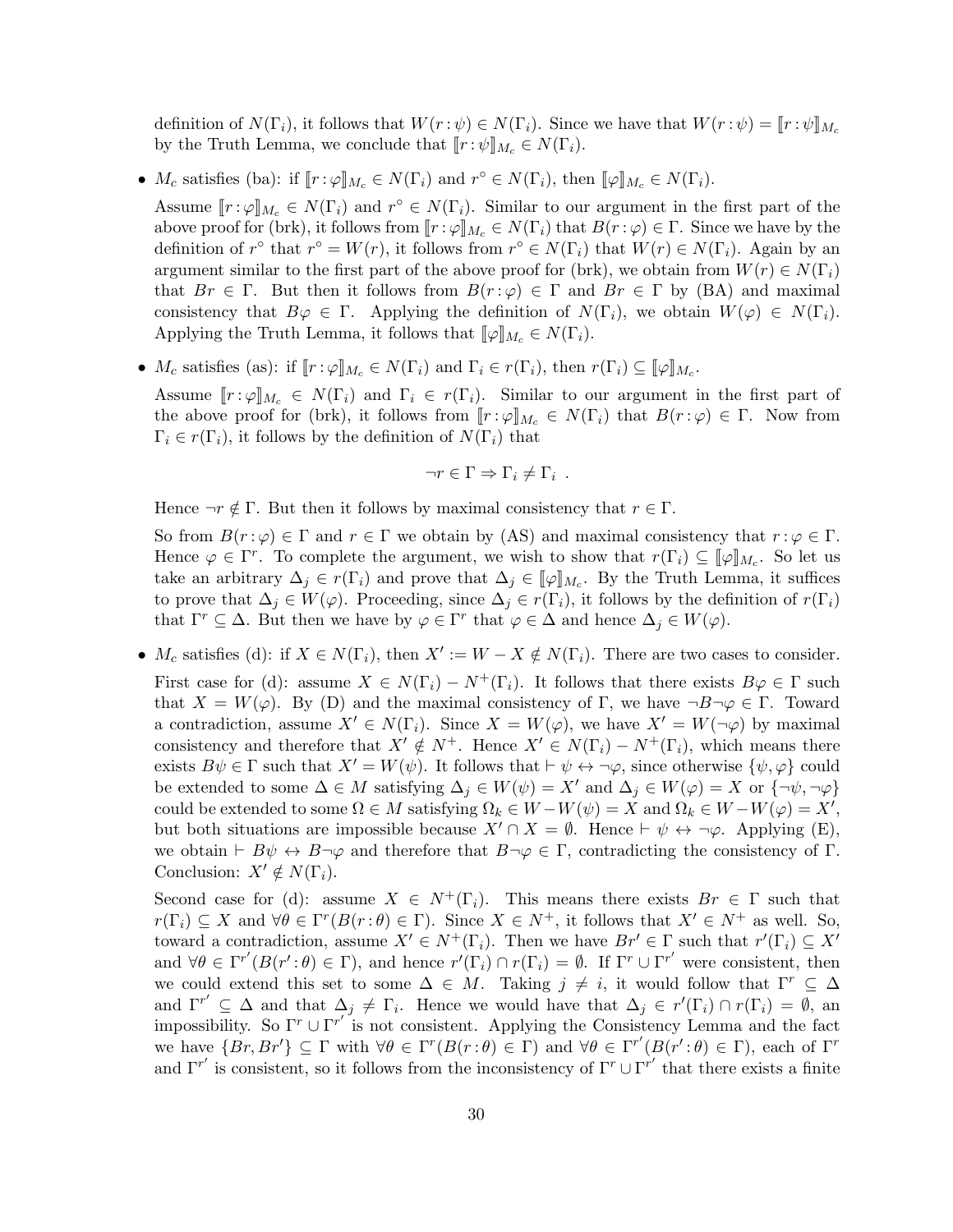nonempty subset S of one of the two sets  $\Gamma^r$  and  $\Gamma^{r'}$  such that for some formula  $\varphi$  that is a member of the other of these two sets we have  $\vdash (\bigwedge S) \rightarrow \neg \varphi$ . Let us assume  $S \subseteq \Gamma^r$ and  $\varphi \in \Gamma^{r'}$ ; the argument for the other possibility, where  $S \subseteq \Gamma^{r'}$  and  $\varphi \in \Gamma^{r}$ , is similar. Proceeding, we have  $\vdash (\bigwedge_{\chi \in S} r : \chi) \to r : \neg \varphi$  by modal reasoning. Since  $S \subseteq \Gamma^r$ , it follows by maximal consistency that  $r : \neg \varphi \in \Gamma$  and hence  $\neg \varphi \in \Gamma^r$ . As we have  $\forall \theta \in \Gamma^r(B(r : \theta) \in \Gamma)$ , it follows that  $B(r: \neg \varphi) \in \Gamma$ . Since we also have that  $Br \in \Gamma$ , it follows by (BA) and maximal consistency that  $B\neg\varphi \in \Gamma$ . But  $\varphi \in \Gamma^{r'}$ , from which it follows by  $\forall \theta \in \Gamma^{r'}(B(r';\theta) \in \Gamma)$  that  $B(r';\varphi) \in \Gamma$ . Since we also have that  $Br' \in \Gamma$ , it follows by (BA) and maximal consistency that  $B\varphi \in \Gamma$  and therefore that  $\neg B\neg \varphi \in \Gamma$  by (D) and maximal consistency. But then we have shown that  $\neg B\neg \varphi \in \Gamma$  and  $B\neg \varphi \in \Gamma$ , which implies  $\Gamma$  is inconsistent, a contradiction. Conclusion:  $X' \notin N^+(\Gamma_i)$ .

So  $M_c$  is indeed a model, and therefore  $(M_c, \Gamma_1^{\theta})$  is a pointed model. Thus, since  $\neg \theta \in \Gamma^{\theta}$ , it follows by the Truth Lemma that  $M_c, \Gamma_1^{\theta} \not\models \theta$ . Completeness follows.

# A.4 RBB<sub> $\sigma$ </sub> and RBB<sup>+</sup></sup> Soundness and Completeness

Recalling the semantics for  $RBB_{\sigma}$  and for  $RBB_{\sigma}^+$  from §[A.1,](#page-25-0) we prove the following theorem.

<span id="page-30-0"></span>**Theorem A.2** (RBB<sub> $\sigma$ </sub> and RBB<sup>+</sup><sub> $\sigma$ </sub> Soundness and Completeness). Assume R contains the symbol σ. For each ϕ ∈ F:

$$
RBB_{\sigma} \vdash \varphi \quad \text{iff} \quad \models_{\sigma} \varphi \quad \text{and}
$$
  

$$
RBB_{\sigma}^{+} \vdash \varphi \quad \text{iff} \quad \models_{\sigma}^{+} \varphi \quad .
$$

Soundness for  $\mathsf{RBB}_\sigma$  and for  $\mathsf{RBB}^+_\sigma$  are as for RBB (Theorem [A.1\)](#page-26-0) except that we must check soundness of the additional axioms. We consider each in turn.

• Validity of (MA):  $\models_{\sigma} \sigma \rightarrow (Br \rightarrow r)$  and  $\models_{\sigma}^+ \sigma \rightarrow (Br \rightarrow r)$ .

Assume  $M, w \models_{\sigma} \sigma$  and  $M, w \models_{\sigma} \vartheta r$ . This means  $w \in \sigma(w)$  and  $r^{\circ} \in N(w)$ , from which it follows by (ma) that  $w \in r(w)$ . But then  $M, w \models_{\sigma} r$ . The argument for the satisfaction operator  $\models_{\sigma}^+$  is the same.

• Validity of (MB):  $\models_{\sigma} B\sigma$  and  $\models_{\sigma}^+ B\sigma$ .

Given  $(M, w)$ , we have  $\sigma^{\circ} \in N(w)$  by (mb). So  $M, w \models_{\sigma} B\sigma$  and  $M, w \models_{\sigma}^{\dagger} B\sigma$ .

• Validity of (MR):  $\models_{\sigma} B(r:\varphi) \to (Br \to B(\sigma:\varphi))$  and  $\models_{\sigma}^+ B(r:\varphi) \to (Br \to B(\sigma:\varphi)).$ 

Assume  $M, w \models_{\sigma} B(r : \varphi)$  and  $M, w \models_{\sigma} Br$ . Then  $\llbracket r : \varphi \rrbracket_M \in N(w)$  and  $r^{\circ} \in N(w)$ . Applying (mr), it follows that  $[\![\sigma:\varphi]\!]_M \in N(w)$ . But then  $M, w \models_{\sigma} B(\sigma:\varphi)$ . The argument for the satisfaction operator  $\models_{\sigma}^+$  is the same.

• Validity of (MT):  $\models_{\sigma}^+ B\varphi \to B(\sigma:\varphi)$ .

Assume  $M, w \models_{\sigma}^{\perp} B\varphi$ . This means  $[\![\varphi]\!]_M \in N(w)$ . Applying (mt), we have  $[\![\sigma : \varphi]\!]_M \in N(w)$ . But this is what it means to have  $M, w \models^+_{\sigma} B(\sigma : \varphi)$ .

So  $RBB_{\sigma}$  and  $RBB_{\sigma}^+$  are sound. Completeness for  $RBB_{\sigma}$  and for  $RBB_{\sigma}^+$  is as for RBB (Theorem [A.1\)](#page-26-0) except that provability is taken with respect to the theory in question and we must show that  $M_c$ satisfies the additional properties required of models of this theory (§[A.1\)](#page-25-0).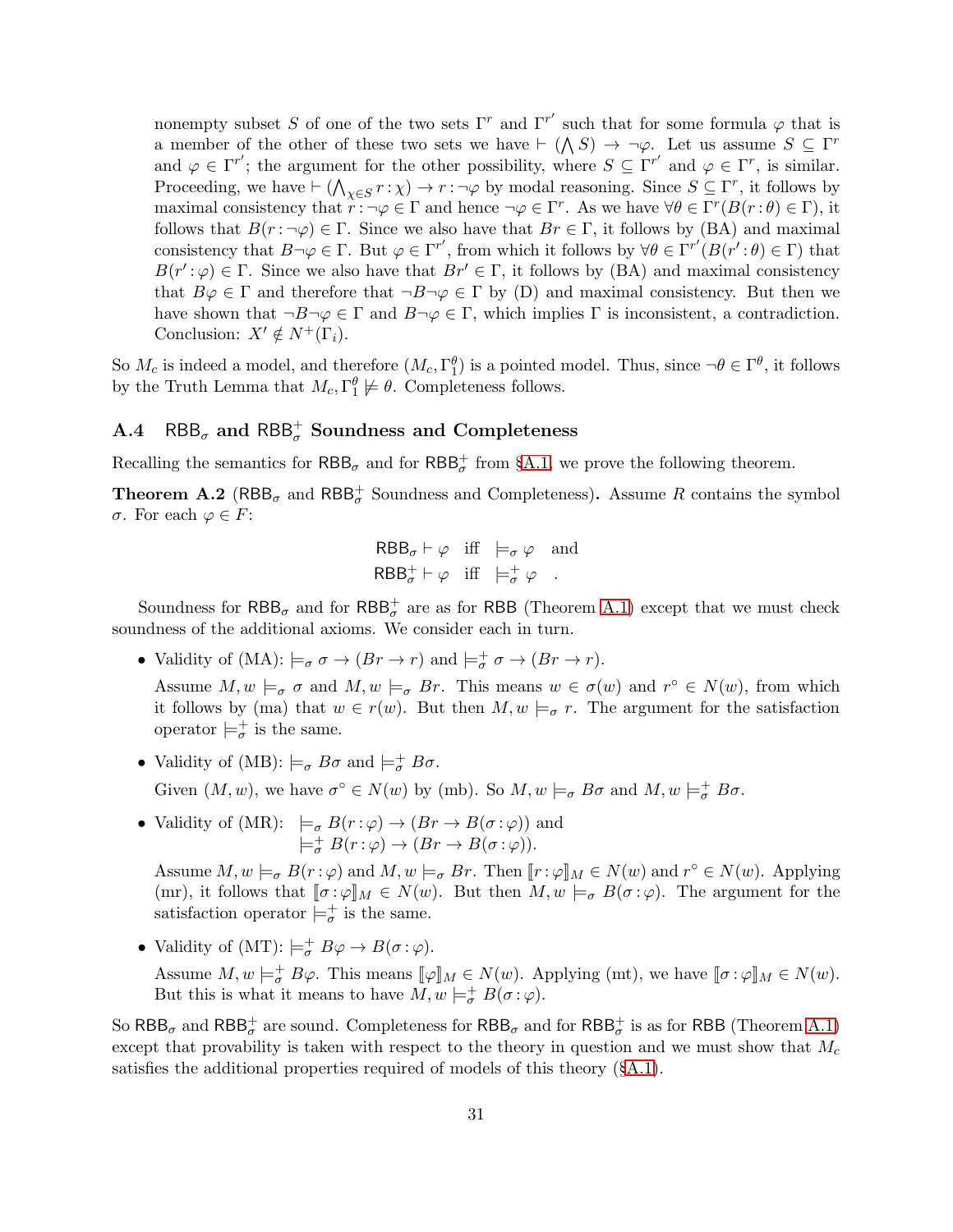•  $M_c$  satisfies (ma) for  $RBB_{\sigma}$  and for  $RBB_{\sigma}^{\dagger}$ :  $\Gamma_i \in \sigma(\Gamma_i)$  and  $r^{\circ} \in N(\Gamma_i)$  together imply that  $\Gamma_i \in r(\Gamma_i).$ 

Assume  $\Gamma_i \in \sigma(\Gamma_i)$  and  $r^{\circ} \in N(w)$ . As in the proof that  $M_c$  satisfies (ba) from Theorem [A.1,](#page-26-0) it follows from  $r^{\circ} \in N(\Gamma_i)$  that  $Br \in \Gamma$ . Applying the definition of  $\sigma(\Gamma_i)$  to our assumption  $\Gamma_i \in \sigma(\Gamma_i)$ , it follows that  $\neg \sigma \notin \Gamma$  and therefore  $\sigma \in \Gamma$  by maximal consistency. Since  $\sigma \in \Gamma$ and  $Br \in \Gamma$ , we have by (MA) and maximal consistency that  $r \in \Gamma$ . But then  $\Gamma^r \subseteq \Gamma$  by (A) and maximal consistency. Since it follows from  $r \in \Gamma$  by maximal consistency that  $\neg r \notin \Gamma$ and we have shown that  $\Gamma^r \subseteq \Gamma$ , it follows by the definition of  $r(\Gamma_i)$  that  $\Gamma_i \in r(\Gamma_i)$ .

- $M_c$  satisfies (mb) for  $RBB_\sigma$  and for  $RBB_\sigma^+$ :  $\sigma^\circ \in N(\Gamma_i)$ . We have  $B\sigma \in \Gamma$  by (MB). Hence  $\sigma^{\circ} = W(\sigma) \in N(\Gamma_i)$ .
- $M_c$  satisfies (mr) for  $RBB_{\sigma}$  and for  $RBB_{\sigma}^{\dagger}$ :  $[[r:\varphi]]_{M_c} \in N(\Gamma_i)$  and  $r^{\circ} \in N(\Gamma_i)$  together imply that  $\llbracket \sigma : \varphi \rrbracket_{M_c} \in N(\Gamma_i).$

Assume  $[r:\varphi]_{M_c} \in N(\Gamma_i)$  and  $r^{\circ} \in N(\Gamma_i)$ . As in the proof that  $M_c$  satisfies (ba) from Theorem [A.1,](#page-26-0) it follows that  $B(r : \varphi) \in \Gamma$  and  $Br \in \Gamma$ . Applying (MR) and maximal consistency, we obtain  $B(\sigma : \varphi) \in \Gamma$ . By the definition of  $N(\Gamma_i)$ , it follows that  $W(\sigma : \varphi) \in N(\Gamma_i)$ . Applying the Truth Lemma, we obtain  $[\![\sigma : \varphi]\!]_{M_c} \in N(\Gamma_i)$ .

•  $M_c$  satisfies (mt) for  $RBB^+_{\sigma}$ :  $[\![\varphi]\!]_{M_c} \in N(\Gamma_i)$  implies  $[\![\sigma:\varphi]\!]_{M_c} \in N(\Gamma_i)$ .

Assume  $[\![\varphi]\!]_{M_c} \in N(\Gamma_i)$ . Applying the Truth Lemma, we obtain  $W(\varphi) \in N(\Gamma_i)$ . We therefore have  $B\varphi \in \Gamma$  by the definition of  $N(\Gamma_i)$ . Applying (MT) and maximal consistency, it follows from  $B\varphi \in \Gamma$  that  $B(\sigma : \varphi) \in \Gamma$ . Applying the definition of  $N(\Gamma_i)$ , we obtain  $W(\sigma : \varphi) \in N(\Gamma_i)$ . We therefore conclude that  $\llbracket \sigma : \varphi \rrbracket_{M_c} \in N(\Gamma_i)$  by the Truth Lemma.

## A.5 Lemmas for QRBB Completeness

The results of this section will be used in §[A.6](#page-34-1) to prove completeness for QRBB. All provability in this section is taken with respect to QRBB.

<span id="page-31-0"></span>Lemma A.3. QRBB satisfies the following:

- *Distributivity*:  $\vdash (\forall r)(\varphi \rightarrow \psi) \rightarrow ((\forall r)\varphi \rightarrow (\forall r)\psi);$
- the *Distribution Rule*:  $\vdash \varphi \rightarrow \psi$  implies  $\vdash (\forall r)\varphi \rightarrow (\forall r)\psi;$
- the *Renaming Rule*: if s has no occurrence in  $\varphi$ , then

$$
\vdash (\forall r)\varphi \leftrightarrow (\forall s)\varphi[s/r]
$$
 and  $\vdash (\exists r)\varphi \leftrightarrow (\exists s)\varphi[s/r]$ ;

• the *Equivalence Rule*:  $\vdash \varphi \leftrightarrow \varphi'$  implies

$$
\vdash (\forall r)\varphi \leftrightarrow (\forall r)\varphi' \quad \text{ and } \quad \vdash (\exists r)\varphi \leftrightarrow (\exists r)\varphi' .
$$

*Proof.* For Distributivity: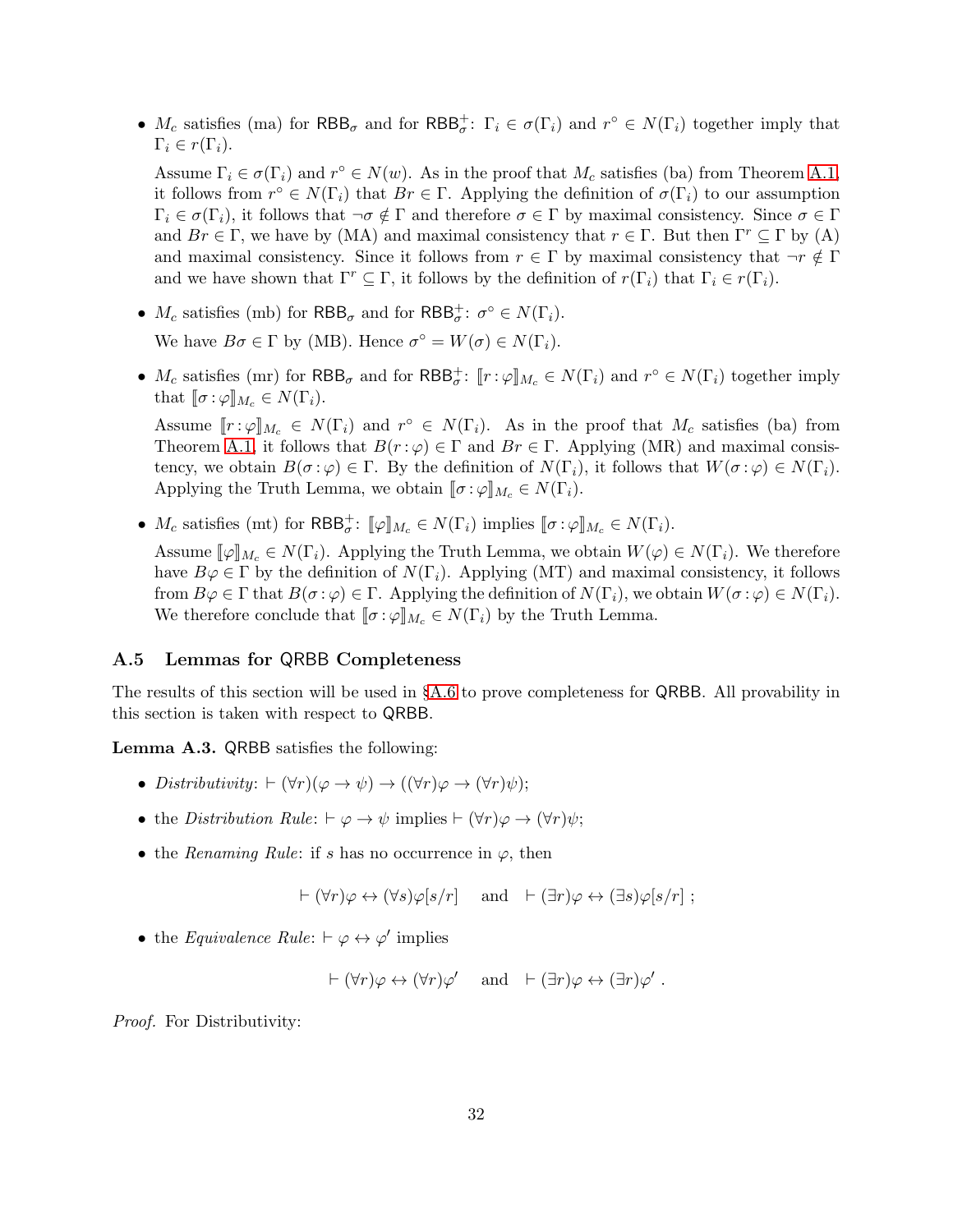1. 
$$
\vdash (\forall r)(\varphi \rightarrow \psi) \rightarrow (\varphi \rightarrow \psi)
$$
 (UI)  
\n2.  $\vdash (\forall r)\varphi \rightarrow \varphi$  (UI)  
\n3.  $\vdash ((\forall r)(\varphi \rightarrow \psi) \land (\forall r)\varphi) \rightarrow \psi$  by 1, 2  
\n4.  $\vdash (\forall r)[((\forall r)(\varphi \rightarrow \psi) \land (\forall r)\varphi) \rightarrow \psi]$  by 3, (Gen)  
\n5.  $\vdash ((\forall r)(\varphi \rightarrow \psi) \land (\forall r)\varphi) \rightarrow (\forall r)\psi$  by 4, (UD), (MP)  
\n6.  $\vdash (\forall r)(\varphi \rightarrow \psi) \rightarrow ((\forall r)\varphi \rightarrow (\forall r)\psi)$  by 5

For the Distribution Rule:

1. 
$$
\vdash \varphi \rightarrow \psi
$$
 assumption  
\n2.  $\vdash (\forall r)\varphi \rightarrow \varphi$  (UI)  
\n3.  $\vdash (\forall r)\varphi \rightarrow \psi$  by 1, 2  
\n4.  $\vdash (\forall r)\varphi \rightarrow (\forall r)\psi$  by 3, (UD), (MP)

For the Renaming Rule: if s has no occurrence in  $\varphi$ , then

1. 
$$
\vdash (\forall r)\varphi \rightarrow \varphi[s/r]
$$
 (UI)  
\n2.  $\vdash (\forall s)((\forall r)\varphi \rightarrow \varphi[s/r])$  by 1, (Gen)  
\n3.  $\vdash (\forall r)\varphi \rightarrow (\forall s)\varphi[s/r]$  by 2, (UD), (MP)  
\n4.  $\vdash (\forall s)\varphi[s/r] \rightarrow \varphi[s/r][r/s]$  (UI)  
\n5.  $\vdash (\forall s)\varphi[s/r] \rightarrow \varphi$  by 4,  $\varphi[s/r][r/s] = \varphi$   
\n6.  $\vdash (\forall r)((\forall s)\varphi[s/r] \rightarrow \varphi)$  by 5, (Gen)  
\n7.  $\vdash (\forall s)\varphi[s/r] \rightarrow (\forall r)\varphi$  by 6, (UD), (MP)  
\n8.  $\vdash (\forall r)\varphi \leftrightarrow (\forall s)\varphi[s/r]$  by 3, 7 — our first result  
\n9.  $\vdash (\forall r)\neg\varphi \leftrightarrow (\forall s)(\neg\varphi)[s/r]$  by an argument like 1–8  
\n10.  $\vdash (\forall r)\neg\varphi \leftrightarrow (\forall s)\neg\varphi[s/r]$  by 9,  $(\neg\varphi)[s/r] = \neg(\varphi[s/r])$   
\n11.  $\vdash \neg(\forall r)\neg\varphi \leftrightarrow \neg(\forall s)\neg\varphi[s/r]$  by 10  
\n12.  $\vdash (\exists r)\varphi \leftrightarrow (\exists s)\varphi[s/r]$  by 11

For the Equivalence Rule: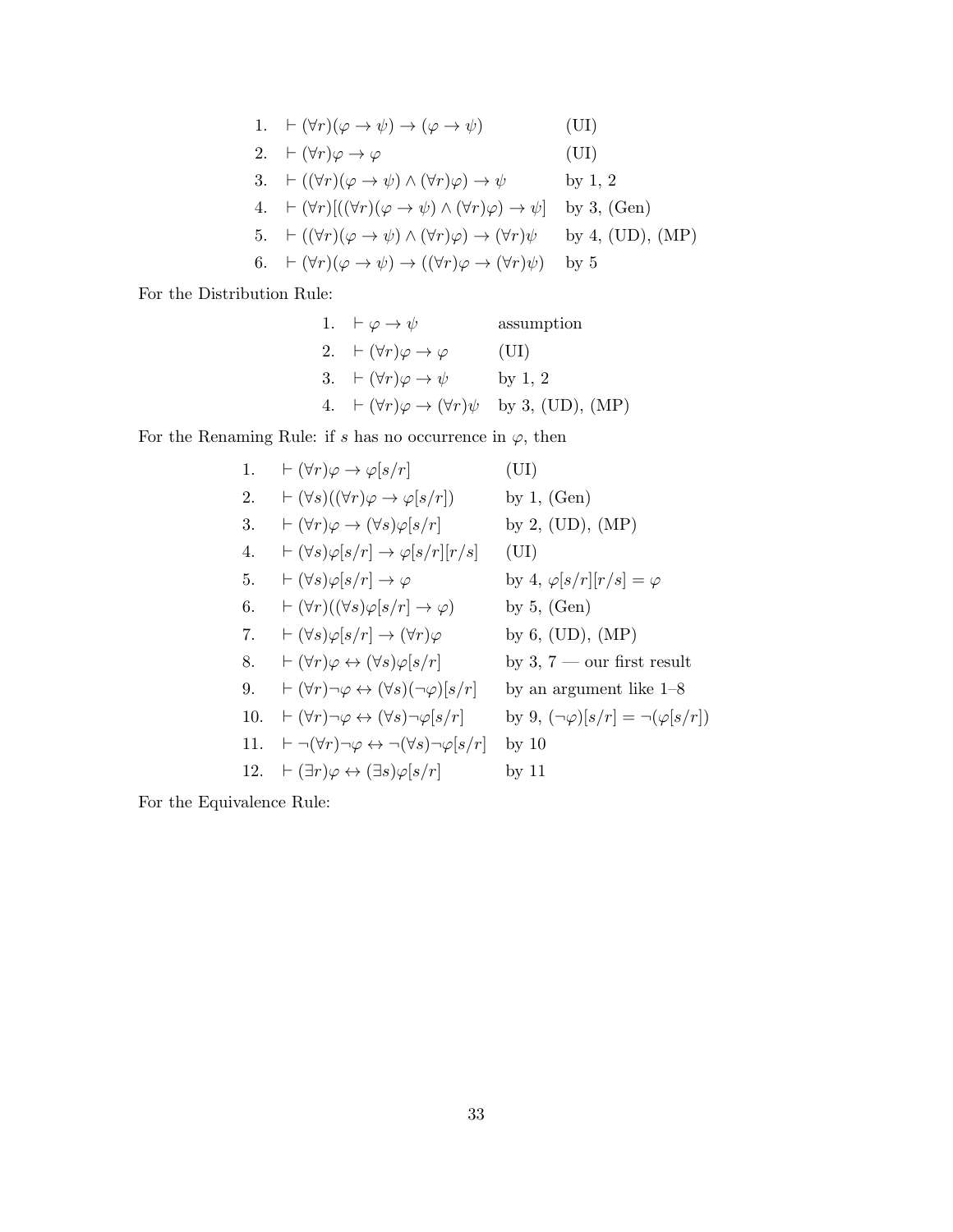1. 
$$
\vdash \varphi \leftrightarrow \varphi'
$$
 assumption  
\n2.  $\vdash \varphi \rightarrow \varphi'$  by 1  
\n3.  $\vdash (\forall r)\varphi \rightarrow (\forall r)\varphi'$  by 2, Distribution Rule  
\n4.  $\vdash \varphi' \rightarrow \varphi$  by 1  
\n5.  $\vdash (\forall r)\varphi' \rightarrow (\forall r)\varphi$  by 4, Distribution Rule  
\n6.  $\vdash (\forall r)\varphi \leftrightarrow (\forall r)\varphi'$  by 3, 5 — our first result  
\n7.  $\vdash \neg \varphi \leftrightarrow \neg \varphi'$  by 1  
\n8.  $\vdash (\forall r)\neg \varphi \leftrightarrow (\forall r)\neg \varphi'$  from 7 by an argument like 1-6  
\n9.  $\vdash \neg(\forall r)\neg \varphi \leftrightarrow \neg(\forall r)\neg \varphi'$  by 8  
\n10.  $\vdash (\exists r)\varphi \leftrightarrow (\exists r)\varphi'$  by 9

<span id="page-33-2"></span><span id="page-33-0"></span>**Lemma A.4.** If r is not free in  $\psi$ , then:

<span id="page-33-1"></span>1.  $\vdash (\forall r)(\varphi \rightarrow \psi) \rightarrow ((\exists r)\varphi \rightarrow \psi);$  and 2.  $\vdash (\exists r)(\psi \rightarrow \varphi) \rightarrow (\psi \rightarrow (\exists r)\varphi)$ .

*Proof.* For Item [1:](#page-33-0) if r is not free in  $\psi$ , then

\n- 1. 
$$
\vdash (\forall r)(\varphi \rightarrow \psi) \rightarrow (\forall r)(\neg \psi \rightarrow \neg \varphi)
$$
 Equivalence Rule, Classical Logic
\n- 2.  $\vdash (\forall r)(\neg \psi \rightarrow \neg \varphi) \rightarrow (\neg \psi \rightarrow (\forall r)\neg \varphi)$  (UI)
\n- 3.  $\vdash (\forall r)(\varphi \rightarrow \psi) \rightarrow (\neg \psi \rightarrow (\forall r)\neg \varphi)$  by 1, 2
\n- 4.  $\vdash (\forall r)(\varphi \rightarrow \psi) \rightarrow (\neg (\forall r)\neg \varphi \rightarrow \psi)$  from 3
\n- 5.  $\vdash (\forall r)(\varphi \rightarrow \psi) \rightarrow ((\exists r)\varphi \rightarrow \psi)$  from 4
\n

For Item [2:](#page-33-1) if  $r$  is not free in  $\psi$ , then

1. 
$$
\vdash \psi \rightarrow (\neg \varphi \rightarrow (\psi \land \neg \varphi))
$$
 (CL)  
\n2.  $\vdash (\forall r)\psi \rightarrow (\forall r)(\neg \varphi \rightarrow (\psi \land \neg \varphi))$  by 1, Distribution Rule  
\n3.  $\vdash (\forall r)\psi \rightarrow ((\forall r)\neg \varphi \rightarrow (\forall r)(\psi \land \neg \varphi))$  by 2, Distribution Rule  
\n4.  $\vdash ((\forall r)\psi \land (\forall r)\neg \varphi) \rightarrow (\forall r)(\psi \land \neg \varphi)$  by 3  
\n5.  $\vdash \psi \rightarrow \psi$  (CL)  
\n6.  $\vdash (\forall r)(\psi \rightarrow \psi)$  by 5, (Gen)  
\n7.  $\vdash \psi \rightarrow (\forall r)\psi$  by 6, (UD), (MP)  
\n8.  $\vdash (\psi \land (\forall r)\neg \varphi) \rightarrow (\forall r)(\psi \land \neg \varphi)$  by 4, 7  
\n9.  $\vdash \neg(\forall r)(\psi \land \neg \varphi) \rightarrow (\psi \rightarrow \neg(\forall r)\neg \varphi)$  by 8  
\n10.  $\vdash \neg(\forall r)(\psi \rightarrow \varphi) \rightarrow (\psi \rightarrow \neg(\forall r)\neg \varphi)$  by 9, Equivalence Rule  
\n11.  $\vdash (\exists r)(\psi \rightarrow \varphi) \rightarrow (\psi \rightarrow (\exists r)\varphi)$  by 10

 $\Box$ 

 $\Box$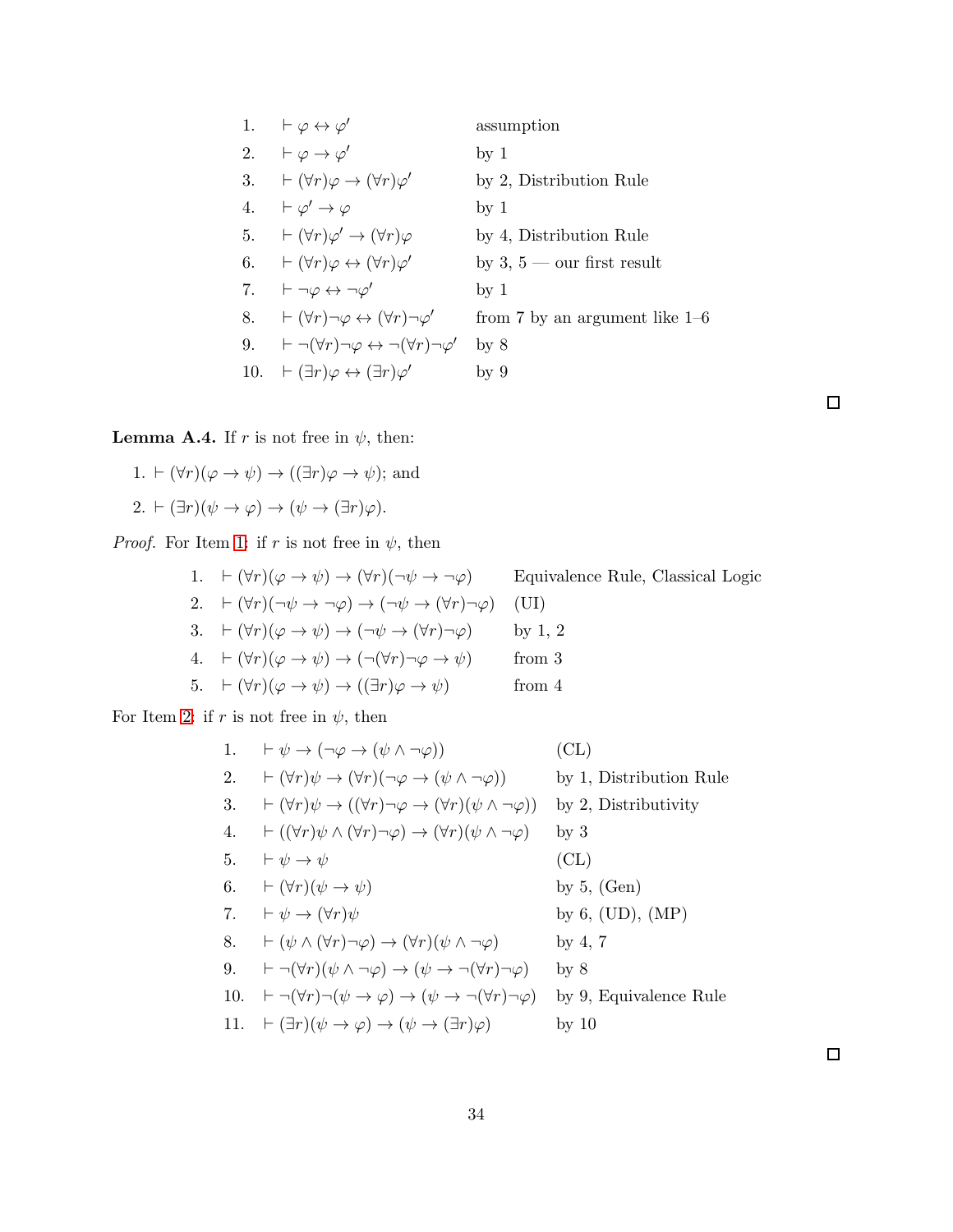## <span id="page-34-1"></span>A.6 QRBB Soundness and Completeness

Recalling the semantics for QRBB from §[A.2,](#page-25-1) we prove the following theorem.

<span id="page-34-0"></span>Theorem A.5 (QRBB Soundness and Completeness). We have:

- QRBB is sound: QRBB  $\vdash \varphi$  implies  $\models \varphi$  for each  $\varphi \in F^{\forall}$ ; and
- if R is at least countably infinite, then QRBB is sound and complete: for each  $\varphi \in F^{\vee}$ ,

$$
\mathsf{QRBB} \vdash \varphi \quad \text{iff} \quad \models \varphi \; .
$$

Soundness is by induction on the length of derivation. Most cases are addressed in the proof of Theorem [A.1.](#page-26-0) We only address the remaining cases.

• Validity of (UD):  $\models (\forall r)(\varphi \rightarrow \psi) \rightarrow (\varphi \rightarrow (\forall r)\psi)$ , where r is not free in  $\varphi$ .

Assume  $M, w \models (\forall r)(\varphi \rightarrow \psi)$  and  $M, w \models \varphi$ . From the former, we have  $M, w \models (\varphi \rightarrow \psi)[s/r]$ for each s free for r in  $\varphi \to \psi$ . Since r is not free in  $\varphi$ , it follows that  $M, w \models \varphi \to \psi[s/r]$  for each s free for r in  $\psi$ . By our assumption  $M, w \models \varphi$ , it follows that  $M, w \models \psi[s/r]$  for each s free for r in  $\psi$ . That is,  $M, w \models (\forall r) \psi$ .

- Validity of (UI):  $\models (\forall r)\varphi \rightarrow \varphi[s/r]$ , where s is free for r in  $\varphi$ . By the definition of satisfaction.
- Validity of (EP) and (EN):  $=r=r$  and  $\models \neg(r=s)$ , where r and s are different. By the definition of satisfaction.
- (Gen) preserves validity:  $\models \varphi$  implies  $\models (\forall r)\varphi$ .

If  $\not\models$   $(\forall r)\varphi$ , then there exists  $(M, w)$  and s free for r in  $\varphi$  such that  $M, w \not\models \varphi[s/r]$ . Given that  $M = (W, [\cdot], N, V)$ , define the model  $M' = (W, [\cdot]', N, V)$  by setting

$$
[t]' := \begin{cases} [s] & \text{if } t = r, \\ [t] & \text{otherwise.} \end{cases}
$$

It follows that  $r^{M'}(w) = s^M(w)$  and  $t^{M'}(w) = t^M(w)$  for all  $t \neq r$ . By the usual arguments about the preservation of truth of formulas under the renaming of quantified variables and their corresponding bound occurrences, we may assume without loss of generality that every occurrence of r in  $\varphi$  is free. But then it is easy to see that we have  $M, w \not\models \varphi[s/r]$  iff  $M', w \not\models \varphi$ . After all,  $\varphi$  and  $\varphi$ [s/r] differ only in the occurrences of r in  $\varphi$  that are replaced by s in  $\varphi$ [s/r], and  $M'$  interprets all such occurrences of r just as  $M$  interprets the corresponding occurrences of s. And all other occurrences of symbols in  $\varphi$  are the same as they are in  $\varphi[s/r]$ , they are syntactically different than  $r$ , and  $M'$  and  $M$  interpret them in the same way. Conclusion:  $\not\models \varphi.$ 

So QRBB is sound.

For completeness, we adapt the standard Henkin-style construction in [\[31,](#page-41-11) §3.1] to the present setting. To begin, our language  $F^{\forall}$  depends on two parameters: a nonempty set R of reasons and a nonempty set  $P$  of propositional letters. We shall keep  $P$  fixed but consider different options for  $R$ .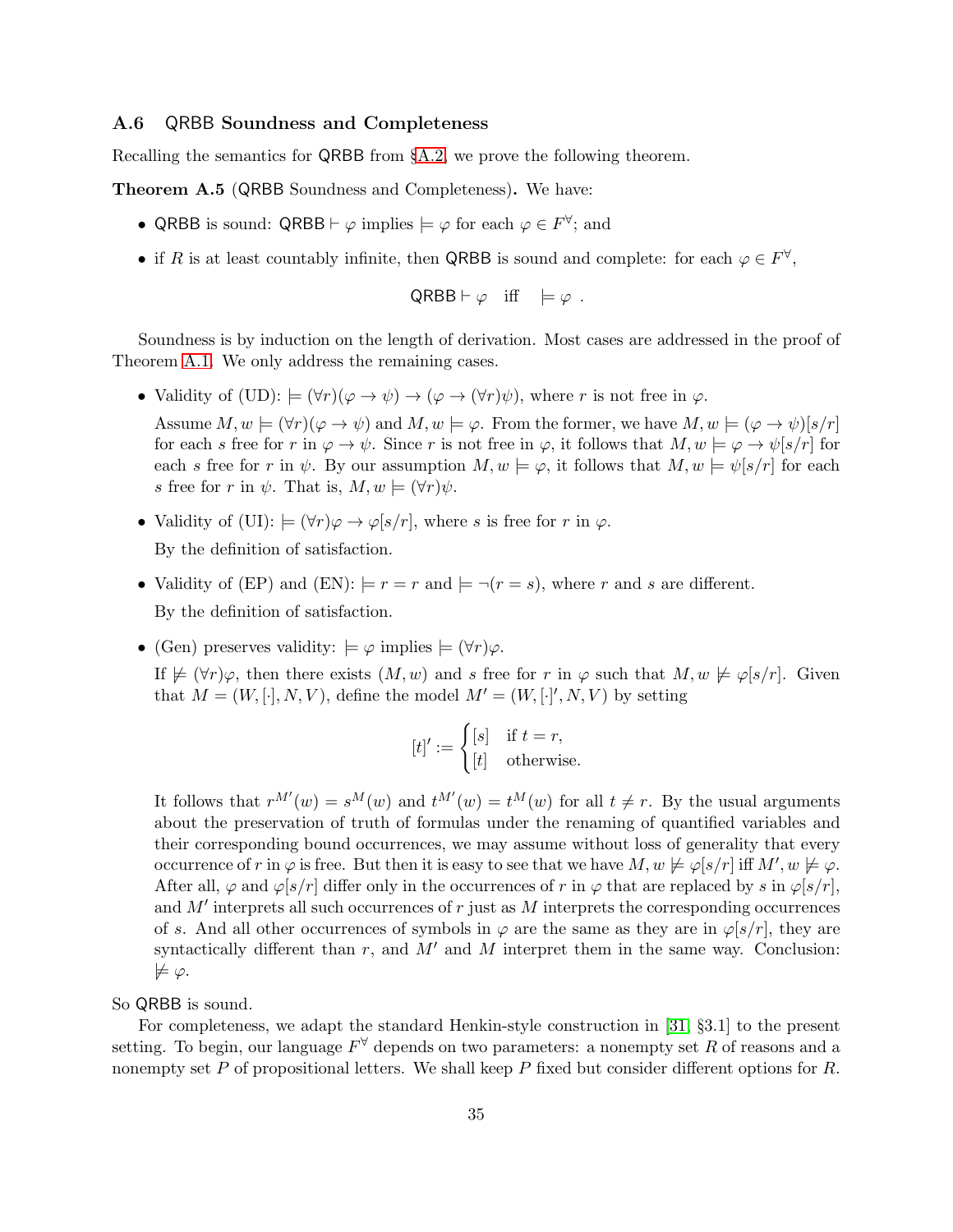As such, it will be convenient to write  $L(R)$  to denote the set of formulas with quantifiers that we can form using  $R \neq \emptyset$  as our set of reasons. By convention in this proof, we restrict all derivation to be with respect to QRBB. Also, we shall assume for the remainder of the argument that  $R$  is at least countably infinite.

To say that a set  $\Gamma \subseteq L(R)$  is *consistent* means that for no finite  $\Gamma' \subseteq \Gamma$  is it the case that  $\vdash (\bigwedge \Gamma') \to \bot$ . To say that  $\Gamma \subseteq L(R)$  is *maximal*  $L(R)$ -consistent means that  $\Gamma$  is consistent and adding to  $\Gamma$  any formula of  $L(R)$  not already present would produce an inconsistent set.

For the purposes of the present proof, a *theory* in the language  $L(R)$  is a set  $T \subseteq L(R)$  of formulas in  $L(R)$  satisfying the following properties:

- *Closure under theorems*: if  $\varphi \in L(R)$  and  $\vdash \varphi$ , then  $\varphi \in T$ ; and
- *Closure under* (MP): if  $\varphi \to \psi \in T$  and  $\varphi \in T$ , then  $\psi \in T$ .

Given  $\Gamma \subseteq L(R)$ , let  $\mathbb{T}_R(\Gamma)$  be the set of all theories in  $L(R)$  that contain  $\Gamma$ . The intersection of a collection of theories in  $L(R)$  is also a theory in  $L(R)$ . Hence for each  $\Gamma \subseteq L(R)$ , we may define the theory

$$
T_R(\Gamma) := \bigcap \mathbb{T}_R(\Gamma)
$$

called the *theory in* L(R) *generated by* Γ.

An  $L(R)$ -proof from  $\Gamma$  is a finite nonempty sequence  $\langle \varphi_1, \ldots, \varphi_n \rangle$  of formulas in  $L(R)$  such that for each  $\varphi_i$  in the sequence, we have one of the following:  $\varphi_i \in \Gamma$ , QRBB  $\vdash \varphi_i$ , or there exist  $\varphi_j$  and  $\varphi_k$  from earlier in the sequence (i.e.,  $j < i$  and  $k < i$ ) such that  $\varphi_i$  follows by (MP) from  $\varphi_j$  and  $\varphi_k$ (i.e.,  $\varphi_k = \varphi_j \to \varphi_i$ ). To say that an  $L(R)$ -proof from  $\Gamma$  is  $of \varphi$ , means that  $\varphi$  is the last formula in the sequence. We write  $\Gamma \vdash_R \varphi$  to mean that there exists an  $L(R)$ -proof of  $\varphi$  from Γ. Notation: in writing the set to the left of the turnstile  $\vdash_R$ , we may use a comma to denote set-theoretic union, we may identify an individual formula with the singleton set containing the formula in question, and we may omit any set-indicating notation if the set is empty. We state without proof the following results, grouped together under the name *Simple Lemma*:

- $\Gamma \vdash_R \varphi$  iff  $\varphi \in T_R(\Gamma);$
- $\Gamma \vdash_R \varphi$  iff  $T_R(\Gamma) \vdash_R \varphi$ ;
- $\Gamma \vdash_R \varphi$  iff there exists a  $\Gamma' \subseteq \Gamma$  such that  $\Gamma' \vdash_R \varphi$ ;
- $\Gamma \vdash_R \varphi$  iff there exists a finite  $\Gamma' \subseteq \Gamma$  such that  $\Gamma' \vdash_R \varphi$ ;
- if  $\Gamma$  is finite, then  $\Gamma' \vdash_R \varphi$  iff  $\bigwedge \Gamma' \vdash_R \varphi$ , where  $\bigwedge \Gamma' := \bigwedge_{\chi \in \Gamma'} \chi$ ; and
- $\vdash_R \varphi$  iff QRBB  $\vdash \varphi$ .

Generally the Simple Lemma will be used only tacitly.

Given a theory T in  $L(R)$  and a theory T' in  $L(R')$ , to say that T' is an *extension* of T means that  $T \subseteq T'$ . To say that T' is a *conservative extension* of T means that  $T' \cap L(R) = T$ .

To say that a theory T in L(R) is *Henkin* means that for each closed formula (i.e., containing no free variables) of the form  $\neg(\forall r)\varphi \in L(R)$ , there exists a reason  $r_{\varphi} \in R$  called a *witness (or Henkin constant) for*  $\neg(\forall r)\varphi$  for which we have

$$
(\neg(\forall r)\varphi \to \neg \varphi[r_{\varphi}/r]) \in T .
$$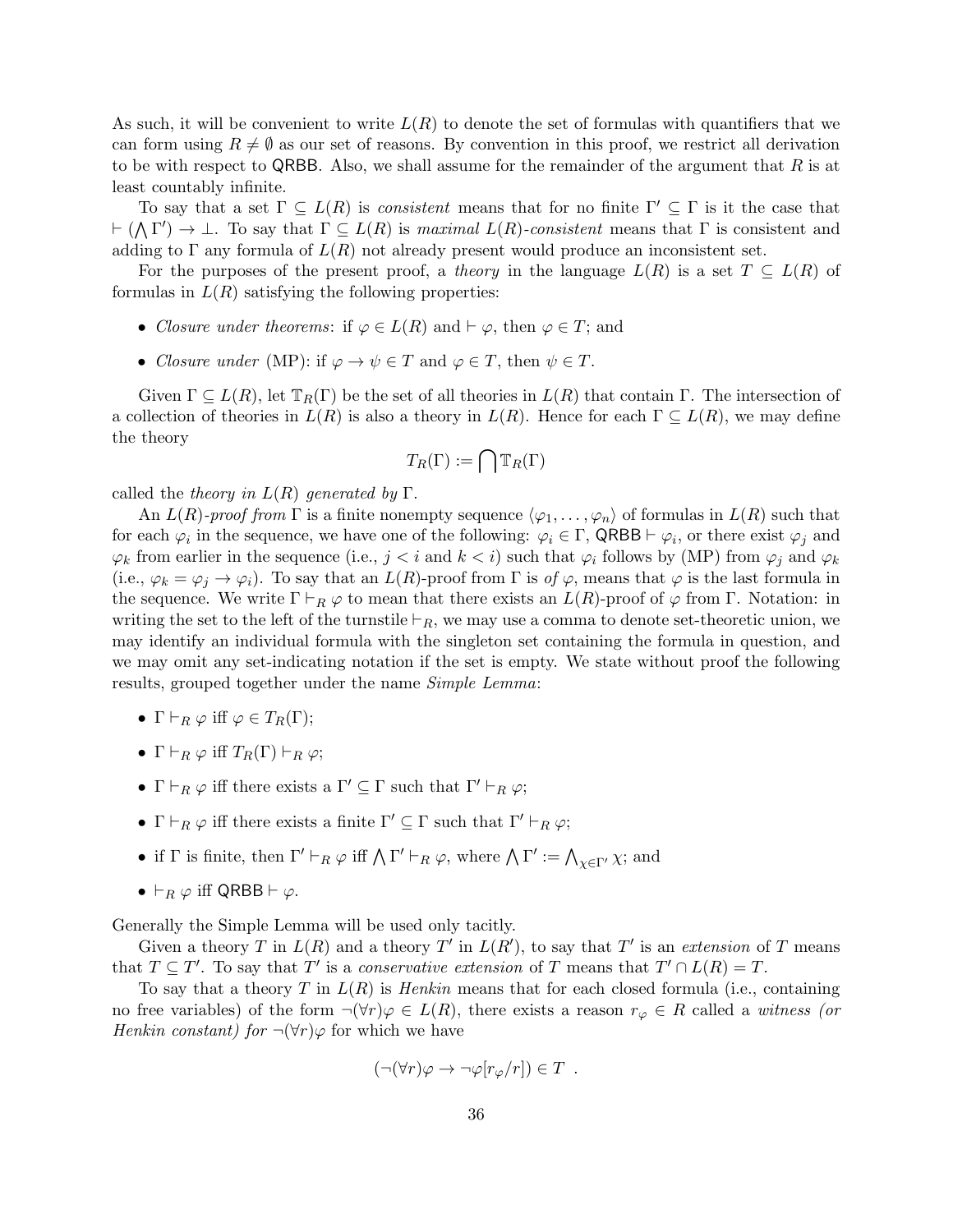Given a theory T in  $L(R)$ , let  $R^*$  be the set obtained from R by adding for each closed  $\neg(\forall r)\varphi \in$  $L(R)$  a new reason  $r_{\varphi}$ . To be clear: there is a bijection between the set of closed formulas  $\neg(\forall r)\varphi \in$  $L(R)$  and the set  $R^* - R$ . We define the set

$$
H(R) := \{ \neg(\forall r)\varphi \to \neg \varphi[r_{\varphi}/r] \mid \neg(\forall r)\varphi \in L(R) \text{ is closed } \}
$$

of *Henkin axioms in*  $L(R)$  and let  $T^* := T_{R^*}(T \cup H(R))$  be the theory in  $L(R^*)$  generated by  $T \cup H(R)$ .

<span id="page-36-1"></span>**Lemma A.6** (Constants). Assume R is at least countably infinite and  $R \subseteq R'$ . If  $\Gamma \cup \{\varphi\} \subseteq L(R)$ , then  $\Gamma\vdash_{R'}\varphi$  iff  $\Gamma\vdash_R\varphi$ .

*Proof.* The right-to-left direction is immediate (since  $R \subseteq R'$ ), so we prove only the left-to-right direction. Proceeding, assume  $\Gamma \cup \{\varphi\} \subseteq L(R)$  and  $\Gamma \vdash_{R'} \varphi$ ; that is, there exists an  $L(R')$ -proof  $\pi' = \langle \psi'_1, \ldots, \psi'_n \rangle$  of  $\varphi$  from  $\Gamma$ . Let  $r'_1, \ldots, r'_m$  be a non-repeating list of all reasons in  $R' - R$  that appear in  $\pi'$ . Since R is at least countably infinite and  $\pi'$  is finite, we may choose a non-repeating list  $r_1, \ldots, r_m$  of reasons in R that do not appear anywhere in  $\pi'$ . Such a list exists because R is at least countably infinite. Form  $\pi := \langle \psi_1, \ldots, \psi_n \rangle$  by defining  $\psi_i$  as the formula obtained from  $\psi'_i$  by replacing all occurrences of  $r'_1, \ldots, r'_m$  by  $r_1, \ldots, r_m$  (respectively). Since  $\Gamma \cup {\varphi} \subseteq L(R)$ , one may verify that  $\pi$  is an  $L(R)$ -proof of  $\varphi$  from  $\Gamma$  (i.e., formulas in  $\Gamma \subseteq L(R)$  are left unchanged, QRBBtheorems in  $L(R')$  are mapped to QRBB-theorems in  $L(R)$ , formulas in  $L(R')$  obtained via (MP) in  $\pi'$  are mapped to formulas in  $L(R)$  obtained via (MP) in  $\pi$ , and  $\varphi \in L(R)$  is left unchanged). Hence  $\Gamma \vdash_R \varphi$ .  $\Box$ 

<span id="page-36-0"></span>**Lemma A.7** (Deduction). For each  $R$ , we have:

$$
\Gamma \cup \{\varphi\} \vdash_R \psi \quad \text{iff} \quad \Gamma \vdash_R \varphi \to \psi \ .
$$

*Proof.* The right-to-left direction is easy, so we only address the left-to-right direction. Proceeding, assume  $\Gamma \cup {\varphi} \vdash_R \psi$ , which implies there exists an  $L(R)$ -proof  $\langle \chi_1, \ldots, \chi_n \rangle$  of  $\psi$  from  $\Gamma \cup {\varphi}$ . It suffices for us to prove by induction on  $i \leq n$  that  $\Gamma \vdash_R \varphi \to \chi_i$ .

In the base case,  $i = 1$  and therefore either  $\vdash \chi_i$  or  $\chi_i \in \Gamma \cup \{\varphi\}$ . If  $\vdash \chi_i$ , then  $\vdash \varphi \to \chi_i$  and therefore  $\Gamma \vdash_R \varphi \to \chi_i$ . If  $\chi_i \in \Gamma \cup {\varphi}$ , then either  $\chi_i \in \Gamma$  or  $\chi_i = \varphi$ . If  $\chi_i = \varphi$ , then since  $\vdash \varphi \to \varphi$ by (CL), we have  $\Gamma \vdash_R \varphi \to \varphi$ . So suppose  $\chi_i \in \Gamma$ . Hence  $\Gamma \vdash_R \chi_i$ . Since for  $\epsilon_i := \chi_i \to (\varphi \to \chi_i)$ we have  $\vdash \epsilon_i$  by (CL), we have  $\Gamma \vdash_R \epsilon_i$  and therefore  $\Gamma \vdash_R \varphi \to \chi_i$ .

For the induction step  $(i > 1)$ , we have that  $\vdash \chi_i$ , that  $\chi_i \in \Gamma \cup \{\varphi\}$ , or that  $\chi_i$  follows by (MP) from  $\chi_k$  and  $\chi_k \to \chi_i$  appearing earlier in the  $L(R)$ -proof. The argument for the first two possibilities is as in the base case. So assume the third possibility obtains. By the induction hypothesis, we have  $\Gamma \vdash_R \varphi \to \chi_k$  and  $\Gamma \vdash_R \varphi \to (\chi_k \to \chi_i)$  Let  $\theta_i$  be the classical tautology

$$
\theta_i := (\varphi \to (\chi_k \to \chi_i)) \to ((\varphi \to \chi_k) \to (\varphi \to \chi_i)) \ .
$$

We have  $\vdash \theta_i$  by (CL) and hence  $\Gamma \vdash_R \theta_i$ . But then  $\Gamma \vdash_R \varphi \to \chi_i$  by (MP).

We remark that the version of Lemma [A.7](#page-36-0) for the QRBB consequence relation ⊢ does not hold in general. For example, we have  $r : \varphi \vdash (\forall r)(r : \varphi)$  and yet  $\nvdash r : \varphi \rightarrow (\forall r)(r : \varphi)$ . As another example, we have  $p \vdash r : p$  and yet  $\nvdash p \rightarrow r : p$ . Lemma [A.7](#page-36-0) does not fail in similar ways because the consequence relation given by the R-specific turnstile  $\vdash_R$  gives rise to a notion of proof (i.e., the  $L(R)$ -proof) that forbids the direct use of any QRBB rule other than (MP).

 $\Box$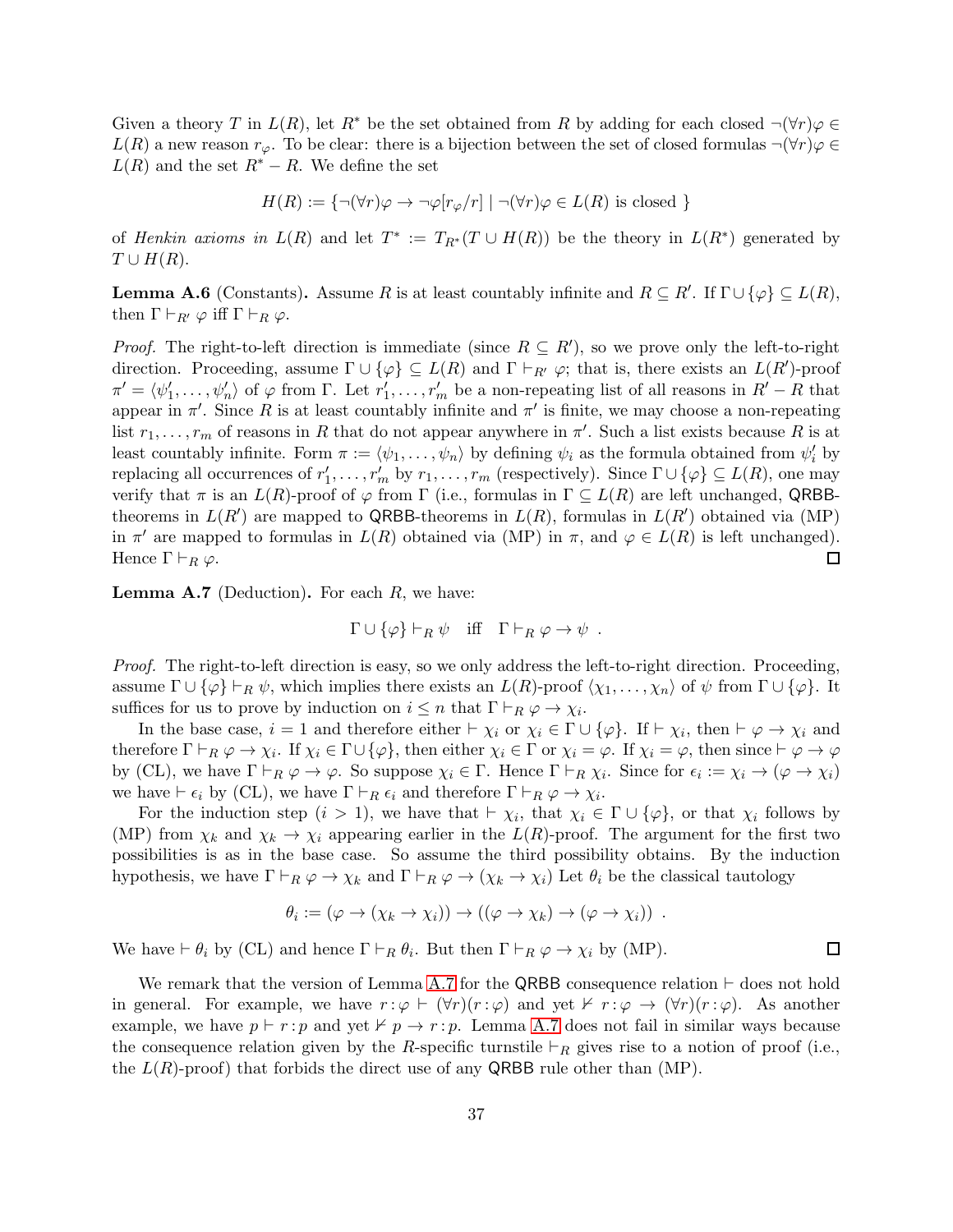<span id="page-37-2"></span><span id="page-37-0"></span>**Lemma A.8** (Fresh Variable). If  $s \in R$  does not occur in any formula in  $\Gamma \cup \{\varphi\} \subseteq L(R)$ , then, letting  $\Gamma[s/r] := {\chi[s/r] \mid \chi \in \Gamma}$ , we have:

- <span id="page-37-1"></span>1.  $\vdash \varphi$  iff  $\vdash \varphi[s/r]$ , and
- 2.  $\Gamma \vdash_R \varphi$  iff  $\Gamma[s/r] \vdash_R \varphi[s/r]$ .

*Proof.* [1](#page-37-0) follows by induction on the length of QRBB derivations. [2](#page-37-1) follows by induction on the length of  $L(R)$ -proofs and makes use of [1.](#page-37-0)  $\Box$ 

<span id="page-37-3"></span>**Lemma A.9** (Conservativity). Assume R is at least countably infinite. If T is a theory in  $L(R)$ , then  $T^*$  is a conservative extension of T.

*Proof.* We prove that for each  $\varphi \in L(R)$ , we have  $T^* \vdash_{R^*} \varphi$  iff  $T \vdash_R \varphi$ . The right-to-left direction is immediate, so we only need prove the left-to-right direction. Proceeding, if  $\varphi \in L(R)$ , then we have  $T^* \vdash_{R^*} \varphi$  iff there exists a finite set  $H \subseteq H(R)$  of Henkin axioms satisfying  $T, H \vdash_{R^*} \varphi$ . So it suffices for us to prove by induction on the finite cardinality of  $H \subseteq H(R)$  that  $T, H \vdash_{R^*} \varphi$ implies  $T \vdash_R \varphi$ . The base case (where  $H = \emptyset$ ) follows by Lemma [A.6,](#page-36-1) so we proceed directly to the induction step. That is, we assume that the result holds for  $H \subseteq H(R)$  having  $|H| = n$  and we prove the result holds for  $H \subseteq H(R)$  having  $|H| = n + 1$ . Proceeding, take  $H \subseteq H(R)$  satisfying  $|H| = n + 1$ , choose a Henkin axiom  $h \in H$  with

$$
h = \neg(\forall r)\psi \to \neg\psi[r_{\psi}/r],
$$

and define  $H' := H - \{h\}$  so that  $H = H' \cup \{h\}$  and  $|H'| = n$ . Now assume  $T, H \vdash_{R^*} \varphi$  with  $\varphi \in L(R)$ , and hence  $T, H', h \vdash_{R^*} \varphi$ . It follows that there is a finite  $T' \subseteq T$  such that  $T', H', h \vdash_{R^*} \varphi$ . Let  $s \in R$  be a variable not occuring in any formula in the finite set  $T' \cup H' \cup \{h, \varphi\}$ . Such s exists because  $R$  is at least countably infinite. Define

$$
h' := \neg(\forall r)\psi \to \neg \psi[s/r] .
$$

Then, omitting mention of instances of classical reasoning and the use of the Simple Lemma in the last six lines of the derivation, we have:

$$
T', H', h \vdash_{R^*} \varphi
$$
 (derived above)  
\n
$$
T', H', h' \vdash_{R^*} \varphi
$$
 Lemma A.8  
\n
$$
\vdash_{R^*} \Lambda(T' \cup H') \to (h' \to \varphi)
$$
 Lemma A.7  
\n
$$
\vdash \Lambda(T' \cup H') \to (h' \to \varphi)
$$
 (Gen)  
\n
$$
\vdash (\forall s)(\Lambda(T' \cup H') \to (h' \to \varphi))
$$
 (Gen)  
\n
$$
\vdash \Lambda(T' \cup H') \to (\forall s)(h' \to \varphi)
$$
 (UD), no s in  $T' \cup H'$   
\n
$$
\vdash_{R^*} \Lambda(T' \cup H') \to (\forall s)(h' \to \varphi)
$$
 Simple Lemma  
\n
$$
T', H' \vdash_{R^*} (\forall s)((\neg(\forall r)\psi \to \neg \psi[s/r]) \to \varphi)
$$
 write out h'  
\n
$$
T', H' \vdash_{R^*} (\neg(\forall r)\psi \to (\exists s)\neg \psi[s/r]) \to \varphi
$$
 Lem. A.4, no s in  $\varphi$  or  $\neg(\forall r)\psi$   
\n
$$
T', H' \vdash_{R^*} (\neg(\forall r)\psi \to \neg(\forall s)\neg \neg \psi[s/r]) \to \varphi
$$
 definition of  $\exists$   
\n
$$
T', H' \vdash_{R^*} (\neg(\forall r)\psi \to \neg(\forall s)\neg \neg \psi[s/r]) \to \varphi
$$
 Equivalence (Lemma A.3)  
\n
$$
T', H' \vdash_{R^*} \varphi
$$
 Renaming (Lemma A.3)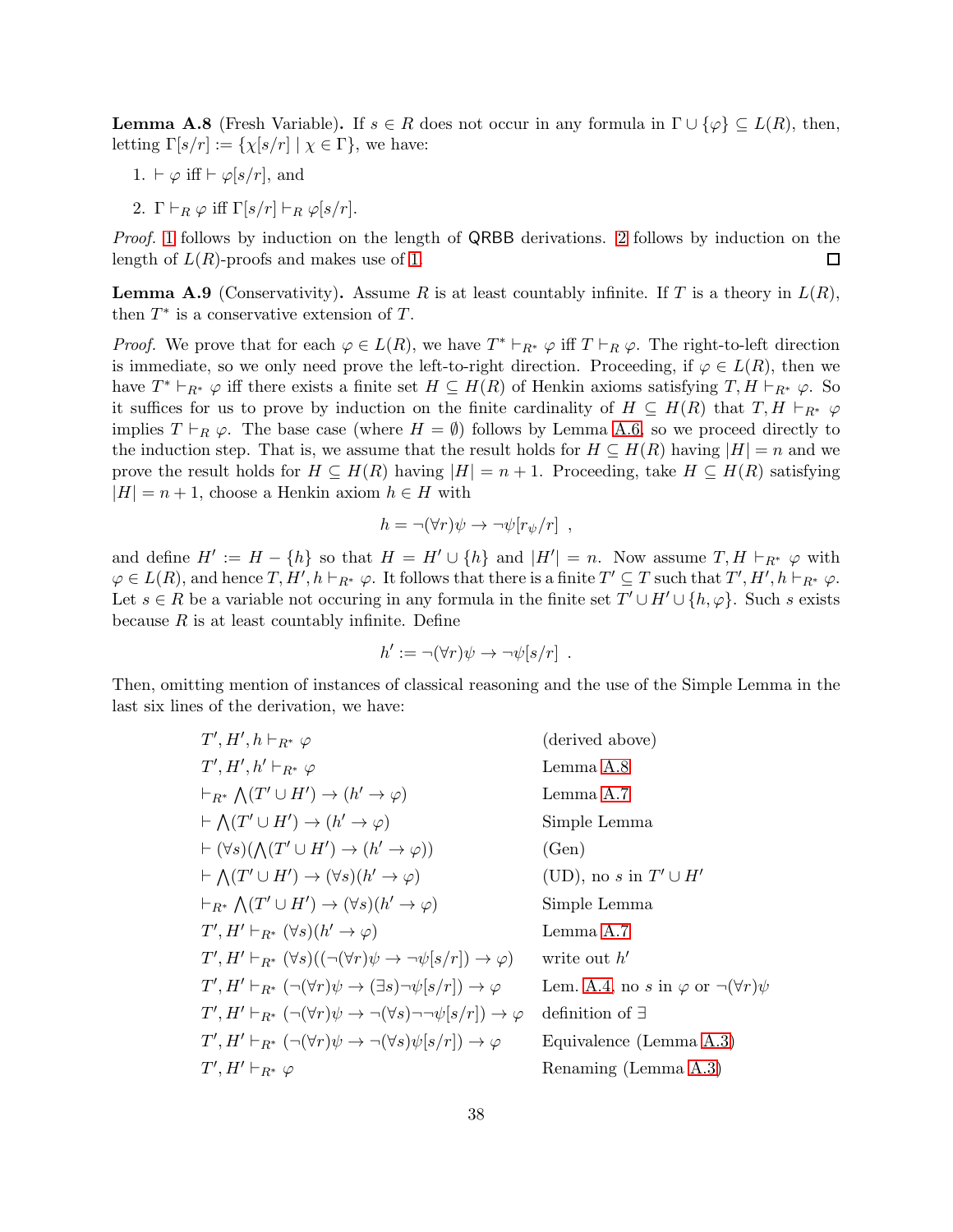Therefore  $T, H' \vdash_{R^*} \varphi$ . Applying the induction hypothesis,  $T \vdash_R \varphi$ .

Now, given a theory T in  $L(R)$ , define:

$$
T_0 = T
$$
  
\n
$$
T_{i+1} = (T_i)^* \text{ for } i \in \omega
$$
  
\n
$$
T_{i+1} = (R_i)^* \text{ for } i \in \omega
$$
  
\n
$$
T_{i+1} = (R_i)^* \text{ for } i \in \omega
$$
  
\n
$$
T_{i+1} = (R_i)^* \text{ for } i \in \omega
$$
  
\n
$$
R_0 = R
$$
  
\n
$$
R_{i+1} = (R_i)^* \text{ for } i \in \omega
$$

<span id="page-38-0"></span>**Lemma A.10** (Henkin). Let R be at least countably infinite and T be a theory in  $L(R)$ . Then  $T_{\omega}$  is a Henkin theory that is a conservative extension of T.

*Proof.* Take a closed  $\neg(\forall r)\varphi \in L(R_\omega)$ . Then there exists  $i \in \omega$  such that  $\neg(\forall r)\varphi \in L(R_i)$ . But then there is a witness  $r_{\varphi} \in L(R_{i+1}) \subseteq L(R_{\omega})$  such that

$$
\neg(\forall r)\varphi \to \neg \varphi[r_{\varphi}/r] \in T_{i+1} \subseteq T_{\omega} .
$$

So  $T_{\omega}$  is a Henkin theory.

By induction on  $i \in \omega$ , we prove that  $T_i$  is a conservative extension of T. Base case:  $T_0 = T$ and the result is immediate. Induction step:  $T_{i+1}$  is a conservative extension of  $T_i$  by Lemma [A.9;](#page-37-3) that is,  $T_{i+1} \cap L(R_i) = T_i$ . By the induction hypothesis,  $T_i \cap L(R) = T$ . But then, since  $L(R) \subseteq$  $L(R_i) \subseteq L(R_k)$  if  $j < k$ , we have

$$
T_{i+1} \cap L(R) = (T_{i+1} \cap L(R_i)) \cap L(R) = T_i \cap L(R) = T.
$$

So each  $T_i$  is a conservative extension of T. But then

$$
T_{\omega} \cap L(R) = (\bigcup_{i \in \omega} T_i) \cap L(R) = \bigcup_{i \in \omega} (T_i \cap L(R)) = T ,
$$

which shows that  $T_{\omega}$  is a conservative extension of T.

By the usual Lindenbaum argument (using Zorn's Lemma) [\[31,](#page-41-11)  $\S 3.1$ ], for each R, any consistent set in  $L(R)$  may be extended to a maximal  $L(R)$ -consistent set. Hence for a consistent theory T in  $L(R)$ , the theory  $T_{\omega}$  in  $L(R_{\omega})$  is consistent and may be extended to a maximal  $L(R_{\omega})$ -consistent set  $T'_\omega$ . This set is a theory in  $L(R_\omega)$ . Further, this theory is Henkin because  $T_\omega \subseteq T'_\omega$ , both theories are in the same language,  $T_{\omega}$  is Henkin by Lemma [A.10,](#page-38-0) and any extension of a Henkin theory within the same language is still Henkin (because all Henkin axioms are already present).

To prove completeness of QRBB, we take  $\theta$  such that QRBB  $\nvdash \theta$ . We construct a structure  $M_c = (W, [\cdot], N, V)$  as in the proof of Theorem [A.1](#page-26-0) except that our set of worlds W is defined differently. First, let  $M_0$  be the set of all maximal  $L(R)$ -consistent sets; each such set is a theory in  $L(R)$ . For each theory  $T \in M_0$ , define  $M_\omega(T)$  to be the set of all maximal  $L(R_\omega)$ -consistent extensions of  $T_{\omega}$ . As we have seen, each member of  $M_{\omega}(T)$  is a maximal  $L(R_{\omega})$ -consistent Henkin theory that is conservative over  $T$  (Lemma [A.10\)](#page-38-0). Define the set

$$
M := \bigcup_{T \in M_0} M_{\omega}(T)
$$

whose members are maximal  $L(R_\omega)$ -consistent extensions of  $T_\omega$  for each  $T \in M_0$ . It follows that  ${\lbrace \neg \theta \rbrace}$  can be extended to a  $T^{\theta} \in M_0$  and hence neither  $M_{\omega}(T^{\theta})$  nor M is empty. We define  $W := M \times \{1,2\}$  and write  $(\Gamma, i) \in W$  in the abbreviated form  $\Gamma_i$ . Since M is nonempty, W is nonempty. The remaining components of  $M_c$  are defined as in the proof of Theorem [A.1](#page-26-0) except that all language-specific aspects of definitions are extended to the larger language  $L(R_{\omega})$ .

 $\Box$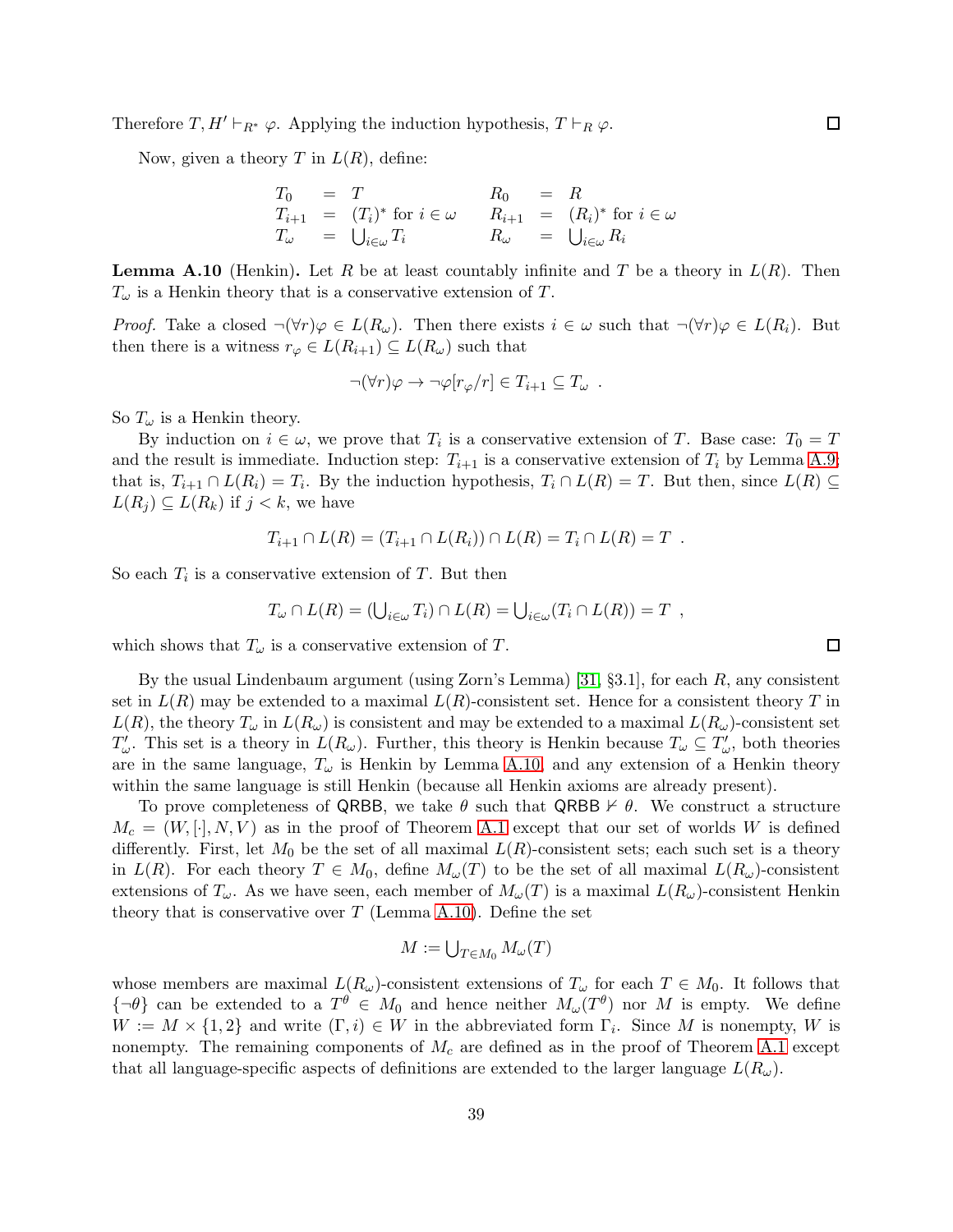We prove the *Truth Lemma*: for each formula  $\varphi \in L(R_{\omega})$  and world  $\Gamma_i \in W$ , we have  $\varphi \in \Gamma$ iff  $M_c, \Gamma_i \models \varphi$ . The proof is by induction on the construction of formulas. The arguments for all but two cases are as in the proof of Theorem [A.1.](#page-26-0) All that remains are the equality and quantifier inductive step cases.

- Inductive step:  $(s = r) \in \Gamma$  iff  $M_c$ ,  $\Gamma_i \models s = r$ . By (EP) and (EN), we have  $(s = r) \in \Gamma$  iff  $s = r$ . But the latter holds iff  $M_c, \Gamma_i \models s = r$ .
- Inductive step:  $(\forall r)\varphi \in \Gamma$  iff  $M_c, \Gamma_i \models (\forall r)\varphi$ .

If  $(\forall r)\varphi \in \Gamma$ , then it follows by maximal  $L(R_{\omega})$ -consistency and (UI) that  $\varphi[s/r] \in \Gamma$  for each  $s \in R_\omega$  that is free for r in  $\varphi$ . By the induction hypothesis, we have  $M_c$ ,  $\Gamma_i \models \varphi[s/r]$  for each such  $s \in R$ . But this is what it means to have  $M_c, \Gamma_i \models (\forall r) \varphi$ .

Conversely, if  $M_c, \Gamma_i \models (\forall r) \varphi$ , then it follows that  $M_c, \Gamma_i \models \varphi[s/r]$  for all  $s \in R_\omega$  free for r in  $\varphi$ . By the induction hypothesis, we have  $\varphi[s/r] \in \Gamma$  for all such s. Since  $\Gamma$  is a Henkin theory, there is a Henkin constant  $r_{\varphi} \in R_{\omega}$  for  $\neg(\forall r)\varphi$ . Hence  $\varphi[r_{\varphi}/r] \in \Gamma$ . But  $\Gamma$  contains the Henkin axiom

$$
\neg(\forall r)\varphi \to \neg \varphi[r_{\varphi}/r],
$$

and so we have by  $L(R_\omega)$ -consistency that  $(\forall r)\varphi \in \Gamma$ .

This completes the proof of the Truth Lemma.

The proof that  $M_c$  satisfies (pr), (brk), (ba), (as), and (d) is as in the proof of Theorem [A.1.](#page-26-0) So  $M_c$  is indeed a model (and not just a pre-model).

To complete the proof of completeness, we recall that we obtained  $T^{\theta} \in M_0$  as a maximal  $L(R)$ -consistent extension of  $\{\neg \theta\}$ . Hence there exists  $\Gamma^{\theta} \in M_{\omega}(T^{\theta}) \subseteq M$ . But  $\Gamma^{\theta}$  is a maximal  $L(R_\omega)$ -consistent extension of  $(T^\theta)_\omega$ , and  $(T^\theta)_\omega$  is a conservative extension of  $T^\theta$  by Lemma [A.10.](#page-38-0) Therefore, since  $\theta \notin T^{\theta}$  by consistency, we have  $\theta \notin \Gamma^{\theta}$ . Applying the Truth Lemma,  $M_c, \Gamma_1^{\theta} \not\models \theta$ . Completeness follows.

## A.7 Conservativity of QRBB Over RBB

As a corollary of Theorems [A.1](#page-26-0) and [A.5,](#page-34-0) we have the following.

<span id="page-39-0"></span>**Corollary A.11.** QRBB is a conservative extension of RBB: for each  $\varphi \in F$ ,

$$
\mathsf{QRBB} \vdash \varphi \quad \text{iff} \quad \mathsf{RBB} \vdash \varphi \ .
$$

*Proof.* The right-to-left direction is obvious (QRBB contains all the axioms and rules of RBB). The left-to-right direction follows by QRBB soundness (Theorem [A.5\)](#page-34-0) and RBB completeness (Theorem [A.1\)](#page-26-0).  $\Box$ 

# A.8  $QRBB_{\sigma}$  and  $QRBB_{\sigma}^{+}$  Soundness and Completeness

Recalling the semantics for  $QRBB_{\sigma}$  and for  $QRBB_{\sigma}^+$  from §[A.2,](#page-25-1) we prove the following theorem.

<span id="page-39-1"></span>**Theorem A.12** (QRBB<sub> $\sigma$ </sub> and QRBB<sub> $\sigma$ </sub><sup>+</sup> Soundness and Completeness). Assume R contains the symbol  $\sigma$ .

• QRBB<sub> $\sigma$ </sub> is sound: QRBB $_{\sigma} \vdash \varphi$  implies  $\models_{\sigma} \varphi$  for each  $\varphi \in F^{\forall}$ .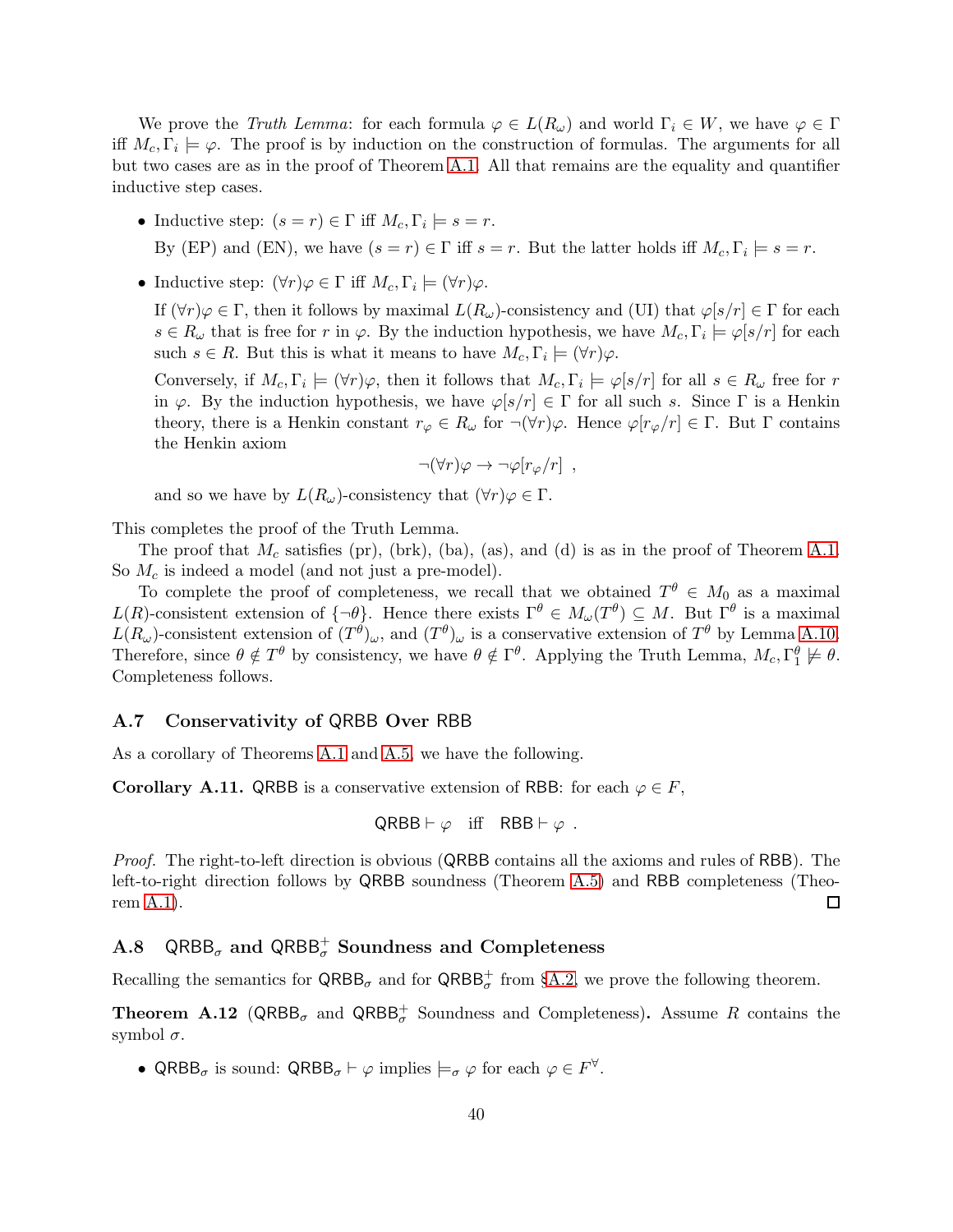• if R is at least countably infinite, then  $QRBB_{\sigma}$  is sound and complete: for each  $\varphi \in F^{\forall}$ ,

$$
\mathsf{QRBB}_{\sigma} \vdash \varphi \quad \text{iff} \quad \models_{\sigma} \varphi \ .
$$

• analogous soundness and completeness results hold for  $\mathsf{QRBB}_\sigma^+$  with respect to the satisfaction relation  $\models_{\sigma}^+$ .

Soundness is proved as in Theorem [A.2.](#page-30-0) Completeness is proved as in Theorem [A.5,](#page-34-0) except that provability is taken with respect to either  $QRBB_{\sigma}$  or  $QRBB_{\sigma}^+$  and one must show (using an argument as in the completeness portion of Theorem [A.2\)](#page-30-0) that  $M_c$  satisfies the relevant properties.

# <span id="page-40-6"></span>References

- <span id="page-40-2"></span>[1] David M. Armstrong. *Belief, truth and knowledge*. CUP Archive, 1973.
- <span id="page-40-3"></span>[2] Sergei [N.] Artemov. The logic of justification. 1(4):477–513, December 2008.
- <span id="page-40-4"></span>[3] Sergei [N.] Artemov and Melvin Fitting. Justification logic. In Edward N. Zalta, editor, *The Stanford Encyclopedia of Philosophy*, 2011.
- [4] Alexandru Baltag, Bryan Renne, and Sonja Smets. The logic of justified belief change, soft evidence and defeasible knowledge. In L. Ong and R. de Queiroz, editors, *Logic, Language, Information and Computation: 19th International Workshop, WoLLIC 2012, Buenos Aires, Argentina, September 3–6, 2012. Proceedings*, volume 7456 of *Lecture Notes in Computer Science*, pages 168–190, Buenos Aires, Argentina, 2012. Springer-Verlag Berlin Heidelberg.
- <span id="page-40-10"></span><span id="page-40-5"></span>[5] Alexandru Baltag, Bryan Renne, and Sonja Smets. The logic of justified belief, explicit knowledge, and conclusive evidence. *Annals of Pure and Applied Logic*, 165(1):49–81, 2014.
- [6] Torben Bra¨uner. Hybrid logic. In Edward N. Zalta, editor, *The Stanford Encyclopedia of Philosophy*, 2011.
- <span id="page-40-7"></span><span id="page-40-1"></span>[7] Brian F. Chellas. *Modal Logic: An Introduction*. Cambridge University Press, 1980.
- <span id="page-40-12"></span>[8] Roderick M. Chisholm. *Theory of knowledge*. Prentice Hall, Englewood Cliffs, NJ, 1977. 2nd edition.
- [9] Michael Clark. Knowledge and grounds: A comment on Mr. Gettier's paper. *Analysis*, 24(2):46–48, 1963.
- <span id="page-40-8"></span><span id="page-40-0"></span>[10] Fred Dretske. Conclusive reasons. *Australasian Journal of Philosophy*, 1(49):1–22, 1971.
- <span id="page-40-9"></span>[11] Julien Dutant. *Knowledge, Methods, and the Impossibility of Error*. 2010. PhD, University of Geneva.
- <span id="page-40-11"></span>[12] Julien Dutant. Methods models for belief and knowledge. 2015. Manuscript, London.
- <span id="page-40-13"></span>[13] Paul Egré. Knowledge as *de re* true belief? *Synthese*, 194(5):1517–1529, 2017.
- [14] Branden Fitelson. Strengthening the case for knowledge from falsehood. *Analysis*, 70(4):666– 669, 2010.